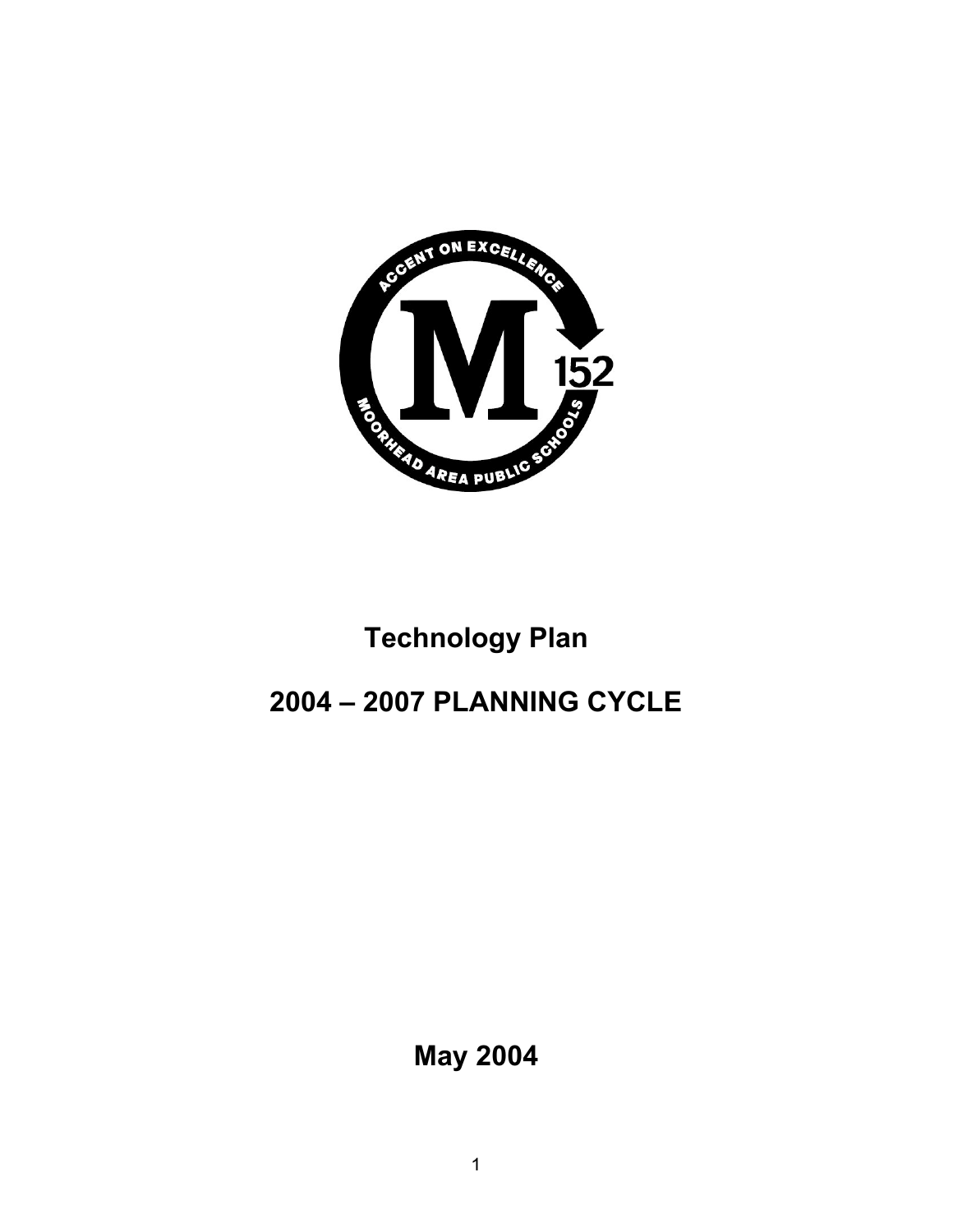

## **2004-2007 TECHNOLOGY PLANNING CHECKLIST FOR SCHOOL DISTRICTS, CHARTER SCHOOLS, NONPUBLIC SCHOOLS AND PUBLIC LIBRARIES**

School District Number: 152

Contact Person Name:<br>
Contact Person Mailing Address: loay@moorhead.k12.mn.us Contact Person Mailing Address: Contact Person Phone Number: 218 284-3344 Contact Person E-mail: lday@moorhead.k12.mn.us

Name of School District: Moorhead Area Public Schools

URL for this Technology Plan (if applicable): www.moorhead.k12.mn.us/techplan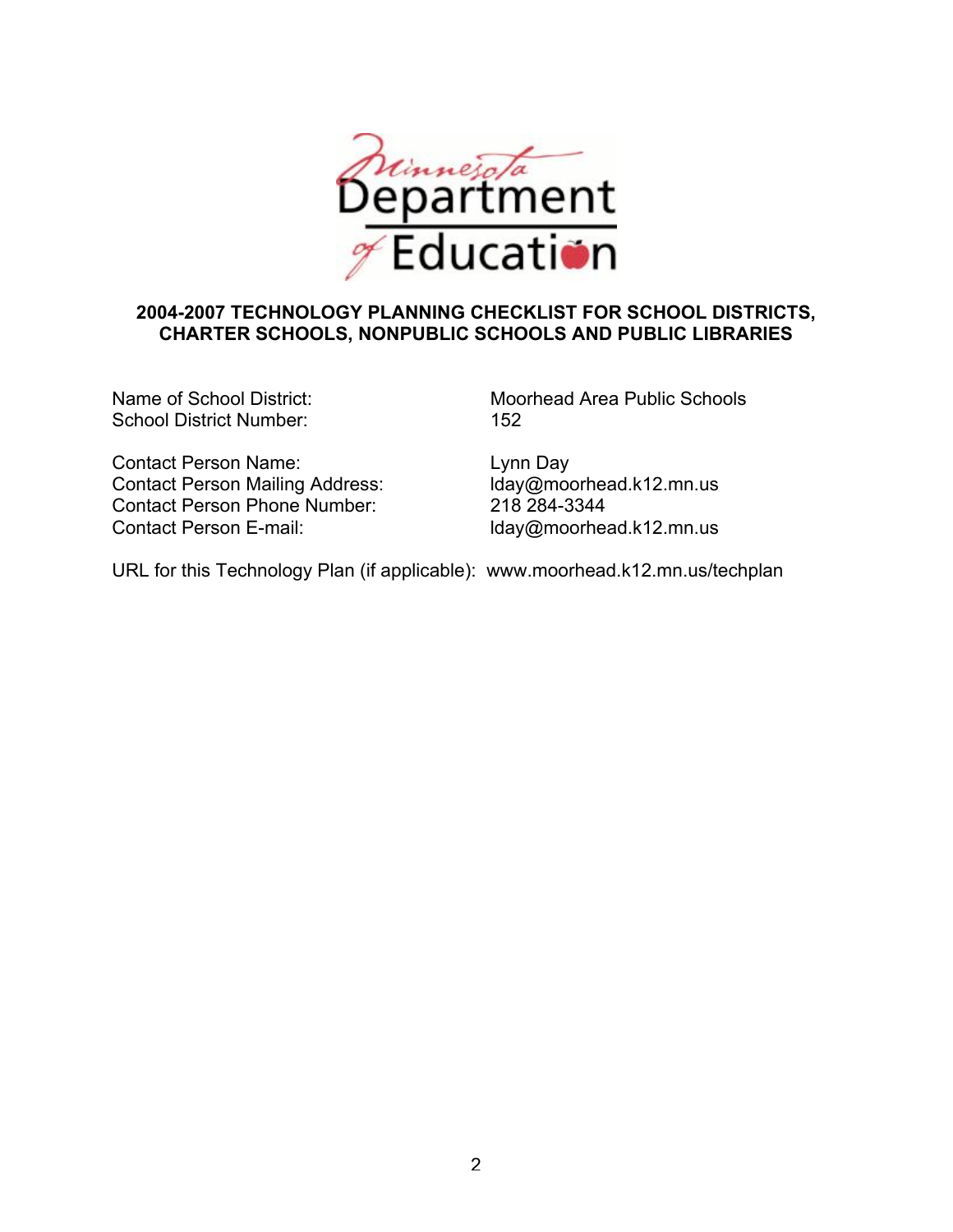| <b>CHECKLIST</b>                                                                     |                                                                                        |                                                                |  |  |
|--------------------------------------------------------------------------------------|----------------------------------------------------------------------------------------|----------------------------------------------------------------|--|--|
| <b>CRITERIA</b>                                                                      | <b>ADDRESSED</b><br>(indicate with a<br>checkmark or "X"<br>next to each<br>statement) | <b>PAGE(S) WHERE</b><br><b>CRITERIA IS</b><br><b>ADDRESSED</b> |  |  |
| A. Planning and Needs Assessment                                                     | X                                                                                      | 5                                                              |  |  |
| Organization Leadership and Technology<br><b>Planning Committee</b>                  | X                                                                                      | 5                                                              |  |  |
| Demographics of School District                                                      | X                                                                                      | $\overline{7}$                                                 |  |  |
| <b>Needs Assessment</b>                                                              | X                                                                                      | 8                                                              |  |  |
| B. Vision, Goals, Objectives, and<br><b>Strategies for Technology</b>                | X                                                                                      | 13                                                             |  |  |
| <b>Parental Involvement and Communication</b><br>(schools)                           | X                                                                                      | 14                                                             |  |  |
| Technology Integration with Curriculum and<br>Instruction (schools)                  | X                                                                                      | 15                                                             |  |  |
| Delivery of School Media Center                                                      | X                                                                                      | 16                                                             |  |  |
| <b>School Administrative Support</b>                                                 | X                                                                                      | 17                                                             |  |  |
| Increase/Improve Technology Access                                                   | X                                                                                      | 18                                                             |  |  |
| Delivery of Ongoing Professional<br>Development                                      | X                                                                                      | 20                                                             |  |  |
| <b>C. Policies and Procedures</b>                                                    | X                                                                                      | 21                                                             |  |  |
| Equitable Access for Students and Library<br><b>Customers with Exceptional Needs</b> | X                                                                                      | 22                                                             |  |  |
| Data and Network Security                                                            | X                                                                                      | 21                                                             |  |  |
| Internet Safety Policy for CIPA Compliance                                           | <u>X</u>                                                                               | 21                                                             |  |  |
| D. Technology Infrastructure,<br><b>Management, and Support</b>                      | $\overline{\mathsf{x}}$                                                                | 23                                                             |  |  |
| <b>Telecommunications Capacity</b>                                                   | X                                                                                      | 24                                                             |  |  |
| Equipment Access for Instruction, including                                          | X                                                                                      | 24                                                             |  |  |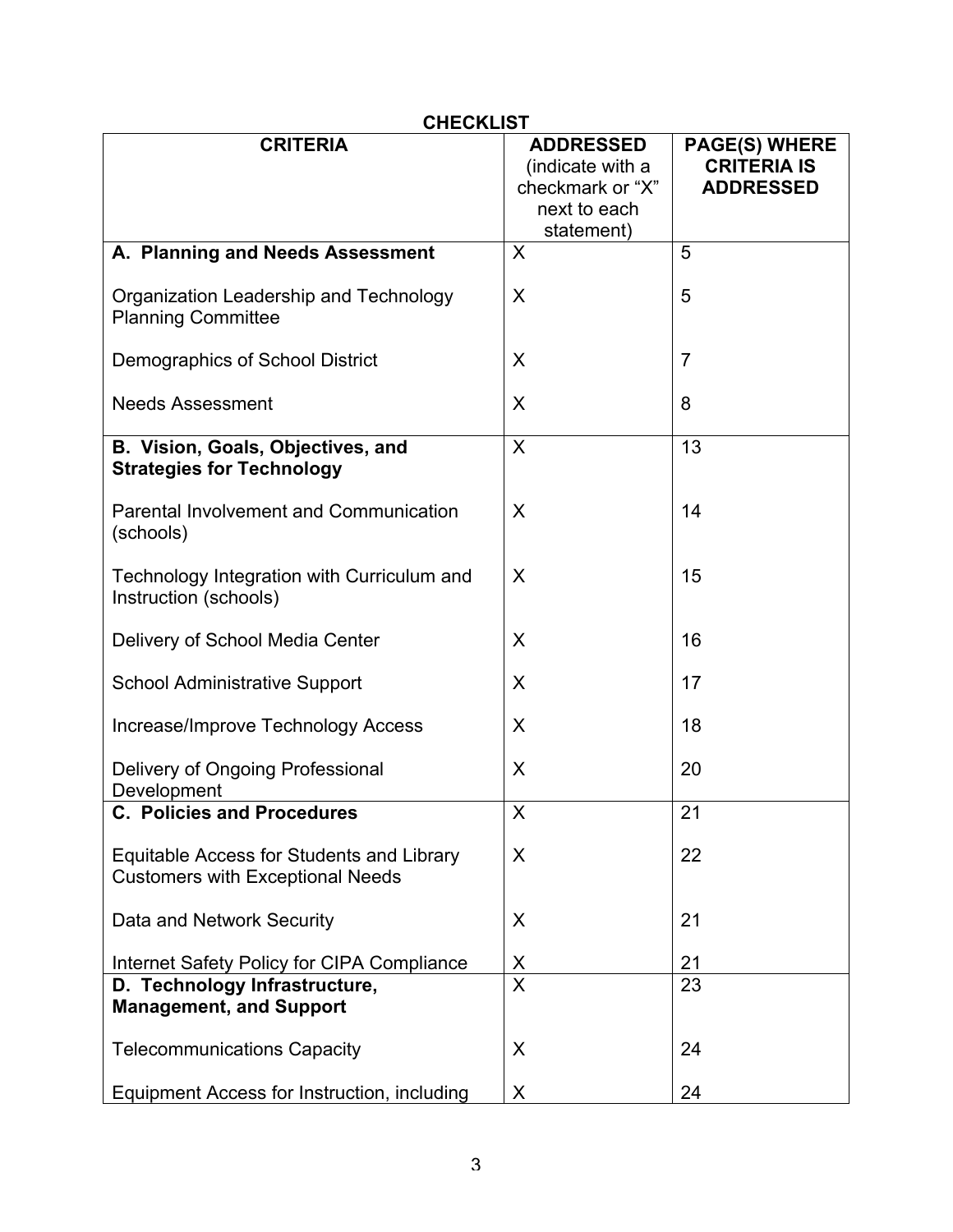| assistive technology (schools)               |   |    |
|----------------------------------------------|---|----|
|                                              |   |    |
| Average Age of Equipment for Instruction     | X | 24 |
|                                              |   |    |
| Handhelds and/or Tablet PCs                  | X | 24 |
|                                              |   |    |
| <b>Replacement Schedule</b>                  | X | 24 |
|                                              |   |    |
| <b>Technology Platform</b>                   | X | 24 |
|                                              |   |    |
| Level of Technology Staff Support            | X | 24 |
|                                              |   |    |
| E. Role of School Media Center               | X | 25 |
| <b>F. Staff Development and Training</b>     | X | 26 |
| <b>G. Budget for Technology</b>              | X | 28 |
| H. Implementation Plan                       | X | 29 |
| <b>I. Evaluation Plan</b>                    | X | 34 |
|                                              |   |    |
| Summary of Results of Evaluation of Previous | X | 34 |
| <b>Three-Year Plan</b>                       |   |    |
|                                              |   |    |
| Evaluation Strategy for 2004-2007            | X | 36 |
| <b>Technology Plan</b>                       |   |    |
|                                              |   |    |

## **OFFICIAL SUBMISSION CERTIFICATION**

 $\mathcal{L}_\text{max}$  , where  $\mathcal{L}_\text{max}$  and  $\mathcal{L}_\text{max}$  and  $\mathcal{L}_\text{max}$ 

This 2004-2007 Technology Plan is the official submission of the Moorhead Area Public Schools.

Signature of School Administrator

DATE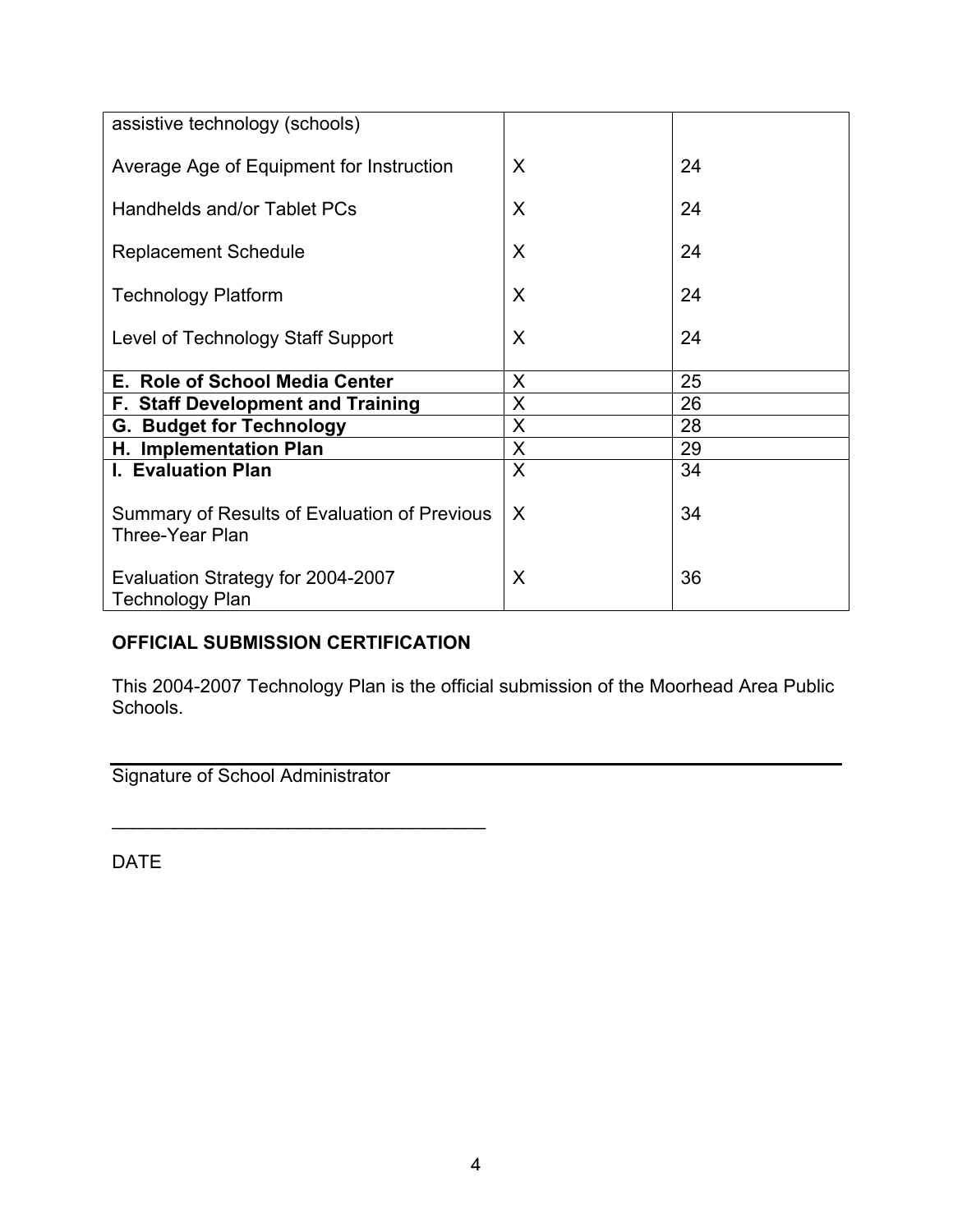#### **2004-2007 TECHNOLOGY PLANNING CRITERIA FOR SCHOOL DISTRICTS**

#### **A. Planning and Needs Assessment**

#### 1. **Organization Leadership and Technology Planning Committee**

Independent School District 152, Moorhead Area Public Schools, has pursued a very aggressive technology integration plan throughout its educational system. It continues to pursue partnerships with city, county, and state agencies for the betterment of the birth to adult learner.

#### **Executive Leadership**

Dan Markert, Director of Information Systems and Instructional Support, will direct this plan with support and guidance from the district's Educational Technology Committee.

#### **District-wide technical services, support and leadership**

| Lynn Day          | Federal Programs/Purchasing/Voice communications       |
|-------------------|--------------------------------------------------------|
| <b>Gay Galles</b> | Program Manager, Media Services                        |
| Pam Hancock       | MARSS coordinator/State & Federal data reporting       |
| Chris Haufschild  | Programmer/Data Analyst                                |
| Monique Sauvageau | Web Developer/Data Analyst                             |
| Dana Sande        | Supervisor of Planning, Assessment, & Online Resources |
| John Stadter      | <b>LAN/WAN Network specialist</b>                      |
|                   |                                                        |

#### **Building-level certified instructional media specialists**

| Rom Anderson       | <b>Ellen Hopkins Elementary</b> |
|--------------------|---------------------------------|
| <b>Kathy Cole</b>  | <b>Horizon Middle School</b>    |
| <b>Karen Grant</b> | <b>Moorhead High School</b>     |
| Ann Woell          | <b>Robert Asp Elementary</b>    |
| To Be Hired        | S.G. Reinertsen Elementary      |
|                    |                                 |

#### **Building-level technical support**

| Ed Breedon            | Moorhead High School                             |
|-----------------------|--------------------------------------------------|
| Jon Carlson           | <b>Network Server Adminstrator</b>               |
| Dale Cary             | S. G. Reinertsen Elementary                      |
| <b>Connie Filley</b>  | <b>Horizon Middle School</b>                     |
| Renee Haapapuro       | Horizon Middle School and Red River ALC          |
| <b>Justin Hayek</b>   | <b>Adult Basic Education</b>                     |
| Lori Palmer           | Moorhead High School                             |
| Jason Praus           | <b>Ellen Hopkins Elementary</b>                  |
| <b>Sharon Rein</b>    | Moorhead High School                             |
| <b>Nathan Schultz</b> | Robert Asp Elementary & Regional Juvenile Center |
|                       |                                                  |

#### **Certified instructional technology integrationist**

Denita Clapp K-12 buildings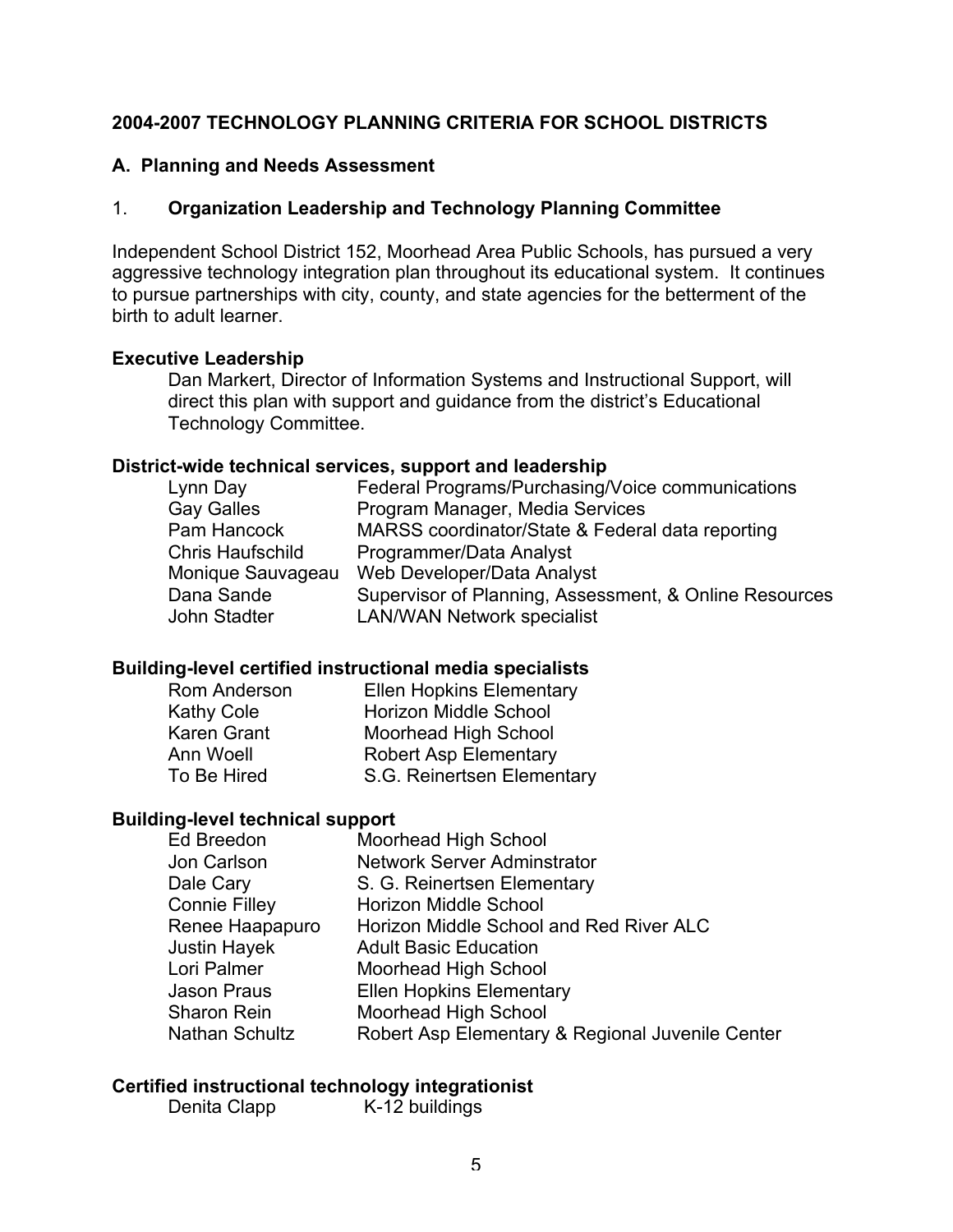## **Educational Technology Committee**

The Moorhead Area Public Schools District Technology Committee is led by the Director of Information Systems and Instructional Support and consists of the following:

- All members of district-wide technical services
- All building-level certified instructional media specialists
- All building-level technical support personnel
- Technology integrationist(s)
- A minimum of one teacher and/or principal from each building within the district. Teacher representation includes a variety of regular education and special education staff. Current members include:

Dan Dahlvang Kyle Edgerton Helen Friend **Alice Goodwin** Karen Grant **Anne Moyano** Christy Leier **Mark Ring** Kathi Salvevold **Pat Sullivan** Pat Westby

Candace Allen Vicki Breneman

• A School Board Member, currently Kris Thompson

• Parent representation from the elementary and secondary levels The committee is scheduled to meet one time each month during the school year. The Educational Technology Committee functions as a communication conduit to building level committees and assists with technology prioritization and decisions.

#### **Technology Plan Steering Committee**

The Technology Plan Steering Committee, a subcommittee of the district Educational Technology Committee, completed the written portion of this plan.

- Dan Markert, Director of Information Systems and Instructional Support
- Denita Clapp, K-12 Technology Integrationist
- Lynn Day, Technology Projects Coordinator
- Helen Friend, Elementary Learner Support Services Teacher
- Gay Galles, Program Manager, Media Services
- Alice Goodwin, Secondary Learner Support Services Teacher
- Kathi Salvevold, Secondary Business Education Teacher

#### **Partnerships**

The district has partnered with city, government, and educational entities in our community for various projects beneficial to our organization, patrons of the district, and members of the greater Fargo-Moorhead area.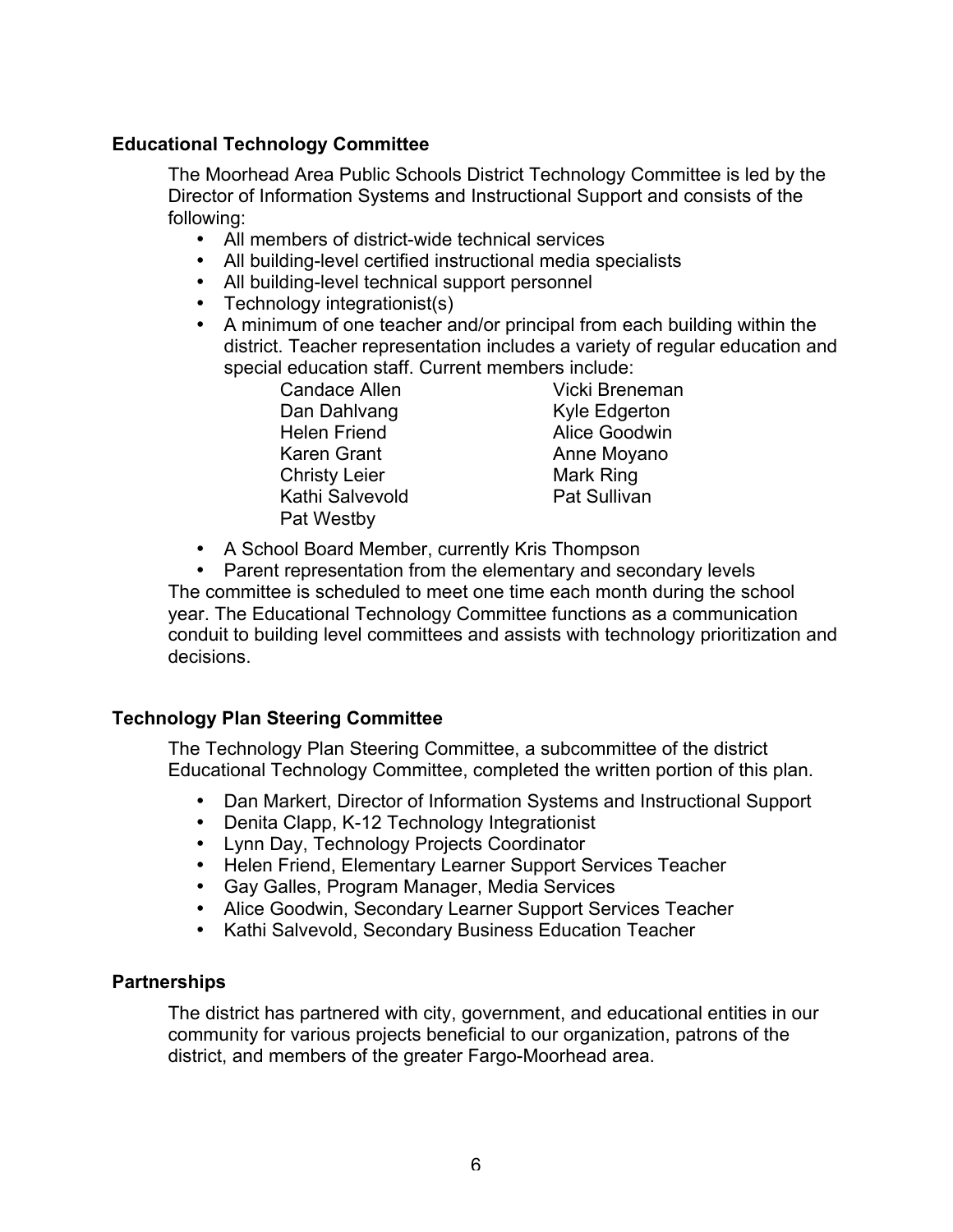Early Intervention Services Early Childhood Family Education Partners In Learning **Minnesota State University – Moorhead** Concordia College North Dakota State University City of Moorhead Head Start Program Moorhead Public Service West Central Regional Juvenile Center Adult Basic Education Moorhead Community Education Clay County Information Systems Department Moorhead Cable Access Television

#### **2. Demographics of School District**

The Moorhead Area Public Schools have a reputation for excellence. The high expectations of parents, the dedication of the teachers and staff, and the influence of three four-year colleges in the area have made the schools among the best in Minnesota, a state with a highly regarded educational system.

The district is best known for three things: the superior academic achievement of its students, its far-reaching extracurricular activities, and its efficiency in operating costs.

Each day approximately 5,350 students learn and thrive in the classrooms, hallways and playgrounds of Moorhead Area Public Schools. The school district is currently experiencing a period of declining student enrollment and is proactively working on reversing this trend with community leaders.

Besides addressing the needs of K-12 students, the district also provides educational, social and recreational opportunities for learners of all ages.

The city of Moorhead has a population over 32,000. Located along the Minnesota and North Dakota border in northern Minnesota, the Moorhead Area Public School District covers 216 square miles along the Red River and is 34 miles long and 9.5 miles wide. The district includes the cities of Moorhead, Georgetown, Kragness, and Sabin.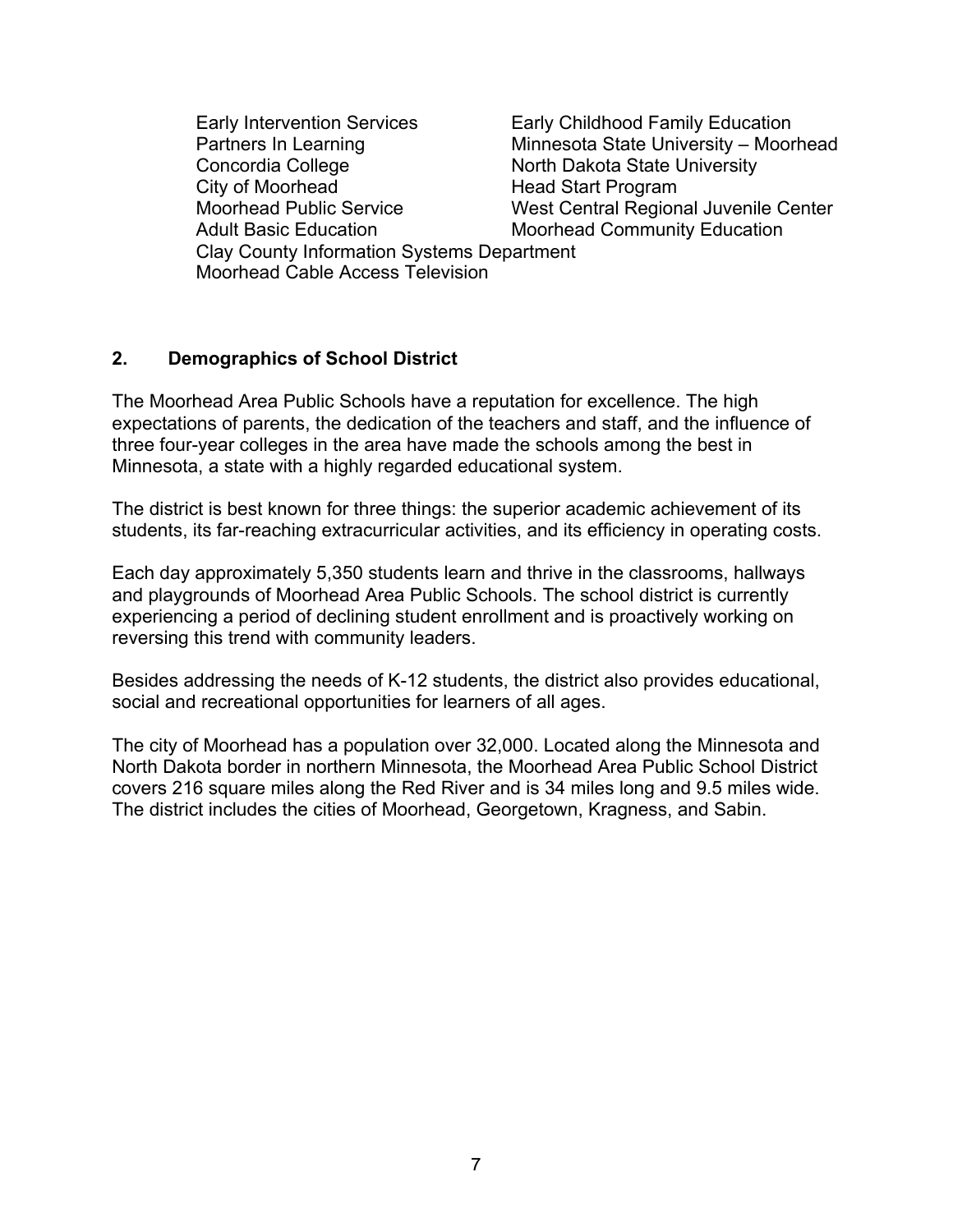| <b>Building</b>                       | <b>Grades Served</b> | <b>Enrollment May 2004</b> |
|---------------------------------------|----------------------|----------------------------|
| Moorhead High School                  | $9 - 12$             | 1653                       |
| Moorhead Junior High                  | 7-8                  | 805                        |
| <b>Edison Elementary</b>              | $K-5$                | 526                        |
| <b>Probstfield Elementary</b>         | $K-4$                | 658                        |
| <b>Riverside Elementary</b>           | $K-5$                | 399                        |
| <b>Washington Elementary</b>          | $K-5$                | 594                        |
| <b>Robert Asp Elementary</b>          | 6                    | 429                        |
| Red River Area Learning Center        | $5 - 12$             | 98                         |
| <b>Outreach Center</b>                | $7 - 12$             | 14                         |
| West Central Regional Juvenile Center | $7 - 12$             | 37                         |
| <b>Total Enrollment</b>               |                      | 5340                       |

During the 2003-04 school year, the district is comprised of the following.

Moorhead Area Public Schools is in the process of constructing two new schools, demolishing or selling three older schools, and remodeling four district facilities as part of a \$64 million bond referendum. Beginning fall of 2004, all district students will be in new or remodeled classrooms and 75 percent of our teachers will transfer to new or remodeled school facilities. All K-12 classrooms have been built with the standardized state-of-the-art technology features.

Beginning in the 2004-05 school year, the district will be comprised of the following.

| <b>Building</b>                       | <b>Grades Served</b> | <b>Capacity</b> |
|---------------------------------------|----------------------|-----------------|
| Moorhead High School                  | $9 - 12$             | 1800 students   |
| Horizon Middle School                 | $6 - 8$              | 1300 students   |
| <b>Robert Asp Elementary</b>          | $K-5$                | 800 students    |
| <b>Ellen Hopkins Elementary</b>       | $K-5$                | 800 students    |
| S G Reinertsen Elementary             | $K-5$                | 800 students    |
| Red River Area Learning Center        | $5 - 12$             | 120 students    |
| <b>Outreach Center</b>                | $7 - 12$             | 24 students     |
| West Central Regional Juvenile Center | $5 - 12$             | 40 students     |

#### **3. Needs Assessment**

The parties involved in this needs assessment process included building technology committees, the district Educational Technology Committee, district and building staff development committees, student representatives on the Moorhead High School Building Leadership Team, ICAC (parents and board members, students, teachers, administration) Curriculum Adoption committees, and the Elementary Software Study Group.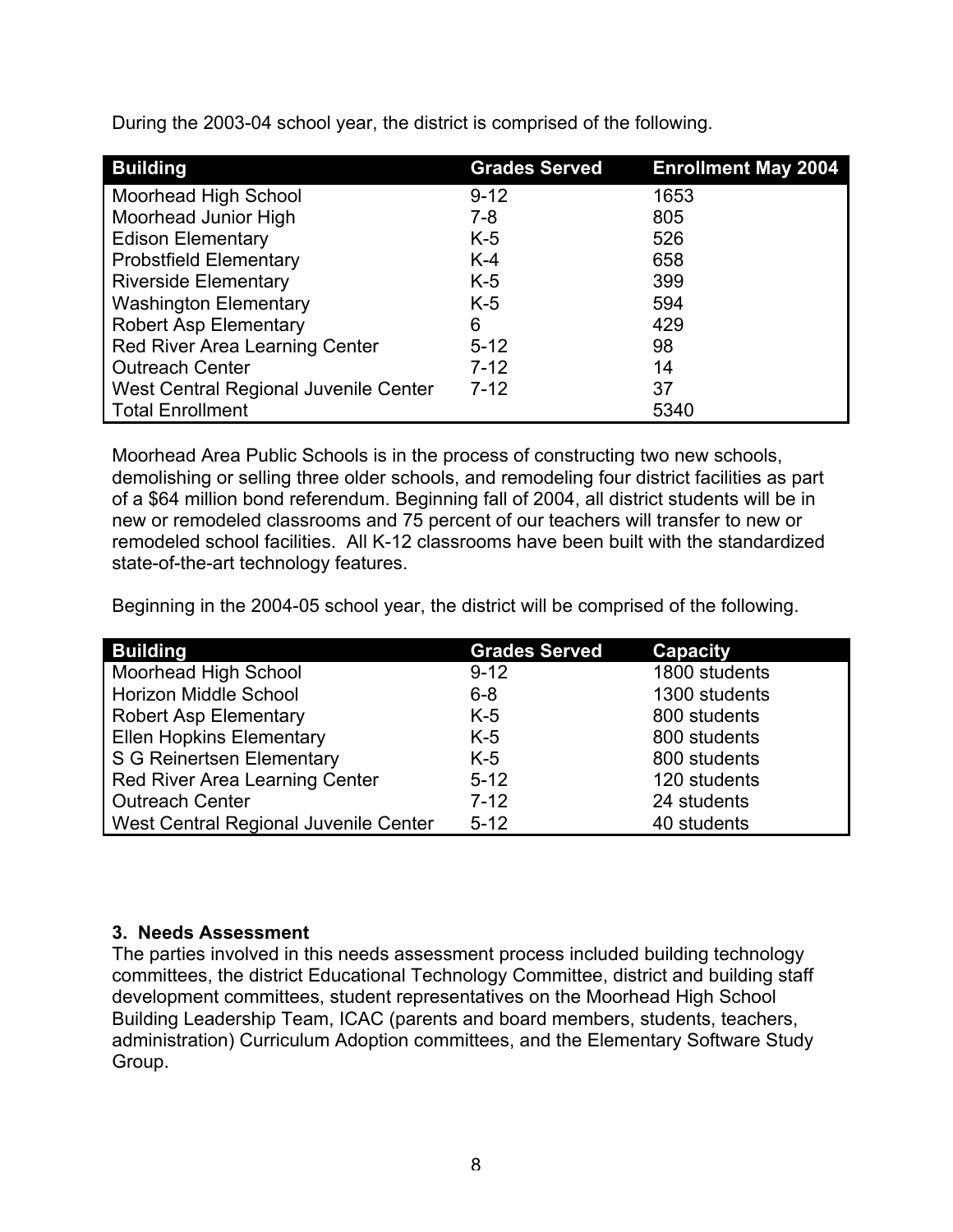The Technology Needs Assessment for the Moorhead Area Public Schools considered the

- National Educational Technology Standards for Students, Teachers, and **Administrators**
- guidelines set forth in The No Child Left Behind (NCLB) legislation of 2001
- progress to date on the objectives set forth in our 2001-2004 District Technology Plan
- connectivity with Moorhead community stakeholders
- Minnesota Academic Standards that involve technology or are impacted by technology
- major restructuring (construction projects and educational enhancements) of the Moorhead Area Public Schools that impacts every level of our organization

Moorhead Area Public Schools is in the process of transitioning from our previous "homegrown" Staff and Student Technology Toolkits to ISTE's NETS for students, teachers, and administrators.

During the 2004-05 school year, a primary goal of the district's administrative team is the overhaul and redesign of the organization's staff development program. All areas relating to the delivery of services for students and employee training that supports the organization's operations will be evaluated.

#### **Focus on Student Needs:**

The six ISTE National Educational Technology Standards for Students (NETS) were discussed during the Needs Assessment. These standards address

- teaching students basic operations and concepts
- social, ethical, and human issues<br>• using technology for productivity.
- using technology for productivity, communication, research, problemsolving, and decision-making

We defined our student needs in terms of equitable access issues that impact the attainment of standards. This falls in line with the NCLB legislation that also emphasizes providing equitable access to technology for students. Currently, different buildings in the Moorhead School District have different levels of technology access. Several of our schools have computer labs, while others do not. Some schools have newer computer hardware than others. In addition, there are scheduling conflicts that limit student access to technology and lack of teacher expertise using technology to adequately facilitate student use.

We also identified the need to teach responsible use of technology to students as copyright and vandalism issues have arisen with the increase in technology availability. This need aligns with the social, ethical, and human issues objective outlined in the NETS standards for students. The NCLB legislation also refers to schools confronting new challenges that arise from technology successes.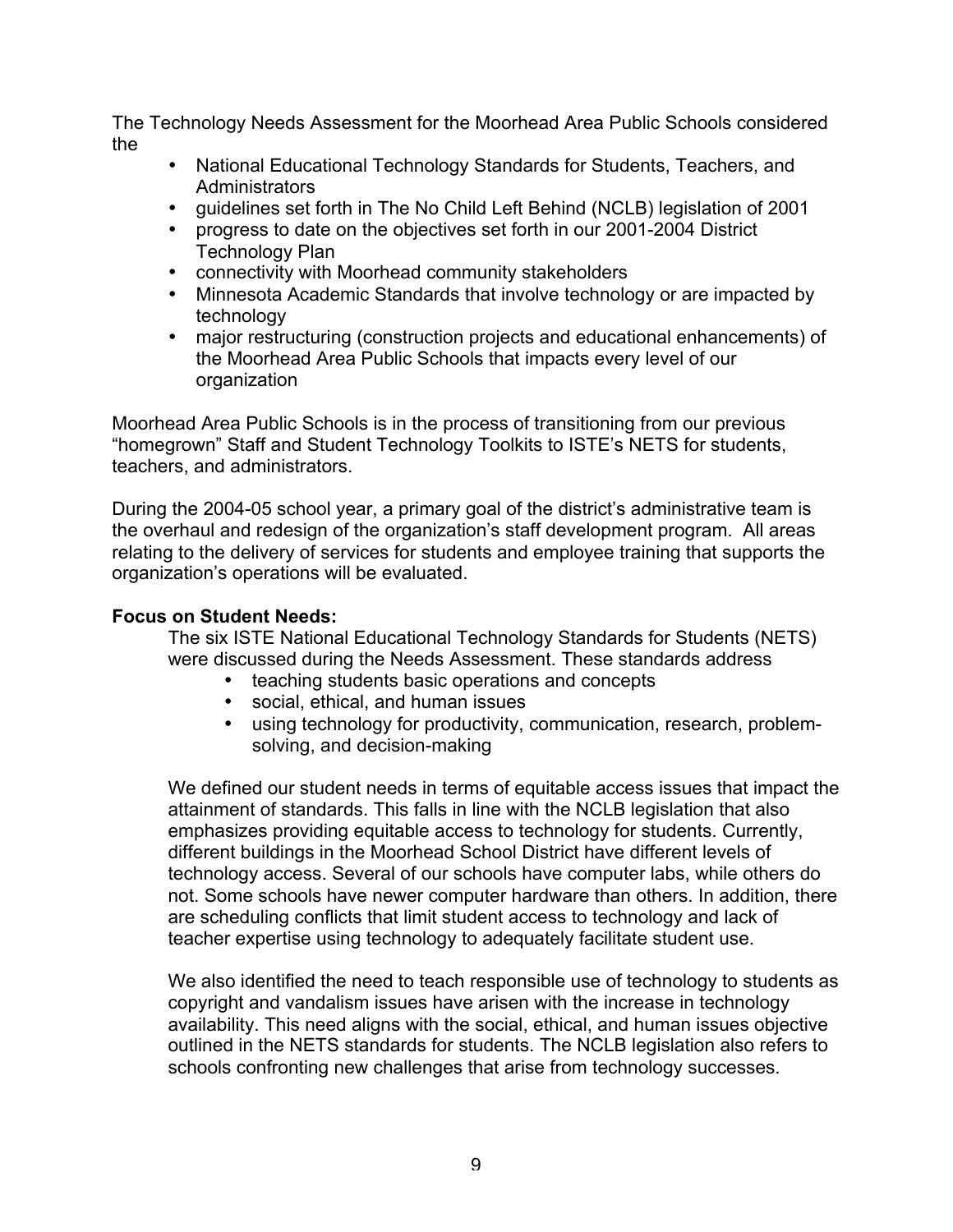## **Focus On Staff Needs:**

The six National Educational Technology Standards for Teachers (NETS) were discussed during the Needs Assessment. These standards were designed to ensure that teachers are able to

- demonstrate a sound understanding of technology operations and concepts
- plan and design effective learning environments and experiences supported by technology
- implement curriculum plans that include methods and strategies for applying technology to maximize student learning
- apply technology to facilitate a variety of effective assessment and evaluation strategies
- use technology to enhance their own productivity and professional practice
- apply the social, ethical, legal, and human values surrounding the use of technology

We defined our teacher needs in terms of increasing awareness of the power of technology and achievement of the NETS standards for teachers. Completion of staff technology development classes is imperative to ensure that teachers are comfortable using technology in order to:

- utilize technology to design and implement effective instruction to meet the needs of all learners
- integrate technology throughout the curriculum
- ensure student respect for technology<br>• deliver online student assessments
- deliver online student assessments
- apply consistent reporting methods<br>• realize the importance of data-drive
- realize the importance of data-driven decision making
- use technology to communicate with parents via the district's student information management system, as well as classroom, building and district Web sites.

These needs address the requirements of NCLB legislation to support different learning styles while meeting the needs of all learners in the classroom.

#### **Focus On Community**

An ongoing need identified during the needs assessment process involved continuing to broaden community access to technology in our schools. With cuts in funding to public education, there is an ever-increasing need to maximize funding within our school district. Although the Targeted Services Program remains in place for students at-risk in basic skills, there is the need to reestablish after-school enrichment activities, such as those through the Moorhead Healthy Community Initiative that our students once enjoyed. Many of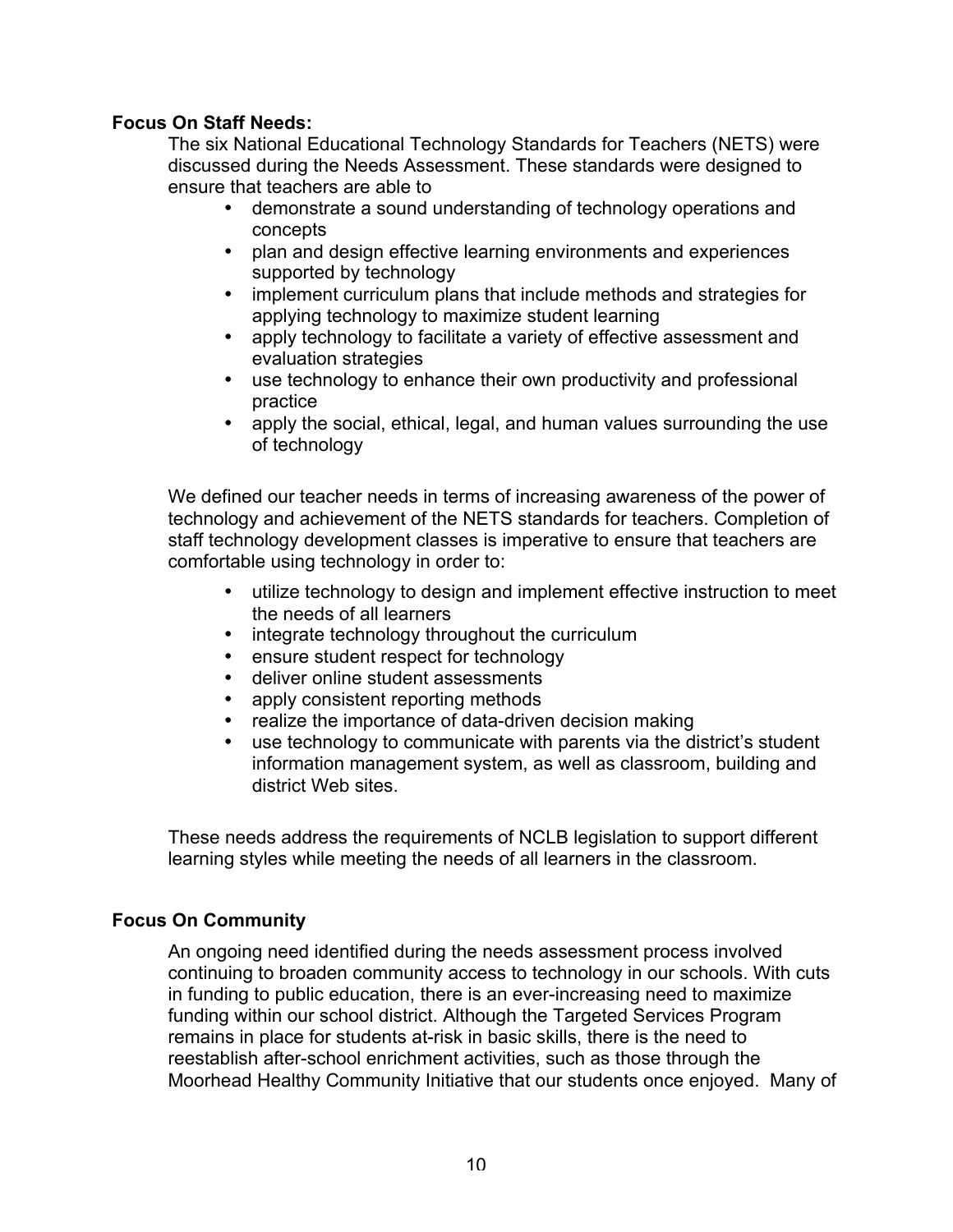these activities and programs provided disadvantaged youth with access and experiences with technology tools.

Administration, communications coordinator, CORAL Web studio staff, technology integrationist and other members of the Educational Technology Committee are developing community access plans. Public access to information is limited and/or specific applications are needed to view various data formats. Interoperability issues are being reviewed and steps taken to advance the seamless sharing of information between systems, school and community. With Internet access within the home more prevalent, the district will continue developing ways to provide these users access to resources and services. In addition, the district recognizes and is committed to continue efforts to minimize or eliminate entirely the "digital divide" that affects many students and patrons of our district.

## **Focus On Administrators Needs**

The six National Educational Technology Standards for Administrators (NETS) were discussed during the Needs Assessment. These standards require that educational leaders

- promote the integration of technology to maximize learning and teaching
- apply technology for their own productivity
- support effective student assessment and data management
- model responsible use of technology resources

The NCLB legislation emphasizes the role technology plays in student achievement. We defined our administrator needs in terms of embracing this tenet and achieving the NETS standards for administrators in order to

- provide support in understanding and modeling technology use
- establish effective integration of technology to maximize teaching and learning
- promote equity in technology resources across the school district
- ensure consistent tech support district-wide<br>• meet statute requirements for reporting data
- meet statute requirements for reporting data (UFARS, MARSS, SEMS, state and federal reporting, etc.)
- provide leadership in the responsible use of available technology

In addition to addressing the National Educational Technology Standards for Students, Teachers, and Administrators and the guidelines set forth in The No Child Left Behind (NCLB) legislation of 2001, the Needs Assessment Committee studied the progress that had been made on the objectives set forth in the 2001-2004 District Technology Plan. The emphasis in the 2001-2004 Plan had been to utilize technology to meet graduation standards. It was the consensus of the committee that the staff, students, and administrators had achieved a success rate of 75 percent on a majority of the outlined objectives. The present Needs Assessment has been written with a focus on equity in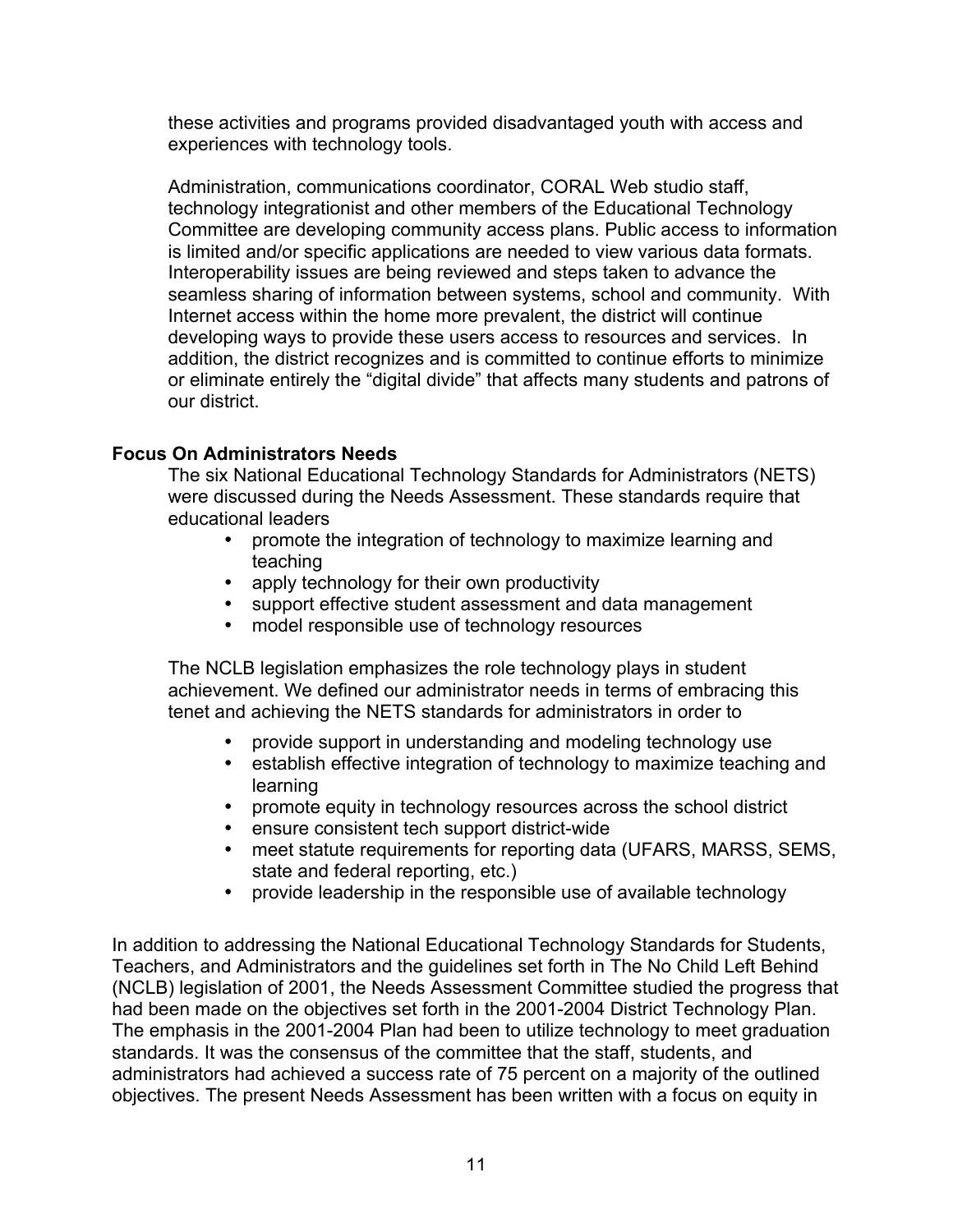technology resources district-wide and the use of technology to increase productivity for staff, students, community, and administrators. Finally, the committee formulating this Technology Plan discussed the positive impact that the current restructuring of the Moorhead School District will have in meeting the needs identified in this assessment process.

A critical component to meet the needs of our plan is adequate, annual, ongoing funding. Also discussed was the need for the decision makers to recognize the importance and role technology plays in the organization's daily operations and the benefits of applications and integration of technology in the classroom.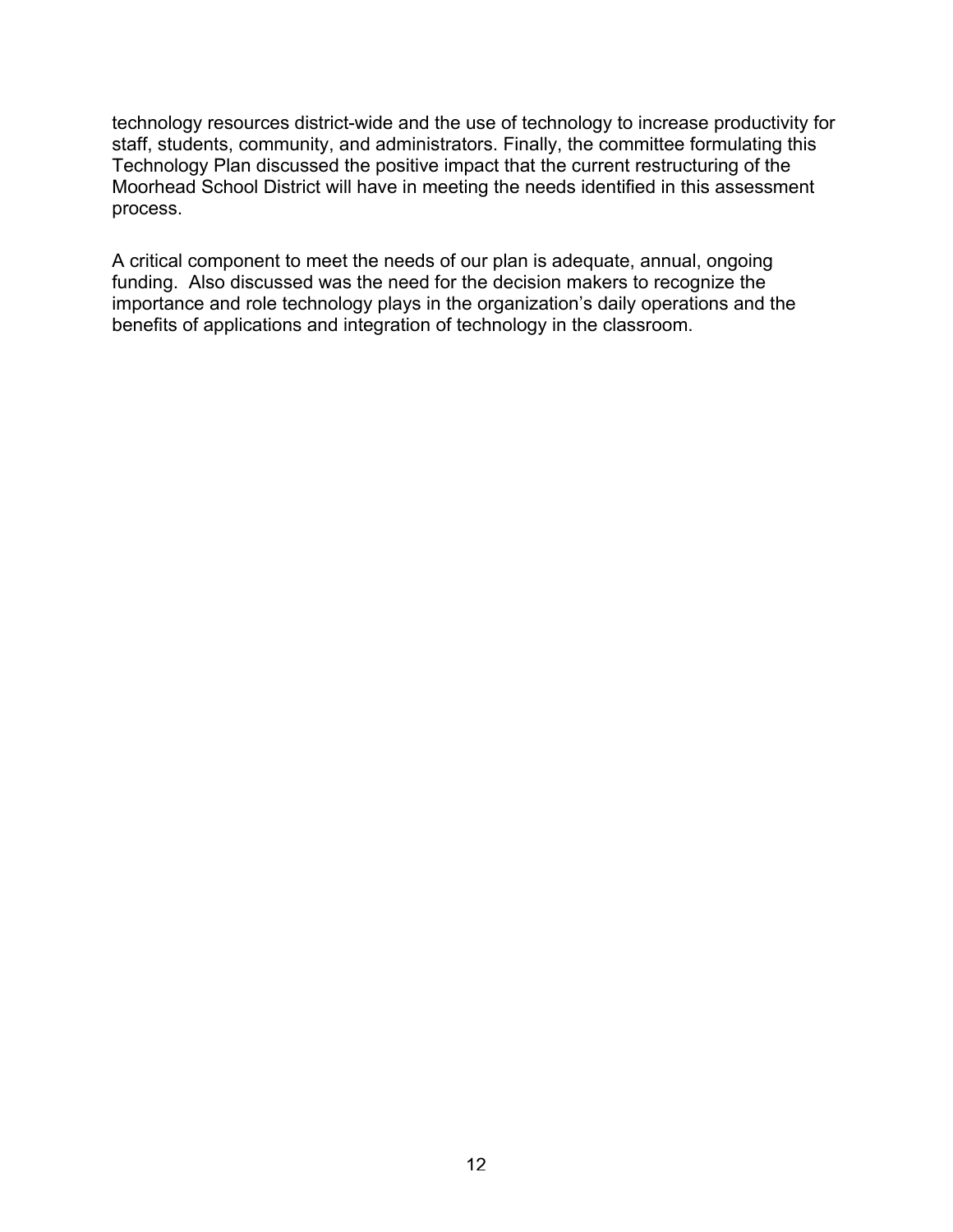## **B**. **Vision, Goals, Objectives and Strategies for Technology**

## **District Mission Statement**

The mission of the Moorhead Area Public Schools is to develop the maximum potential of every learner to thrive in a changing world.

#### **District Educational Technology Mission Statement**

Our purpose is to educate and train the community of learners to actively participate in a global, technologically complex society.

## **Vision for Technology**

In Moorhead Area Public Schools, the use of technology is viewed as a door to the world of information, creative expressions, enhanced thinking and life-long learning. Rather than viewing technology as a separate subject, we believe that it should serve as a tool to enrich and expand the learning capabilities of all. Technology must take learners from the technical skills level – keyboarding, entering text and data – to an application level. The Moorhead Area Public School District believes all learners must be given every opportunity to utilize technology across all curriculum areas and to become independent users of current and future technologies.

## **District Technology Goals**

## **Parental Involvement and Communication**

- District stakeholders will be provided increased access to and understanding of communication tools.
- Parents and guardians are an integral component of their child's education therefore they must have access to current information regarding their child.

## **Technology Integration with Curriculum and Instruction**

- Students and staff will incorporate technology as an integral component of achieving the Minnesota Academic Standards.
- Teachers will plan and design effective learning environments and experiences supported by technology.
- Students and staff will improve independent and collaborative research skills to make decisions and to generate new questions.
- Staff will move toward increasing the use of technology as the primary delivery method of instruction with less reliance on print materials such as textbooks and worksheets.

#### **Delivery of School Media Center**

- Media Centers will serve as the information center for each site.
- Students and staff will become researchers, explorers and active participants in their own learning through the use of technology.
- Professionally trained and licensed media specialists will staff all library media centers in the district.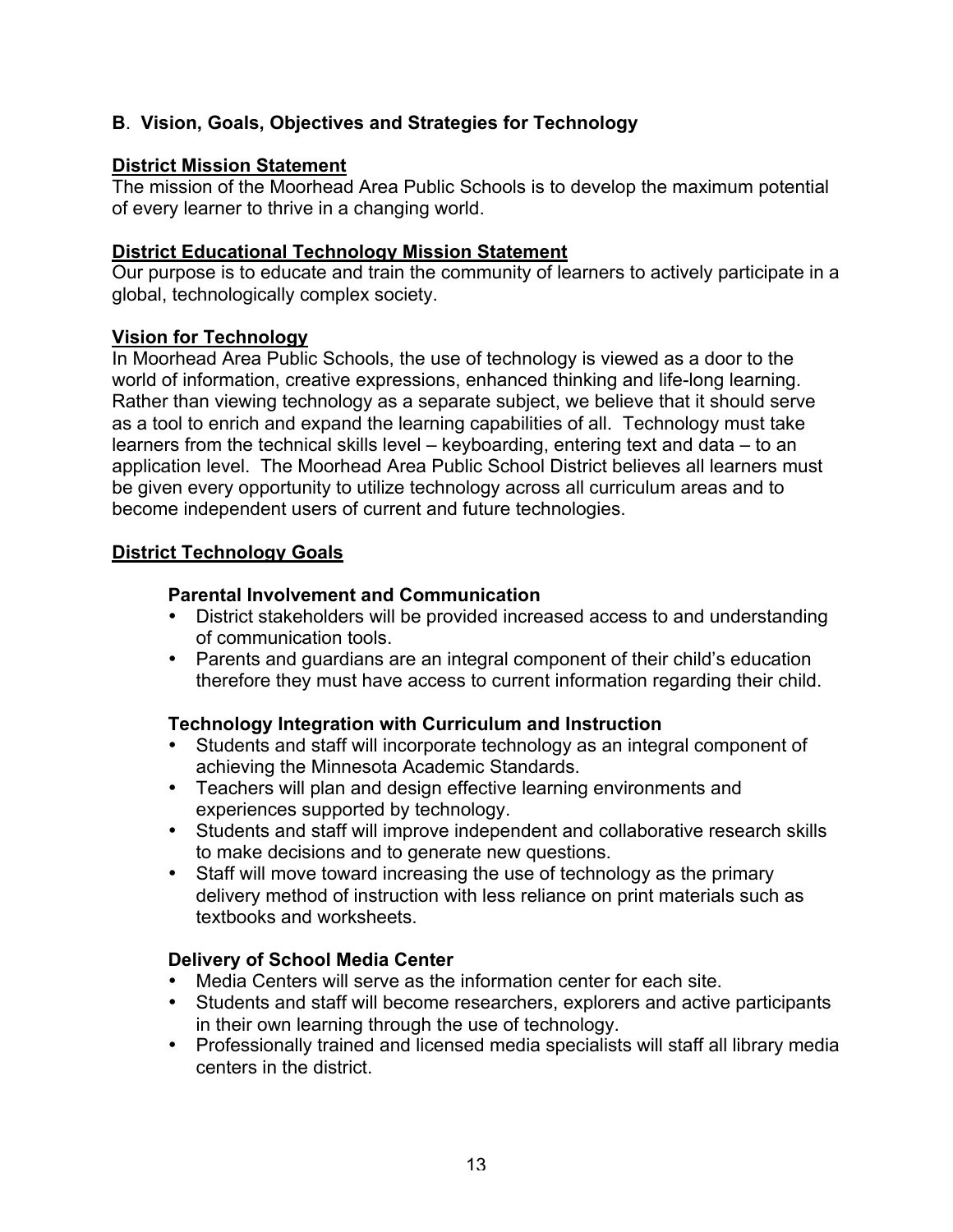- Library media specialists will be an integral part of teaching teams in the schools.
- Library Media Centers will provide services and materials to students in alternative programs – RRALC, distance learning, homebound.
- Library Media Centers will provide sufficient electronic information resources for staff and students.
- Library media specialists will refine library media skills curriculum.
- Media centers will serve as centers for technology production.

## **School Administrative Support**

• District officials will identify and apply appropriate technology to facilitate management of student, staff and financial data.

## **Increase/Improve Technology Access**

- Students and staff will be provided with the necessary resources to accomplish the district vision for technology.
- Students and staff will interact with people and resources from across schools, communities and national boundaries for improved communication, problem solving and global understanding.
- Students with special needs will be provided access to the appropriate technology tools to be successful in the academic setting.

## **Delivery of Ongoing Professional Development**

- Students and staff will develop competence in the use of current technologies for data and information access, manipulation, analysis and presentation.
- Students and staff will be provided opportunities to develop technical skills to use technology in their working and learning environments.
- Staff will be provided with regular professional development opportunities to ensure that teachers meet the six NETS standards for teachers.

## **Strategies For Achieving Our Goals**

## **Parental Involvement and Communication**

#### **Current Practices and Procedures:**

Parents/guardians of district students are provided with passwords that enable them to access their student's progress and current records through the PowerSchool interface. Parents can obtain the password after presenting identification and attending a short training session or watching a training video on the parent's login page. Once inside the system, parents can access their student's assignments, grades, attendance, lunch account balance, and teacher comments. Parents can also register to have reports automatically e-mailed to them.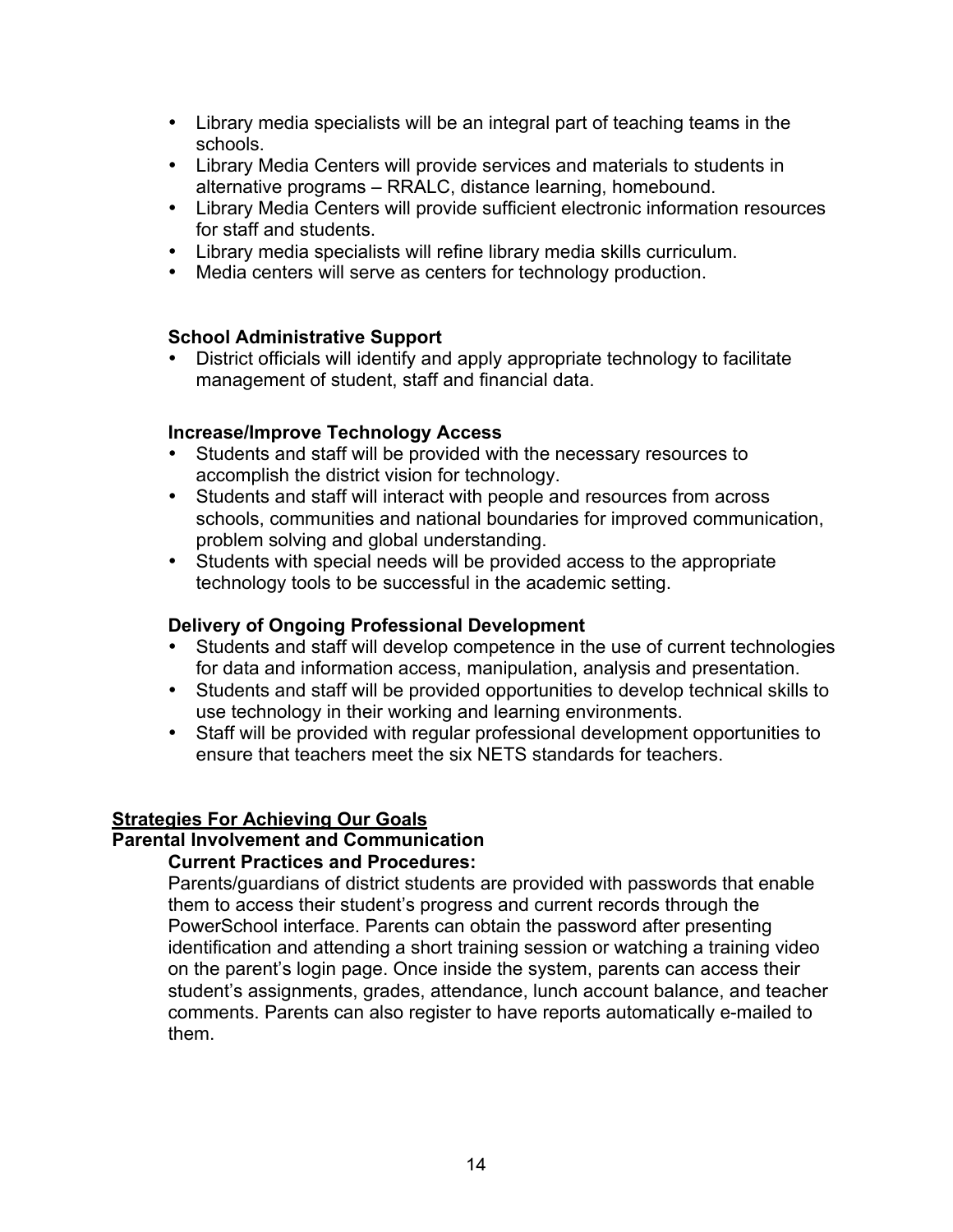School district personnel can also communicate with parents in the following ways:

- All teachers, administrators, and critical support personnel have a telephone on their desk with a direct-in-dial phone number and voice mail box.
- All employees have e-mail access.

#### **In Progress Practices and Procedures:**

- Online class registration for students with parent/guardian oversight and approval
- Increased collaboration between teachers and parents e-mail, online newsletters, classroom Web sites, notification of daily activities of the student
- Activity fees and lunch fees paid online through electronic funds transfer

#### **Technology Integration with Curriculum and Instruction Current Practices and Procedures:**

Increased access to technology hardware and software has led to an increased use of technical tools in the classroom. Subsequently teacher comfort levels and skill levels have improved.

Typical use of technical tools over the past three years includes:

- Electronic Presentations
- SMART Classroom installations (LCD Projector, VCR/DVD combo, sound amplification, multimedia capable computer, telephone)
- JASON Project
- Software acquisitions specific to curriculum adoptions (i.e.: Mitchell-On-Demand, AutoCAD, Meridian Math, Web design curriculum subscription, SkillsTutor, Fluent Reader)
- Online subscription information resources (i.e.: Bridges Career Exploration, ProQuest Historical Newspapers, Culturegrams, BrainPOP, AtomicLearning)
- Assistive Technology including voice output devices, augmentative communication devices, writing tools, environment control tools, and keyboard access tools (i.e.: Intellitools, Dragon Naturally Speaking)
- Digital design of print materials

## **In Progress Practices and Procedures:**

- Support teachers through a structured, sequential technology training program and offer ongoing support in the management of technology resources within specific content areas as specified in the Minnesota Academic Standards.
- Offer training through a variety of mediums such as face-to-face instruction, print tutorials, self-paced learning enhanced with audio, video and online learning.
- Identify and inform teachers about appropriate content specific technologies.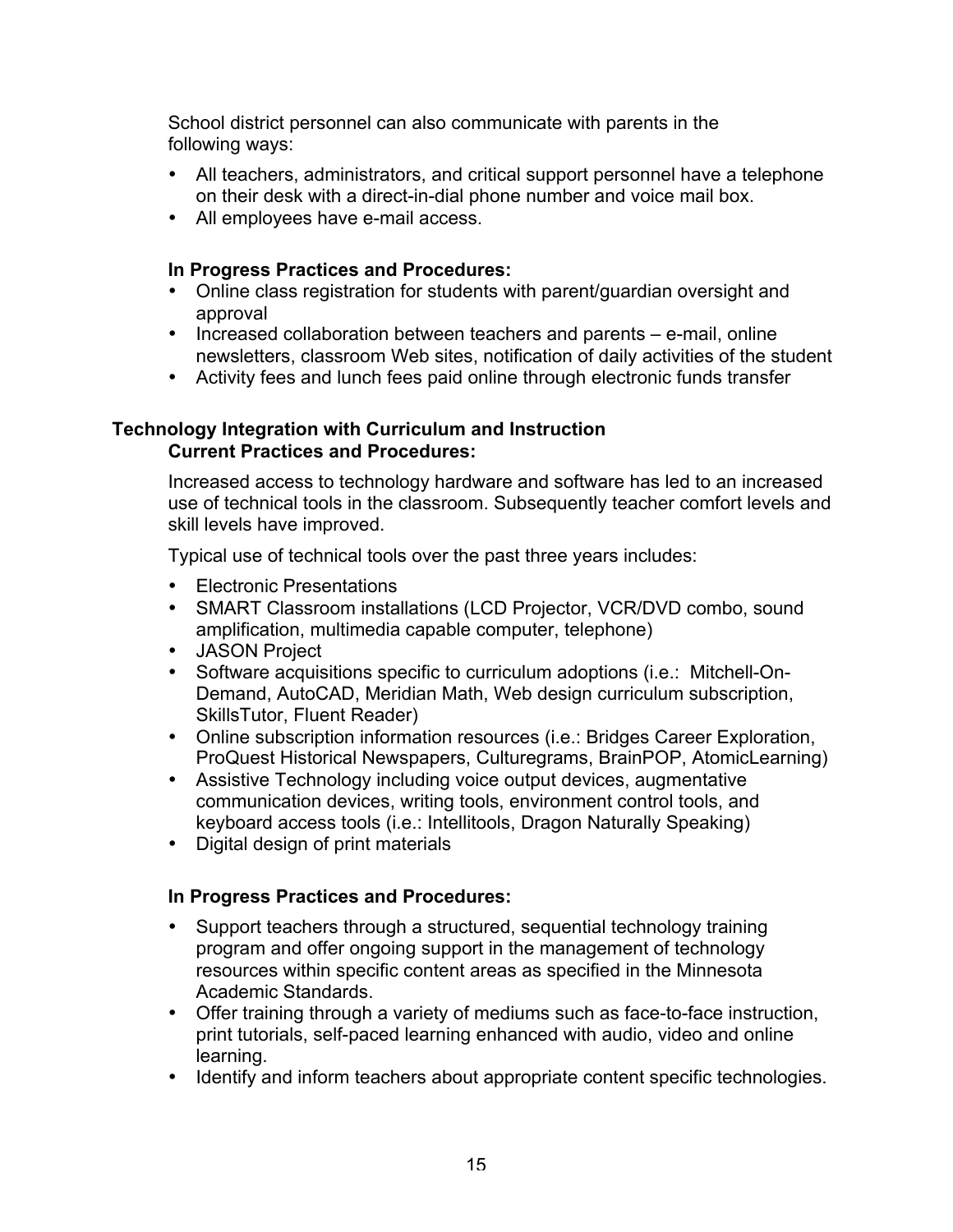- Instructional technology support staff (media specialists and integrationists) will stay abreast of recent developments in content specific resources for teachers through professional conferences, professional reading and Web communications.
- Access to content specific technologies Web sites, software, hardware will be made available to teachers.
- Training will be provided with focus on specific content areas.
- Minnesota Academic Standards, NETS standards, content area standards and technology "best practices" will drive decisions concerning the use of technology in classrooms in the district.
- Students will understand their responsibilities as consumers and creators of the goods and services of a technology rich world.
- Students will understand ethical and safety issues related to use of technology resources.
- Further deployment of SMART Classroom installations (LCD Projector, VCR/DVD combo, sound amplification, multimedia capable computer, telephone) will take place.

## **Delivery of School Media Center**

## **Current Practices and Procedures:**

Every building in the school district has a staffed media center. The role of the media center and current practices are documented in Section E on page 24.

## **In Progress Practices and Procedures:**

- Library media specialists will improve and enhance technology related skills through in-district training and attendance at conferences in order to stay current with new technologies.
- A program of in-district training and staff development funding for outside training will be implemented.
- Library media specialists will be an included in technology and information literacy related decisions as they pertain to selecting curriculum materials, team planning and appropriate use of technology and Internet resources in teaching and learning.
- Library media specialists will serve on grade level teams, department level teams, curriculum adoption committees, Building Leadership Teams, and other collaborative teams in our schools.
- Library media specialists will identify information resource needs of alternative programs – RRALC, distance learning, homebound students.
- Web pages will be established and online subscriptions will be purchased to support students with online programs.
- Curriculum units of instruction will be regularly and continuously reviewed with supporting electronic resources identified.
- Library and learning resources Web pages for each school will be maintained and improved.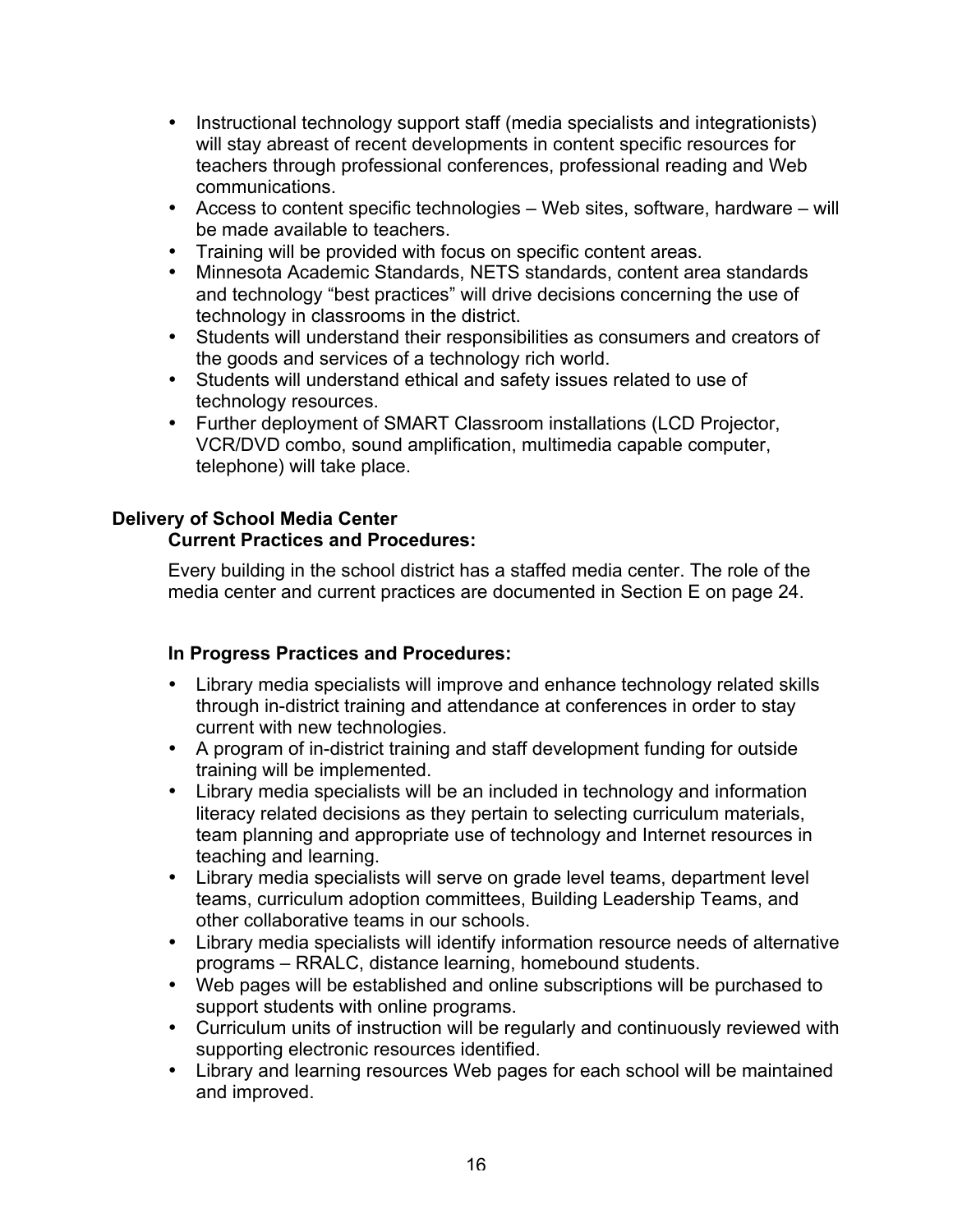- Library media specialists will identify and evaluate online subscriptions that will support curriculum themes.
- Appropriate online subscriptions specific to grade level and reading level will be purchased.
- Library media specialists will maintain lists of "best" Web resources for use by students.
- Library media specialists will review and refine the library/media skills curriculum to include information literacy and technology standards for students and as a guideline for teachers
- NETS and Minnesota standards will be incorporated into the curriculum.
- Sufficient hardware will be provided in media centers for student training and production activities – i.e. word processing, Internet searching, video production, information literacy activities.
- Library media specialists will assist in making yearly determinations of minimum requirements for hardware and software at each library media center.

## **School Administrative Support**

## **Current Practices and Procedures:**

In the past three years, the school district has implemented several district-wide technology systems. The focus of the products implemented was to improve economic efficiency, increase educational effectiveness and focus on the future of the school district which had been facing ongoing declining enrollment. In 2001, the district implemented district-wide utilization of a Web-based student information system, PowerSchool. The PowerSchool application serves as the central data repository for district students and staff. CafeTerminal, our district food service program, integrates with PowerSchool through automated daily data exchanges that maintain accurate student demographic information and lunch account balances.

Also in 2001 the district implemented a new district finance and payroll system, SMARTHR and SMARTFinance. Both systems exchange data with PowerSchool to maintain a framework of interoperability.

District special education staff have used the Web-based IEP program, iPlan, since the fall of 2002. Due to technical limitations SIF type of data exchange have not been implemented between PowerSchool and iPlan. The district is currently reviewing other Web-based IEP options that would provide better SIF integration with PowerSchool as well as being a more user-friendly, technically superior application.

Since fall of 2003, Administrative Cabinet members have been using MeetingMaker, a shared, collaborative group calendar and scheduling application.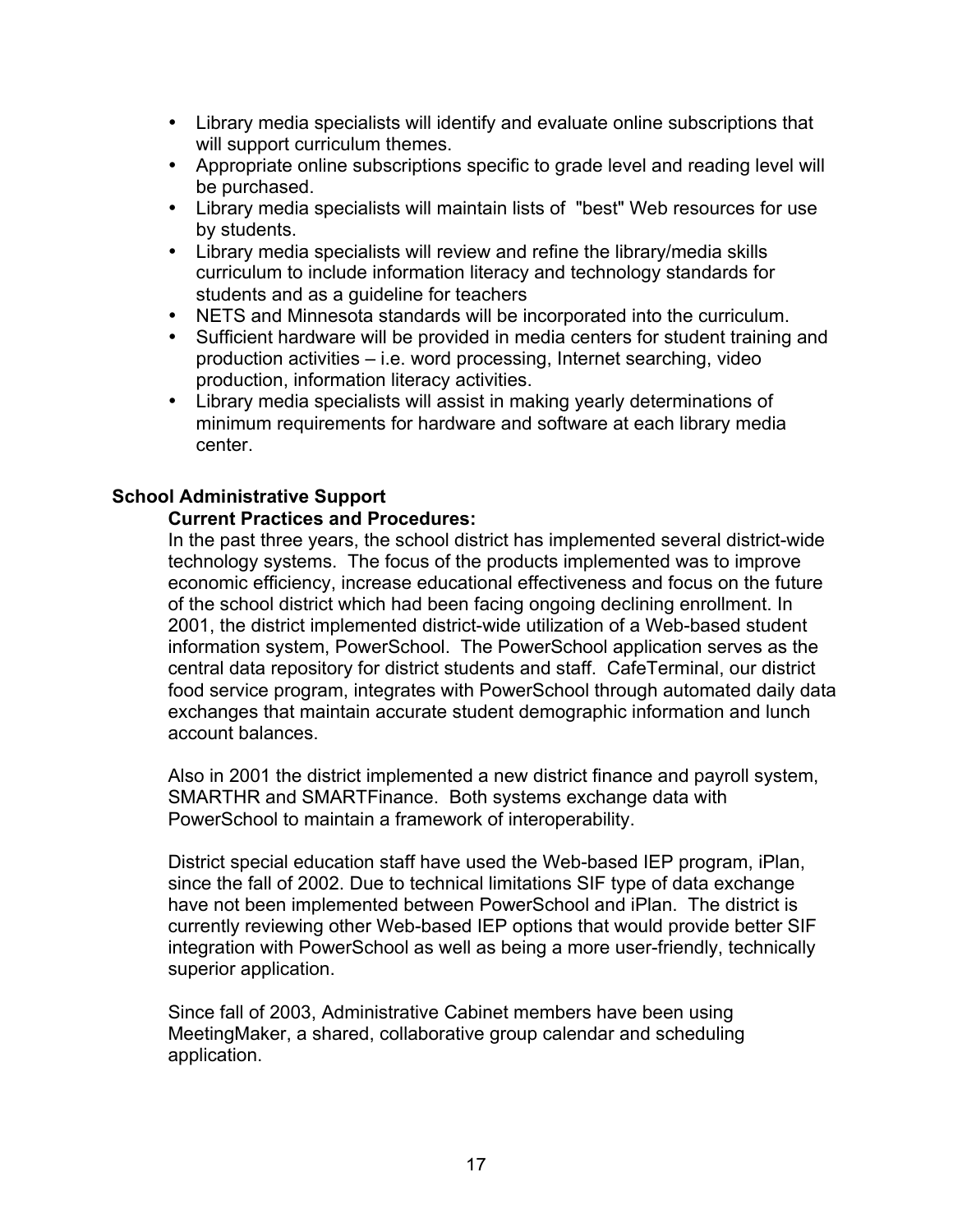#### **In Progress Practices and Procedures:**

The district plans to implement a Web-based data warehouse solution, Sagebrush Analytics, during the summer of 2004. In addition, the district is discussing the possibility of implementing an elementary progress reporting tool, EEPR. Both products will integrate with existing district systems, including SMARTFinance and PowerSchool. In addition, connectivity to and the sharing of electronic data with parents/guardians will continue to be the norm.

The district administrative staff:

- Regularly and frequently assess district technology needs for management of testing and reporting, human resources, state reporting, financial management, and electronic communication.
- Establish criteria for appropriate technology solutions, evaluate available products and purchase appropriate software and hardware to meet needs.

Beginning fall 2004 the district will use NWEA's computerized MAP testing for all students in grades 2 through 10. Data collected will be interpreted and evaluated by classroom teachers as part of required 2004-05 staff development opportunities.

#### **Increase/Improve Technology Access**

#### **Current Practices and Procedures:**

Presently the district provides a networked multimedia capable desktop computer on every teacher's desk. In addition every teacher has a direct-in-dial telephone with voice mail within his or her classroom. K-5 classrooms have five additional networked multimedia capable desktop computers for student use. At the secondary level flex schedule and curriculum specific computer labs exist. The district also has three classroom sets of "wireless" laptops for classroom checkout.

Other smaller clusters of "wireless" laptops exist for use in specific classrooms. Moorhead High School classrooms have access via H.323 standards to Interactive Television to connect to other worldwide resources. The goal is to extend this video connection to all district classrooms by fall 2005.

A district-wide license of SkillsTutor, an Internet-based complementary and supplemental curriculum, is provided for all teachers and ABE adult students. SkillsTutor allows users 24/7/365 access to the online content. Students without Internet access at home may use SkillsTutor after hours in district media centers and/or by using computers at the public library.

Additional information regarding district technology access can be found in Section D – Infrastructure, Management, and Support on page 23 and in the School Administrative Support section on page 17.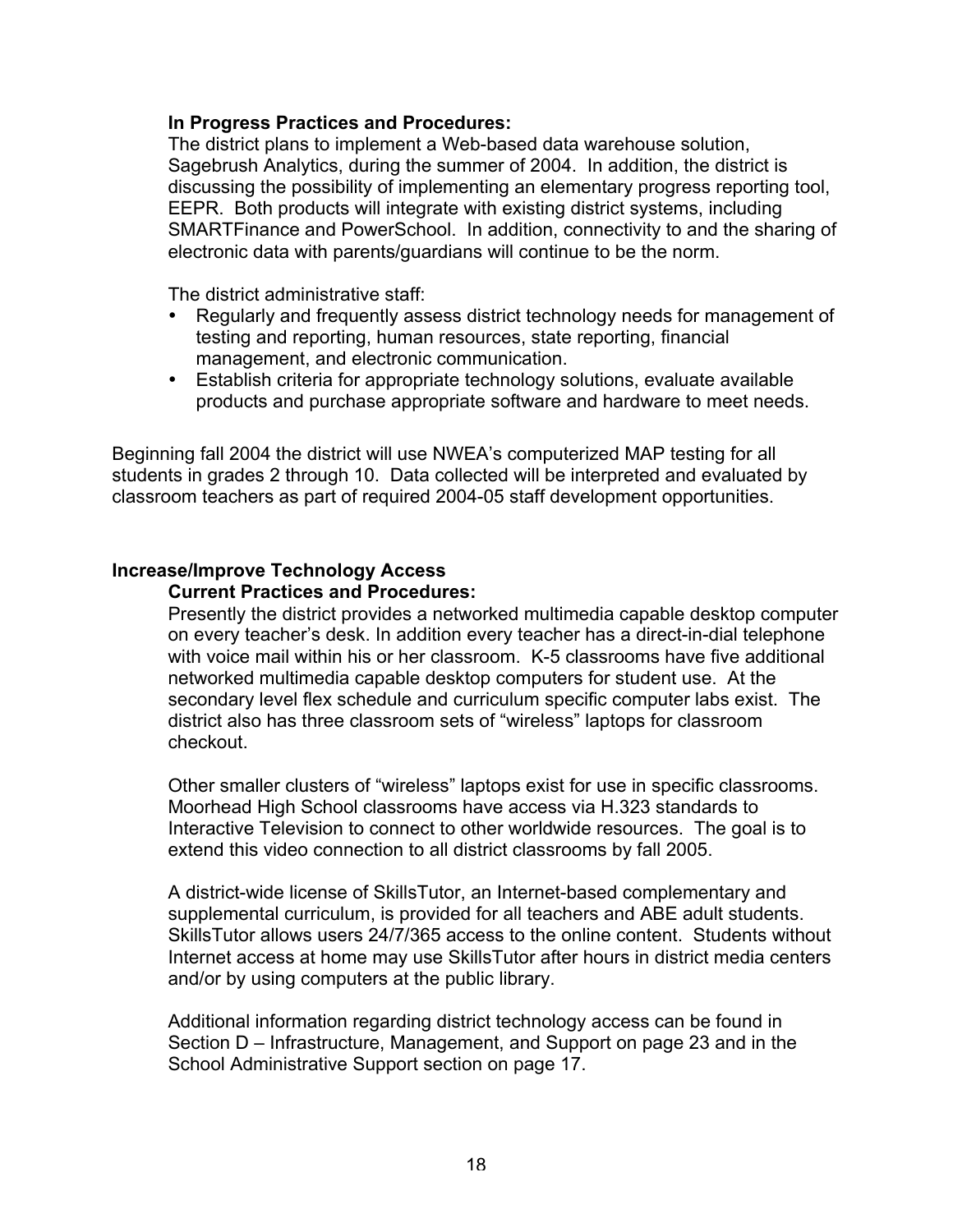#### **In Progress Practices and Procedures:**

Technological advances are rapidly transforming society at an accelerating pace. It is imperative that schools prepare students to prosper in a global society in which technological literacy is a basic skill. To do so, schools must provide students with learning experiences in which they use technology to acquire, process and communicate information as an integral part of the educational program. Teachers must be empowered with the tools and training they need to create and facilitate these types of experiences.

Planning for technology integration will be based on the curriculum, instruction, and assessments we choose. These are derived from the learner outcomes we define for each area of instruction as guided by the academic standards. Through this process, we will identify where and how technology will be used to help students achieve these defined outcomes. The following learning modes have been identified as being important components of our curriculum plans. They also lend themselves well to student technology use.

Active Learning: Students are actively involved in learning and not an audience for instruction. They create and produce as they learn. They are engaged in their work, try out new ideas and gain understanding by constructing their knowledge from the world around them rather than acquiring it through memorization.

Constructivist Learning: Teachers will act as coaches by providing authentic activities and contexts whereby the learner constructs his or her own knowledge through exploration, collaboration, problem solving, and addressing multiple perspectives and viewpoints. Primary sources of data will be used and there will be authentic assessment tools utilized.

Cooperative Learning: Students work together to learn information and skills, to formulate concepts, to build products or to refine ideas.

Individualized Learning: Individualized learning accounts for the fact that students learn in different ways, at different speeds and at different times. We recognize that individual students have multiple testing styles that will require individualized assessment of learning progress

Interdisciplinary Learning: Students explore concepts and learn skills through interdisciplinary units or projects. Their learning is connected, and they naturally integrate ideas from many content areas.

The district continues to move ahead with specific activities to facilitate a fundamental change in educational delivery. Recent enhancements to building facilities and technology infrastructure support the change process. The further deployment of the SMART classrooms across the district will speed the integration of technology and reinvent the way teachers teach.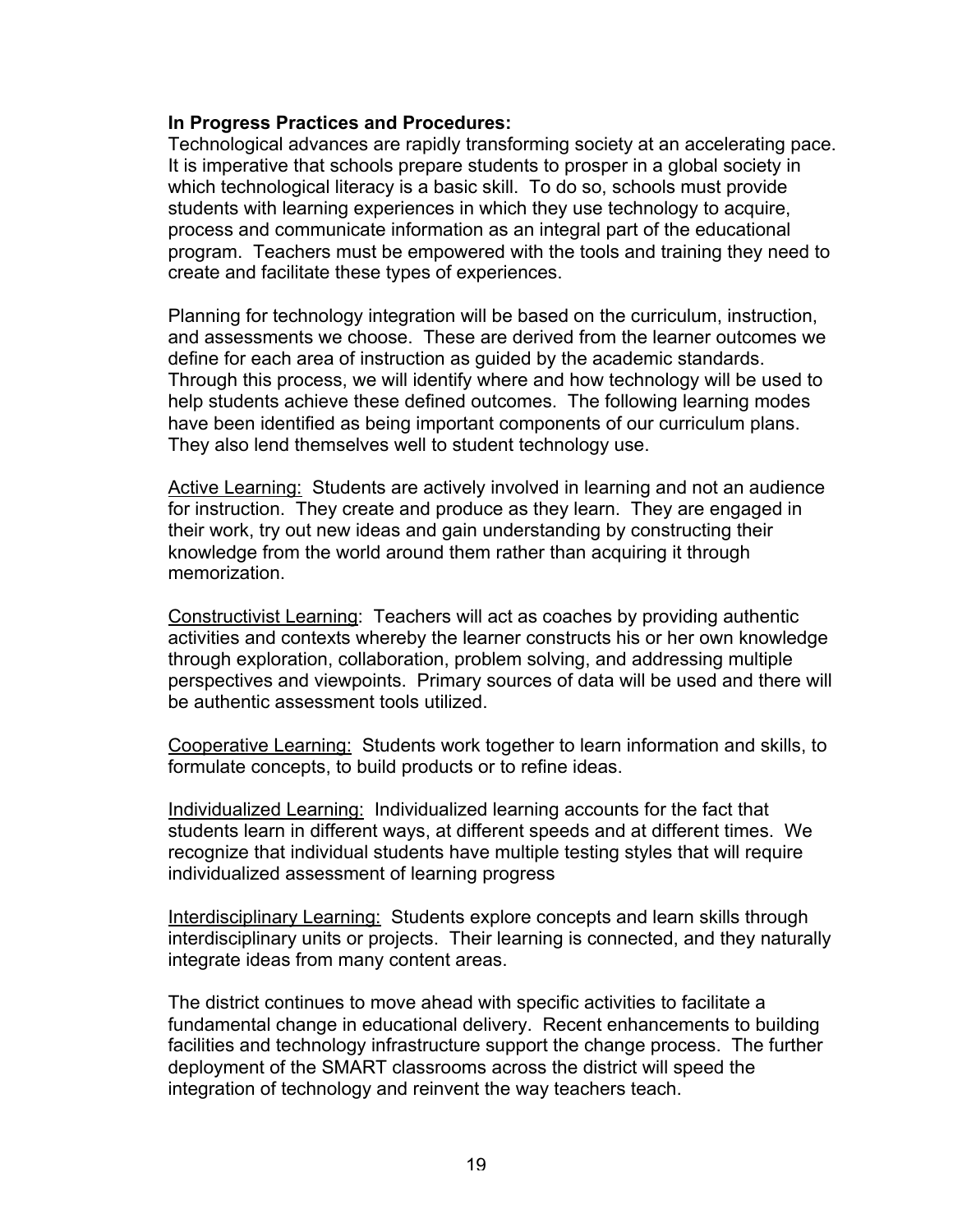During the 2003-04 school year the administrative team discussed the need for a task force to be established to study Online and Distance Learning options and opportunities. Due to limited time staff had to adequately devote to this subject, it is assumed that during the 2004-05 school year this topic will be revisited.

## **Delivery of Ongoing Professional Development**

## **Current Practices and Procedures:**

Professional development opportunities are composed of both mandated and voluntary options. Some opportunities are made available for staff on a 24/7/365 basis via the Internet.

Staff development is offered in a variety of mediums, including online and traditional classroom experience, Web-based training videos and access to Atomic Learning's electronic tutorials, and provision of library materials in the form of CDs, DVDs, electronic and print materials.

The district's technology integrationist is available to work with staff members individually, addressing their specific skill needs.

#### **In Progress Practices and Procedures:**

These activities will be augmented by the establishment of a required number of hours of technology training for each staff member per year, as well as requiring each staff member to document his or her individual application of the skills acquired through the training.

Teachers will be required to demonstrate the use of the particular technological skill within the classroom as an integral part of the curriculum. They will be assisted in doing this by the Technology and Media Department staff and the technology integrationist. Class offerings will be designed around the NETS standards. In particular, during the 2004-2005 school year, teachers will receive training in the process of creating, modifying, and updating a classroom Web presence. Seventy-five percent of the Moorhead School District teachers will be expected to have a classroom Web site in place by the end of the school year.

The district's technology department, in cooperation with each technology integrationist, media specialist, building staff development committee and administration, will coordinate technology related staff development activities. Training during paid staff time will occur on scheduled staff development days. Classes will be offered at no cost to district employees. The staff will be informed of these opportunities via e-mail and online postings. Registration is completed online through Moorhead Community Education.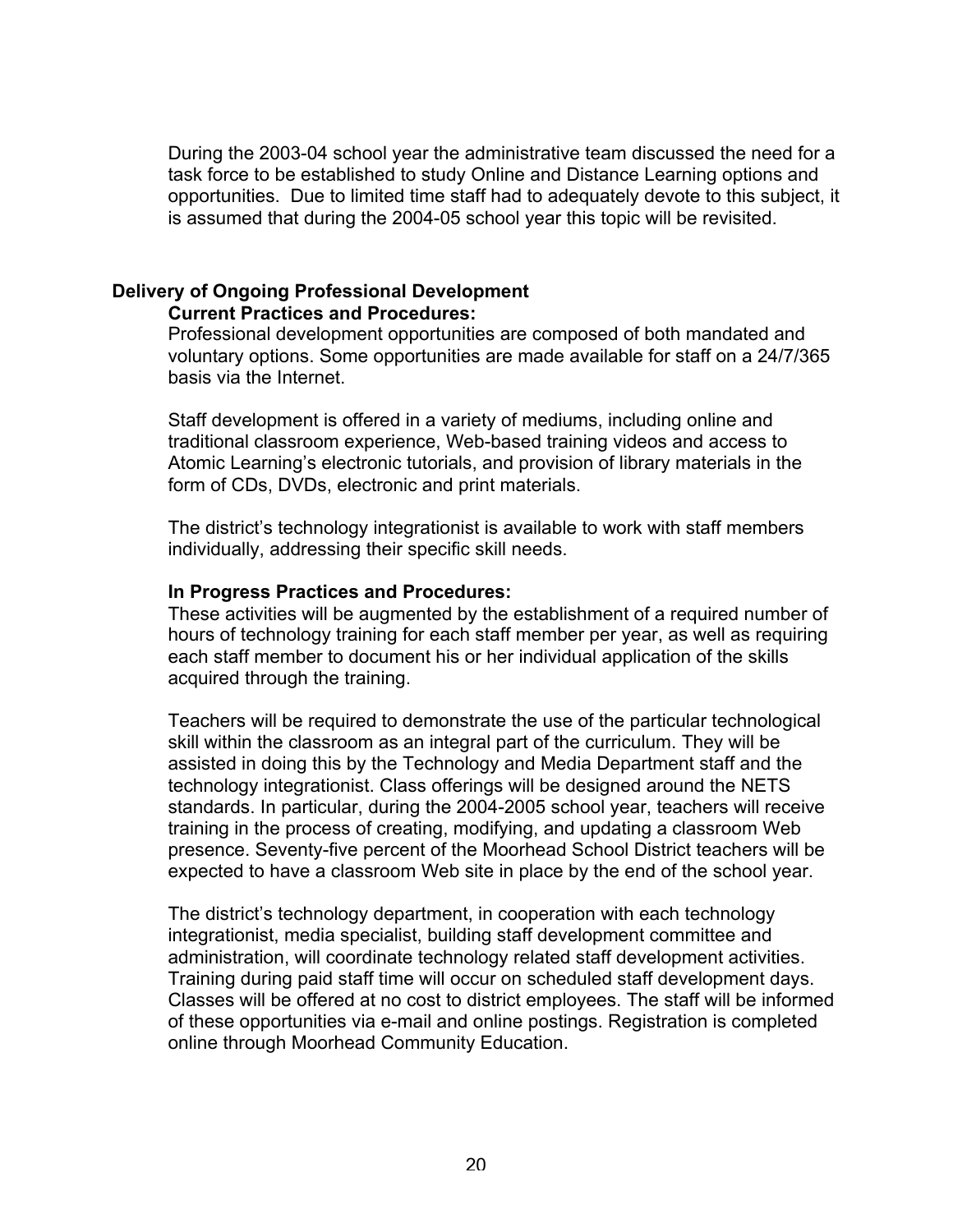## **C. Policies and Procedures**

#### **Data and Network Security**

Anti-virus software is installed and operational on every server and computer workstation on a Local Area Network or on the district's Wide Area Network. This software protects all information written to the file servers and all information downloaded to the workstations from either floppy disks or the Internet from computer viruses. E-mail entering and exiting the district are also scanned for viruses and rejected if found to contain any.

Network users store critical data from workstations on local file servers in home directories that are secure and backed up nightly. Additionally some file servers store data using RAID technology. This technology spreads the data across multiple disk drives and implements the most reliable method of disk storage available.

Effective backup procedures require more than simply performing a daily backup and leaving the tapes on site, which would not allow for data recovery in the event of a disaster. Therefore, it is necessary to rotate tapes to off site storage to allow for recovery in the event of a natural disaster at a site. The district systematically rotates backup tapes offsite to ensure that a current backup would be available if needed.

The district maintains "Critical Care" contracts on our most important hardware, which provides for 24/7/365 onsite response time of four hours and parts replacement within 48 hours.

The district maintains a small collection of "hot spare" devices, including switches, routers, and servers to minimize downtime.

Critical system information is stored both onsite and offsite.

#### **Internet Acceptable Use Policy (CIPA Compliance)**

The Moorhead School Board recognizes the need for its staff and students to have access to a global information network. Part of the district's responsibility in preparing students for the future is to provide them access to the tools they will be using as adults. The responsible use of this global information network is important. The district's information network shall be used only for educational purposes consistent with the district's mission and goals.

Accordingly, the School Board of the Moorhead Public Schools shall operate an information network to support its educational mission. The Moorhead Public Schools Information Network is defined as information systems owned by the district as well as other information systems to which the district provides intentional or unintentional access. The district is not responsible for information available from third parties solely for providing access or connection to or from a facility, system or network over which it has no control. An orientation session on appropriate use of the Moorhead Public Schools Information Network shall be provided for each user prior to the issuance of a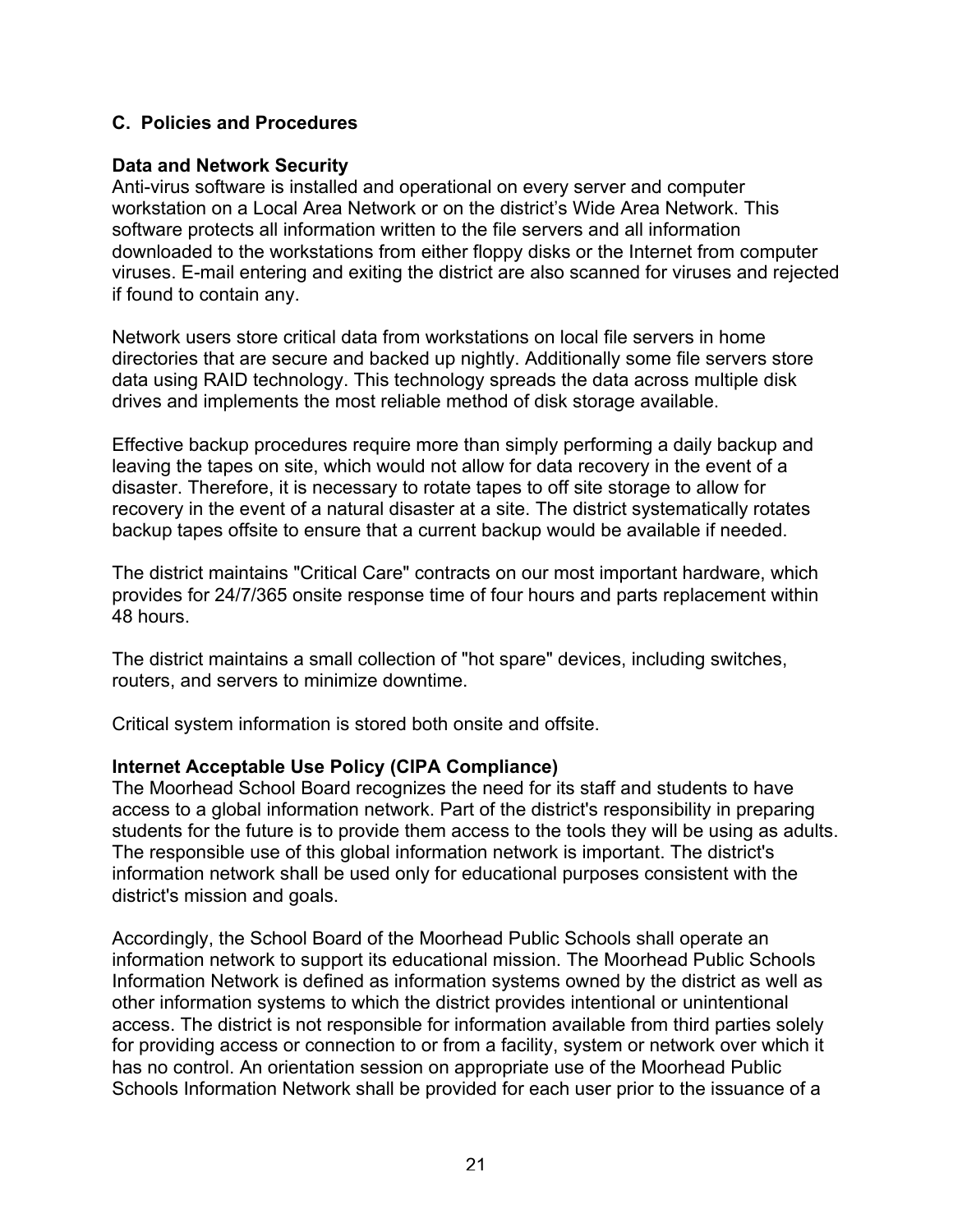system account. The use of this system shall be consistent with the district's educational mission, district policy, state laws, and federal laws.

The Moorhead Area Public School's board policies can be viewed online in a searchable format at http://tango.moorhead.k12.mn.us/tafs/board/newsearch.taf. The following policies are particularly significant to network and Internet use and are attached as Appendixes.

| Network Acceptable Use and Safety Policy           | Appendix A |
|----------------------------------------------------|------------|
| Use of Moorhead Public Schools Information Network | Appendix B |

#### **Equitable Access for Students With Exceptional Needs**

Through School's board Policies and Minnesota TSES Statutes, students with exceptional needs are guaranteed equitable access to technology and other district resources.

The Moorhead Area Public School policies can be viewed online in a searchable format at http://tango.moorhead.k12.mn.us/tafs/board/newsearch.taf. The following policies are particularly significant to this equitable access and are attached as Appendixes.

| <b>Student Disability Nondiscrimination</b> | Appendix C |
|---------------------------------------------|------------|
| Special Education Programs                  | Appendix D |
| Special Education Policies and Procedures   | Appendix E |

A student's IEP team evaluates each student with exceptional needs to determine if assistive technology should be considered. The district employs two licensed Learner Support Services teachers who have some time dedicated as an assistive technology resource person. The IEP team consults with these AT teachers for assistance with appropriate equipment or software with characteristics that match the student's needs.

To ensure the assistive technology ordered complies with district standards, all requests for hardware and software are handled through standard technology purchasing channels.

#### **ADA Compliance**

Our www.moorhead.k12.mn.us Website has not been officially checked for ADA compliance. The district's Web studio staff is aware of ADA requirements and is working toward compliance as part of the sites redesign.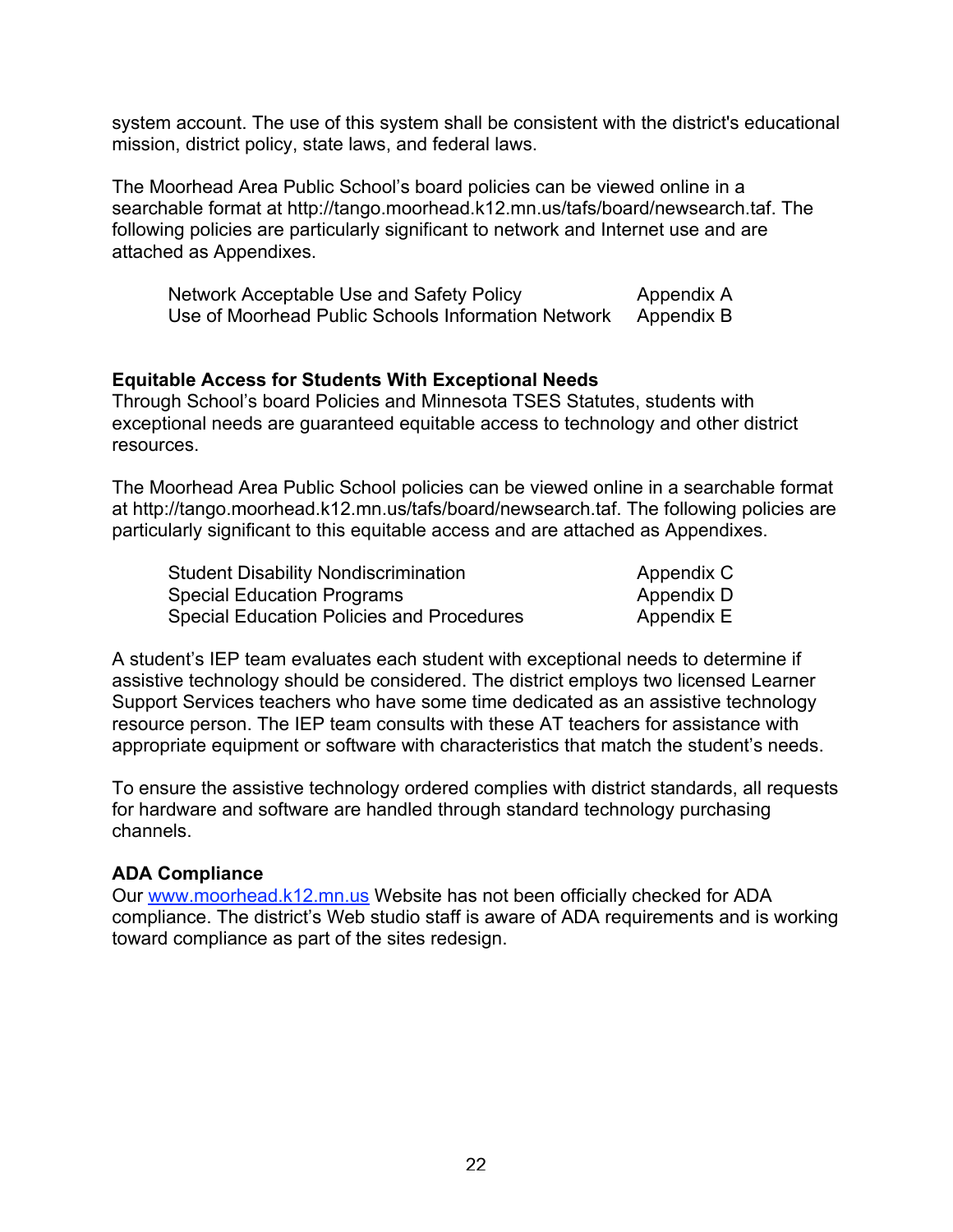#### **D. Technology Infrastructure, Management, and Support**

#### **Network Applications**

The district has one primary and seven redundant Internet Domain Name Servers (DNS) that are maintained by a LAN/WAN specialist. The DNS software used is SimpleDNS.

The district has a primary Internet mail server using Simple Mail Transfer Protocol (SMTP) and Post Office Protocol (POP3) providing e-mail services for 800 district staff members. Our 5,350 K-12 students are provided Web-based email accounts through our membership with EduTech.

The district has two Cisco Pix Firewalls configured for hot-failover. This redundant protection prevents outsiders from accessing our local and wide-area networks. Internet filtering is deployed at the firewall level to meet the CIPA requirements. The district uses N2H2 filtering product. A district Internet filtering committee provides oversight of the filtering categories and the URL exception list.

The district is using a Cisco Content Engine, multiple World Wide Web (WWW) servers and File Transfer Protocol (FTP) server on the Internet. The district provides access to its Macintosh OS X servers by remote TCP/IP connection.

#### **Operating Systems**

Macintosh OS X, Windows 98, Windows 2000, and Windows XP are all utilized across the district.

#### **Local Area Network Wiring Systems**

The district uses category 5 cable and 568B as its Ethernet wiring standard. The standard district classroom has a 12 category 5 cables with one designated for voice communications. Buildings with multiple distribution cabling closets have a minimum of 12 strands of multimode fiber optic cable as well as 100-pair of category 3 cable interconnects.

#### **Wide Area Network**

As of Fall 2004, the eight district sites: Moorhead High School, Horizon Middle School, Robert Asp Elementary, Ellen Hopkins Elementary, S.G. Reinertsen Elementary, Probstfield Center for Education, Red River Area Learning Center, and Maintenance/Transportation, will all be interconnected with 6 strands of single-mode fiber in a star topology. Moorhead High School serves as the head end for our district WAN. In addition, 6 strands of single mode fiber will connect the school to other local facilities: Townsite Centre, Minnesota State University Moorhead and the Family Service Center. The district also has a single mode fiber connection to local cable provider CableOne. Through this connection the district can link to 21 other City of Moorhead facilities.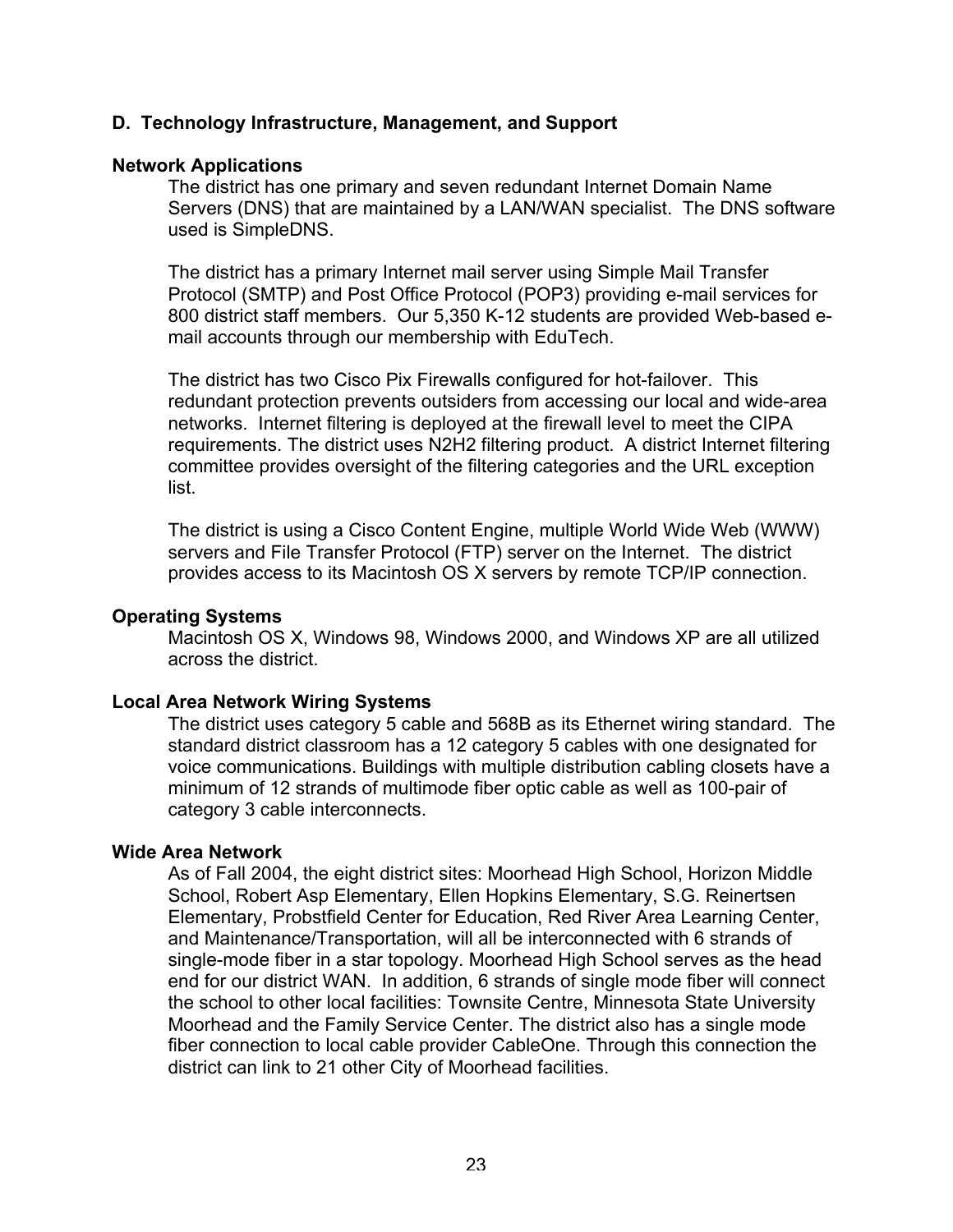The district maintains two 11MB wireless bridges to provide WAN redundancy between the district office, Moorhead High School and Horizon Middle School. The district uses Cisco Layer 3 switches to provide 1000 MB of data connectivity between sites and internal wiring closets. All desktop computers are connected via 100MB switched port, with every 48 ports sharing a 1000MB back-plane across the LAN.

#### **Telecommunications Capacity**

Moorhead High School is the center of a fiber optic network that services eight school sites and three non-district facilities. We have three 1.5MB T-1 data connections to our local Internet Service Provider (ISP). The T-1s are multilinked providing 4.5 MB of virtual Internet bandwidth. Currently the Internet traffic averages 60-70 percent daily utilization.

#### **PBX**

Voice communications is provided from our Fujitsu 9600 PBX and routed over two strands of our single mode WAN fiber. Four T-1 lines provide the district with dial tone. The district functions as a single four-digit exchange with Direct In Dial (DID) and voice mail for each user. We have over 1500 DID numbers reserved. The voice mail system provides a community information line with a menu driven selection system. The system provides Enhanced-911 functionality for our regional dispatch center.

#### **Computer Hardware**

The current student to computer ratio is 1-to-3. Average age of classroom computers is 4.75 years. Current technology budget reductions have forced the organization to forgo plans to maintain a six-year hardware replacement cycle for district computers. The district uses primarily the Apple computing platform with 95 percent of district workstations Macintosh. Several district administrators make use of Palm PDA devices in conjunction with our district collaborative group calendar and scheduling program, MeetingMaker.

#### **Technical Support**

Beginning Fall 2004, the district will have one building level computer technician in each 800 student elementary building, two technicians at the 1200 student middle school, and 2.5 technicians at the 1,600 student high school. In addition the district will employ a full time server administrator who will spend one day per week in each of the five K-12 school building sites. Technical support will be provided to other smaller district sites on an as needed basis.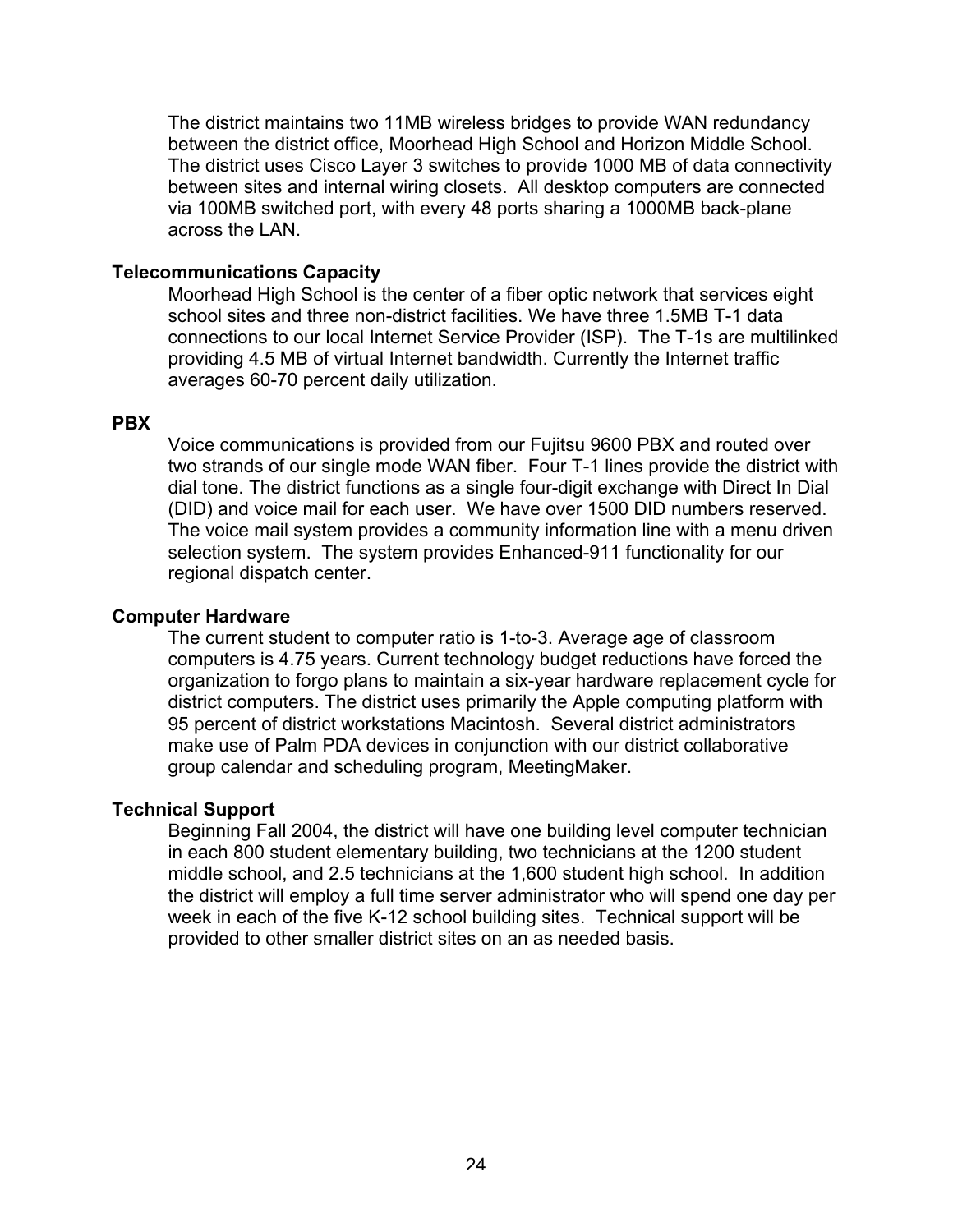## **E. Role of School Media Center**

Professionally trained library media specialists manage active programs in the schools. They teach technology skills, improve Internet search techniques, assist teachers in planning and implementing technology projects and teach information literacy skills that guide students to the best technology for each step of the research process.

Library media centers in our district are rich in digital and print resources selected specifically to support the curriculum. Efforts during the past few years have focused on providing the best resources in a variety of formats. Subscription databases provided by the State of Minnesota (ELM) as well as databases selected and purchased by district personnel with district funds are available through Library and Learning Web pages at each school. These resources can be accessed at any computer in our schools and through remote access in homes and other libraries in our community. This balanced approach has brought us to a point where we have a wealth of resources and a base of technology and literacy skills.

With this wealth of resources and professional staff, it is still a challenge to "make the connection" between the medium of technology and learning. We have put the technology in the hands of our teachers and students. The next step is to give careful consideration to how technology can be used in the library media program to create a learning environment in our schools that invites resourcefulness, questioning, curiosity, connections and a leap to the use of emerging technologies and information resources for learning throughout life.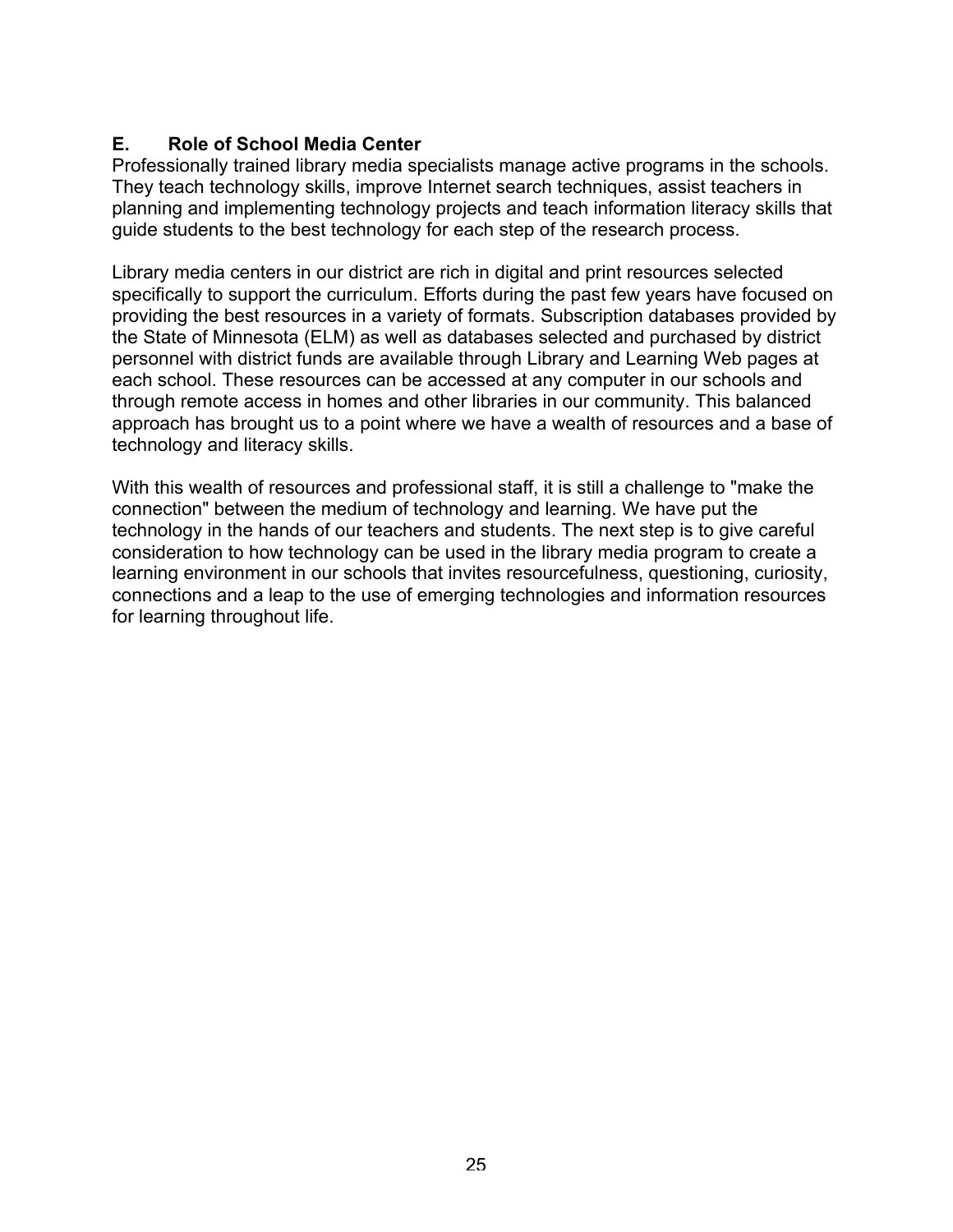## **F. Staff Development and Training**

The National Educational Technology Standards (NETS) for Students, Teachers, and Administrators will serve as our standards at the local level. Our Needs Assessment plan is based on these standards.

Staff technology training will primarily be delivered through technology education workshops that teachers register for via the District Community Education registration Web site (https://communityed.moorhead.k12.mn.us/). These courses are free to district employees and are offered on a year round basis, so teachers and other district employees can take advantage of them during the summer months and the school year. Staff training videos are also available from our Moorhead Web site for staff to view at their convenience (http://www.moorhead.k12.mn.us/www/trainingvids). In addition, the Moorhead School District subscribes to Atomic Learning, which provides online video instruction for numerous software applications. A direct link to the Atomic Learning Web site is available on the Moorhead home page at (http://www.moorhead.k12.mn.us).

Upon completion of staff technology training, teachers will be asked to demonstrate an application of the specific technology skills in a classroom project. The teacher will be asked to create a project that may:

- enhance teacher productivity
- address integration of their curriculum
- address integration across curricular areas
- enable students to deliver information in an electronic format, which could include a multimedia presentation, movie production, sound production, expertise with a software application such as Inspiration or AppleWorks database, online research, the writing process, and digital media. The possibilities are boundless.

The media specialists, tech integrationist, and building technicians will work closely with staff to provide assistance in the development of meaningful projects that will measure improvement in staff and student technology knowledge and application. The Moorhead School District Technology Department also has an online database of successful curriculum-based technology projects that is accessible to staff to assist in project planning.

Administrative technology workshops are planned during administrators' summer staff development days to improve their knowledge and productivity. These workshops will be designed to meet the NETS standards for administrators and will include training on Extranet (the Moorhead School interface), Meeting Maker, Keynote Presentation Software, Digital Media, and data management systems. Upon completion of these workshops, administrators will provide feedback to the technology department on how use of these applications has improved their productivity.

Our school district is currently facing budget restrictions that may impact our ability to provide staff support to the extent needed in a district this size, such as a technology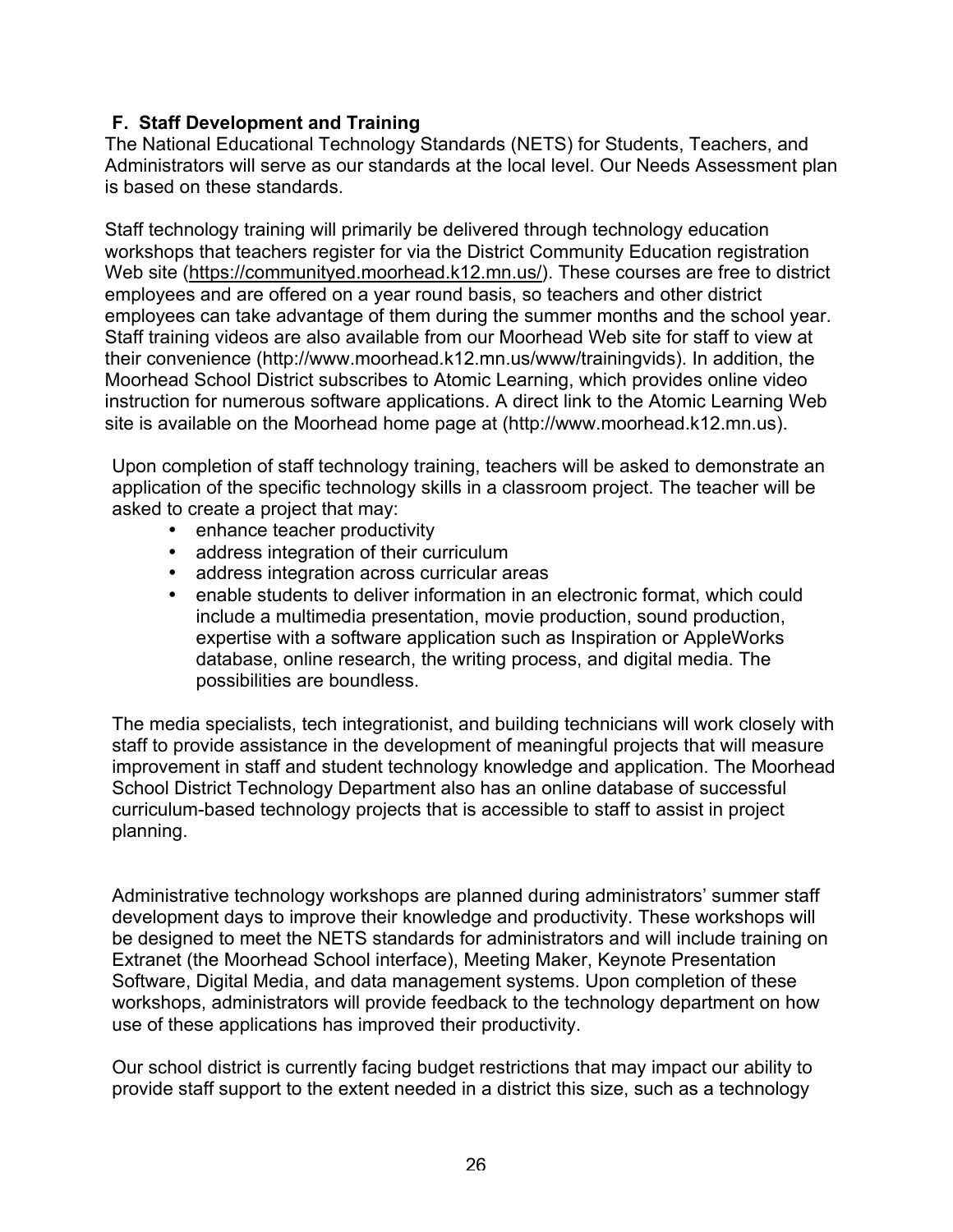integrationist for every school. Funding that was to provide hardware, such as new projection systems in every classroom that would enhance the teachers' use of technology in the classrooms, has been curtailed. Teachers in their respective disciplines will be unable to attend state and national conferences that provide technology applications that are specific to their fields of expertise. Lack of funding also impacts training opportunities for the technology staff. Budgets do not allow for attending technology conferences and providing technical support personnel with courses to advance their hardware certifications.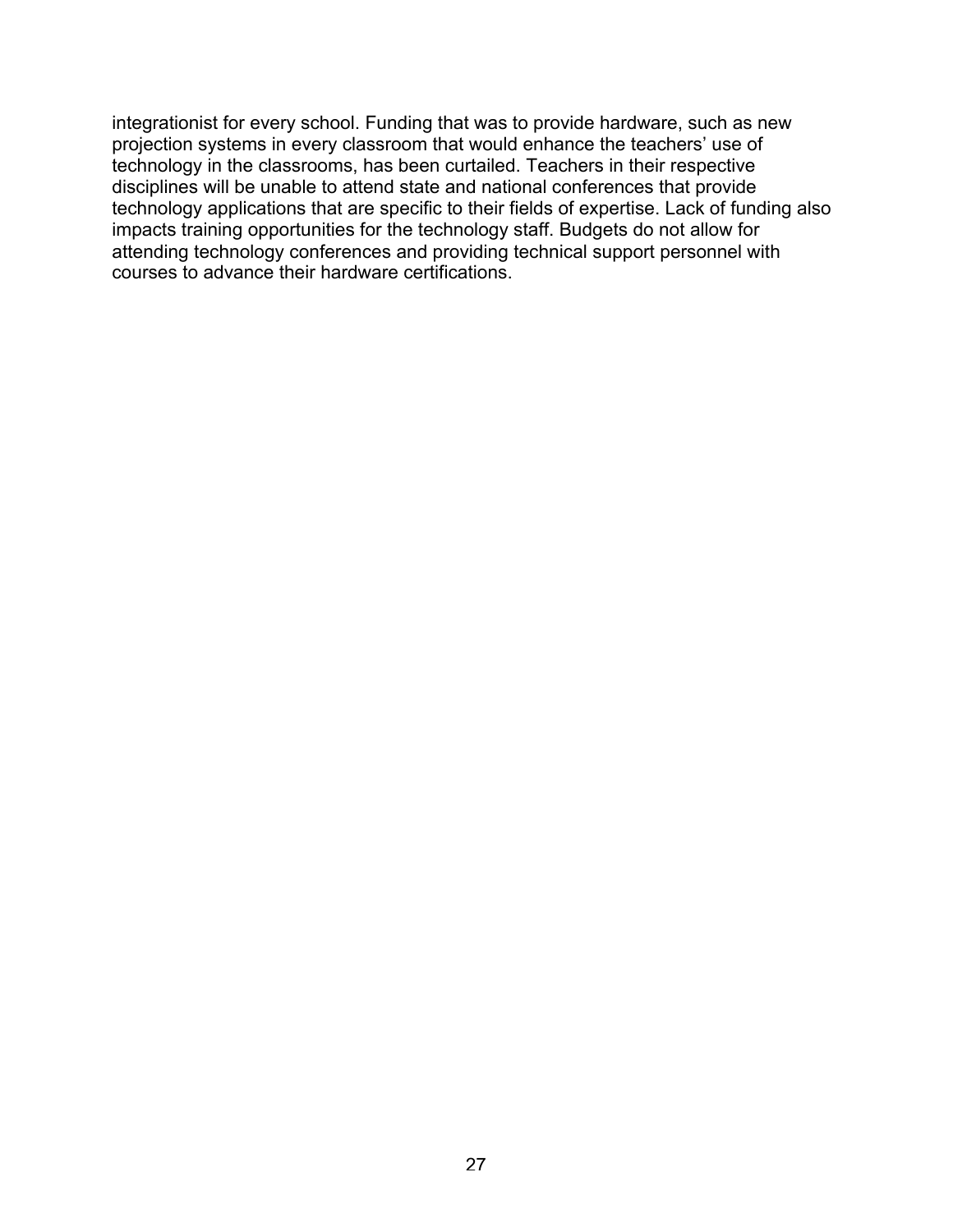## **G. Budget for Technology**

The technology capital outlay budget has been reduced by approximately 68 percent for the 2004-05 school year. The 2005-06 technology budget is currently projected to be reduced 65 percent. Capital outlay dollars are the largest part of the technology budget. Other funding sources include Title II Part D, E-Rate reimbursement, TARP and partnering with other departments and/or Federal programs to maximize technology purchasing power.

| <b>Capital Outlay - Technology Plan</b> |         |         |         |  |
|-----------------------------------------|---------|---------|---------|--|
|                                         | 2004-05 | 2005-06 | 2006-07 |  |
| Hardware                                | 183,400 | 188,900 | 194,570 |  |
| Software                                | 9,000   | 9,270   | 9,550   |  |
| Operating                               | 272,600 | 276,830 | 285,130 |  |
| Total                                   | 465,000 | 475,000 | 489,250 |  |

| <b>Capital Outlay - Telephone /Telecommunications</b> |         |         |         |
|-------------------------------------------------------|---------|---------|---------|
|                                                       | 2004-05 | 2005-06 | 2006-07 |
| Telephone                                             | 73,067  | 75,259  | 77,517  |

| <b>Operating Expenses</b> |         |         |         |  |
|---------------------------|---------|---------|---------|--|
|                           | 2004-05 | 2005-06 | 2006-07 |  |
| General Operations        | 92,339  | 95,110  | 97,965  |  |
| Staff Development         | 37,450  | 38,573  | 39,730  |  |
| Repair                    | 60,536  | 62,352  | 64,223  |  |
| Total                     | 190,325 | 196,035 | 201,918 |  |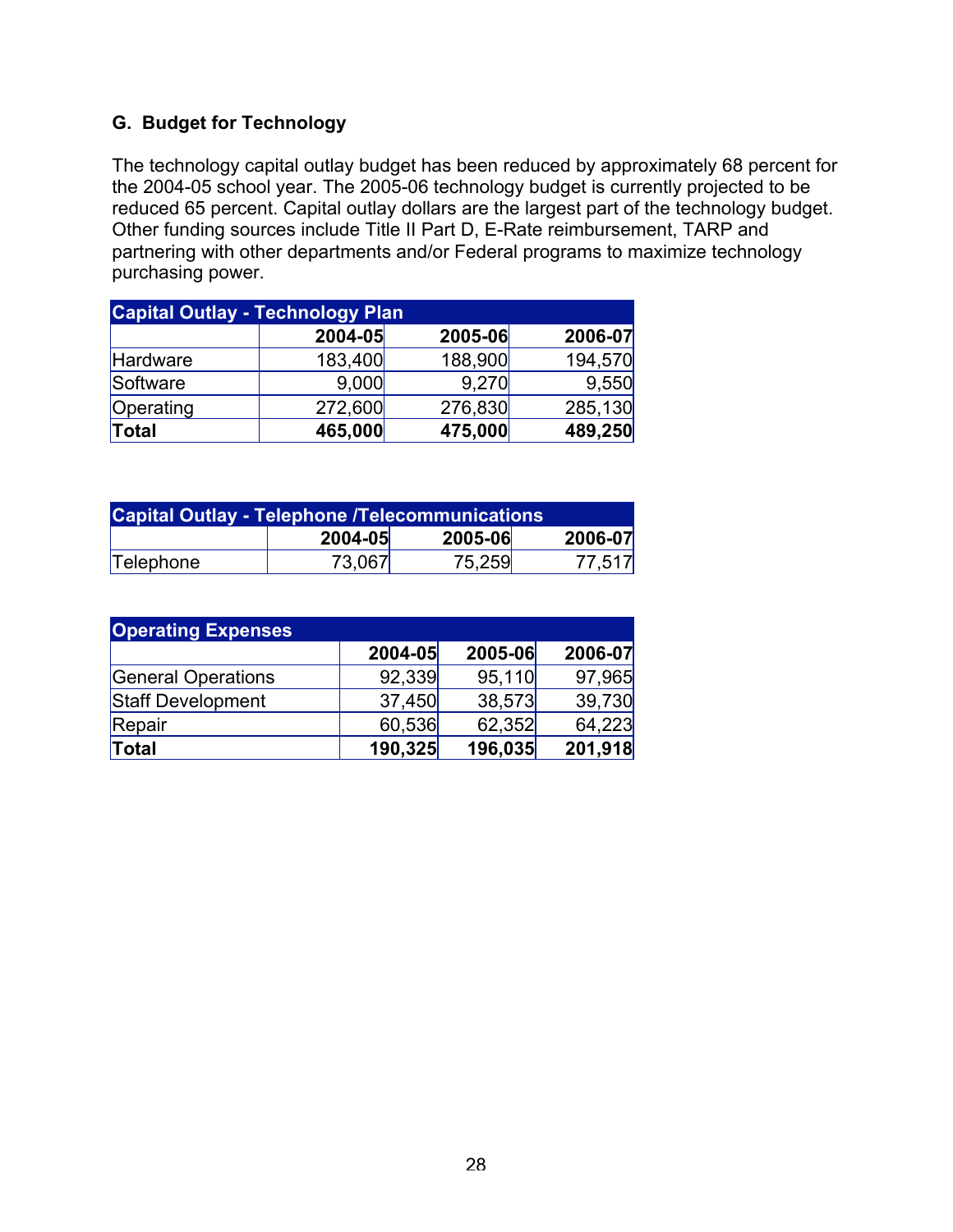## **H. Implementation Plan**

| <b>Action Steps</b>                                                                                                                                                                                                                                            | <b>Timeline for completion</b>                                        |
|----------------------------------------------------------------------------------------------------------------------------------------------------------------------------------------------------------------------------------------------------------------|-----------------------------------------------------------------------|
| <b>Parental Involvement and Communication</b>                                                                                                                                                                                                                  |                                                                       |
| <b>Practices and Procedures</b>                                                                                                                                                                                                                                |                                                                       |
| Online class registration with parent/guardian<br>oversight and approval                                                                                                                                                                                       | January 2007                                                          |
| Increased collaboration between teachers and<br>parents - e-mail, online newsletters, classroom<br>Web sites, notification of daily activities of the<br>student                                                                                               | 1. Ongoing<br>2. Teacher created web pages<br>beginning October 2004. |
| Activity fees paid online                                                                                                                                                                                                                                      | September 2005                                                        |
| <b>Technology Integration with Curriculum and</b><br><b>Instruction</b>                                                                                                                                                                                        |                                                                       |
| Support teachers through a structured, sequential<br>technology training program and offer ongoing<br>support in the management of technology resources<br>within specific content areas as specified in the<br>Minnesota Academic Standards.                  | Ongoing                                                               |
| Offer training through a variety of mediums such as<br>face-to-face instruction, tutorials, self-paced<br>learning through audio and video and online<br>learning.                                                                                             | Ongoing                                                               |
| Identify and inform teachers about appropriate<br>content specific technologies.                                                                                                                                                                               | Ongoing                                                               |
| Instructional technology support staff (media<br>specialists and integrationists) will stay abreast of<br>recent developments in content specific resources<br>for teachers through professional conferences,<br>professional reading, and Web communications. | Ongoing                                                               |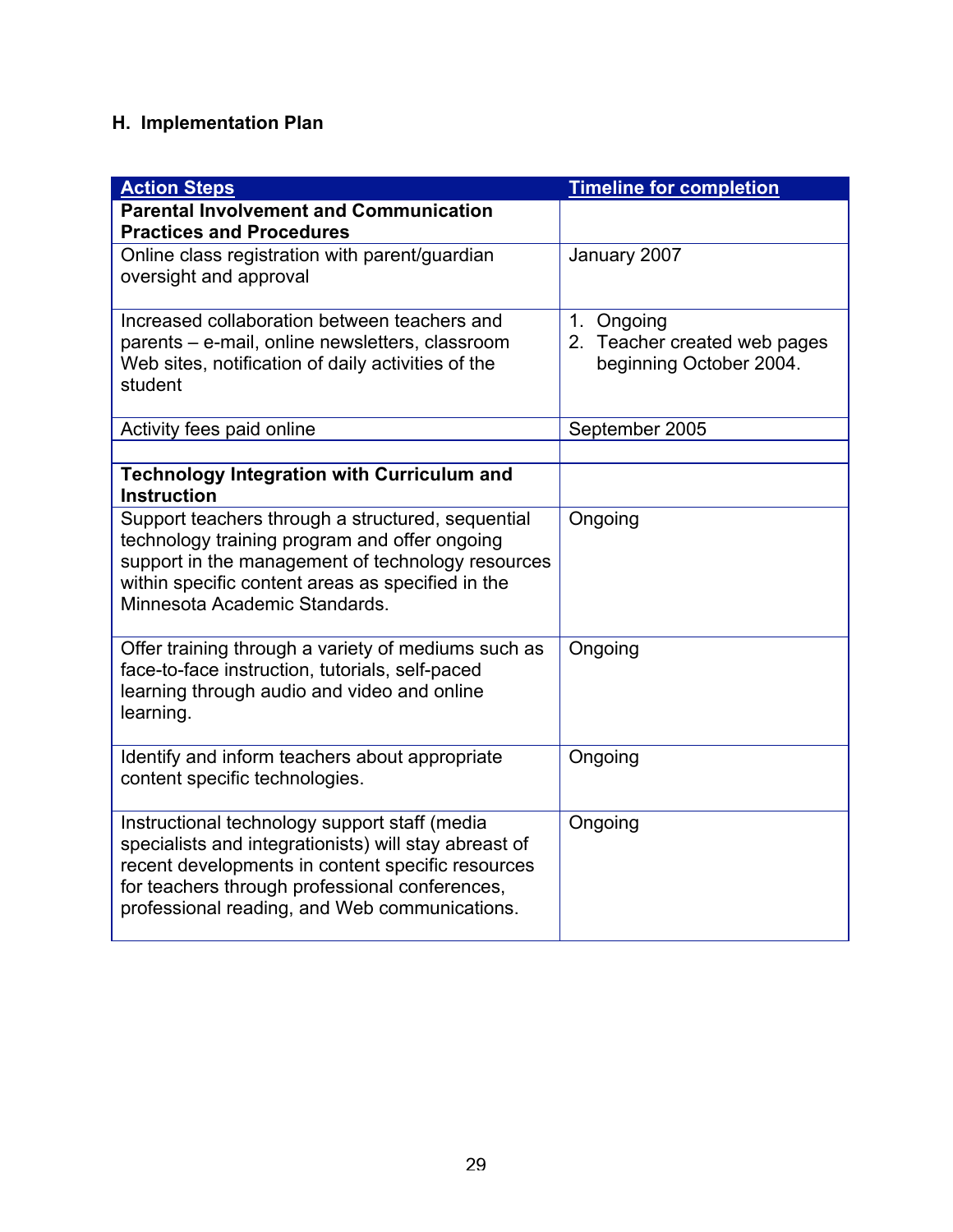| <b>Action Steps</b>                                                                                                                                                                                | <b>Timeline for completion</b>                                                                                                                                   |
|----------------------------------------------------------------------------------------------------------------------------------------------------------------------------------------------------|------------------------------------------------------------------------------------------------------------------------------------------------------------------|
| Access to content specific technologies - Web<br>sites, software, and hardware - will be made<br>available to teachers.                                                                            | $1_{-}$<br>Ongoing<br>2. Dependent on funding                                                                                                                    |
| Training will be provided with focus on specific<br>content areas.                                                                                                                                 | 1. Ongoing<br>2. Designated Staff<br>Development Days will be<br>used<br>3. Workshops will be provided<br>during paid staff time, and<br>before and after school |
| Minnesota Academic Standards, NETS standards,<br>content area standards and technology "best<br>practices" will drive decisions concerning the use of<br>technology in classrooms in the district. | September 2006                                                                                                                                                   |
| Students will understand their responsibilities as<br>consumers and creators of the goods and services<br>of a technology rich world.                                                              | January 2005                                                                                                                                                     |
| Students will understand ethical and safety issues<br>related to use of technology resources.                                                                                                      | January 2005                                                                                                                                                     |
| Further deployment of SMART Classroom<br>installations will occur.                                                                                                                                 | 1. Initial installations complete<br>September 2004<br>2. Additional installations as<br>budgets allow.                                                          |
| <b>Delivery of School Media Center</b>                                                                                                                                                             |                                                                                                                                                                  |
| Library media specialists will improve and enhance<br>technology related skills through in-district training<br>and attendance at conferences in order to stay<br>current with new technologies    | Ongoing                                                                                                                                                          |
| A program of in-district training and staff<br>development funding for outside training will be<br>implemented.                                                                                    | January 2006                                                                                                                                                     |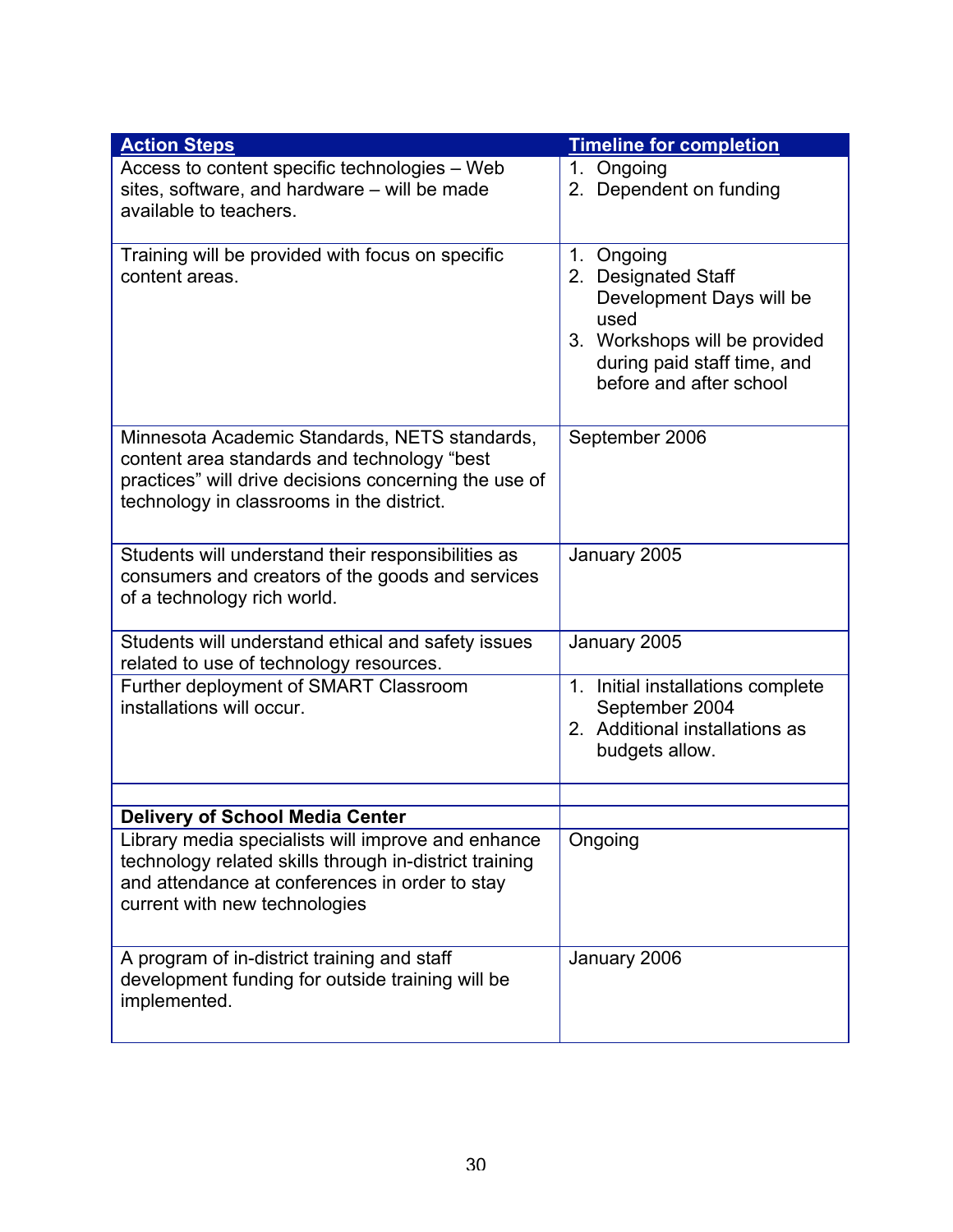| <b>Action Steps</b>                                                                                                                                                                                                                                                    | <b>Timeline for completion</b>                                                                                                     |
|------------------------------------------------------------------------------------------------------------------------------------------------------------------------------------------------------------------------------------------------------------------------|------------------------------------------------------------------------------------------------------------------------------------|
| Library media specialists will be included in<br>technology and information literacy related<br>decisions as they pertain to selecting curriculum<br>materials, team planning and appropriate use of<br>technology and Internet resources in teaching and<br>learning. | Current and ongoing                                                                                                                |
| Library media specialists will serve on grade level<br>teams, department level teams, curriculum adoption<br>committees, Building Leadership Teams, and other<br>collaborative teams in our schools.                                                                   | September 2004                                                                                                                     |
| Library media specialists will identify information<br>resource needs of alternative programs - RRALC,<br>distance learning, homebound students.                                                                                                                       | September 2005                                                                                                                     |
| Web pages will be established and online<br>subscriptions will be purchased to support students<br>in online programs                                                                                                                                                  | 1. Purchases in addition to the<br>resources in place are<br>dependent on funding<br>2. Establishing Web pages -<br>September 2005 |
| Curriculum units of instruction will be regularly and<br>continuously reviewed with supporting electronic<br>resources identified.                                                                                                                                     | Ongoing                                                                                                                            |
| Library and learning resources Web pages for each<br>school will be maintained and improved.                                                                                                                                                                           | Ongoing maintenance<br>$1_{-}$<br>2. Improvements - September<br>2005                                                              |
| Library media specialists will identify and evaluate<br>online subscriptions that will support curriculum<br>themes                                                                                                                                                    | Ongoing                                                                                                                            |
| Appropriate online subscriptions specific to grade<br>level and reading level will be purchased                                                                                                                                                                        | 1. Ongoing<br>2. Dependant on funding                                                                                              |
| Library media specialists will maintain lists of "best"<br>web resources for use by students.                                                                                                                                                                          | December 2004                                                                                                                      |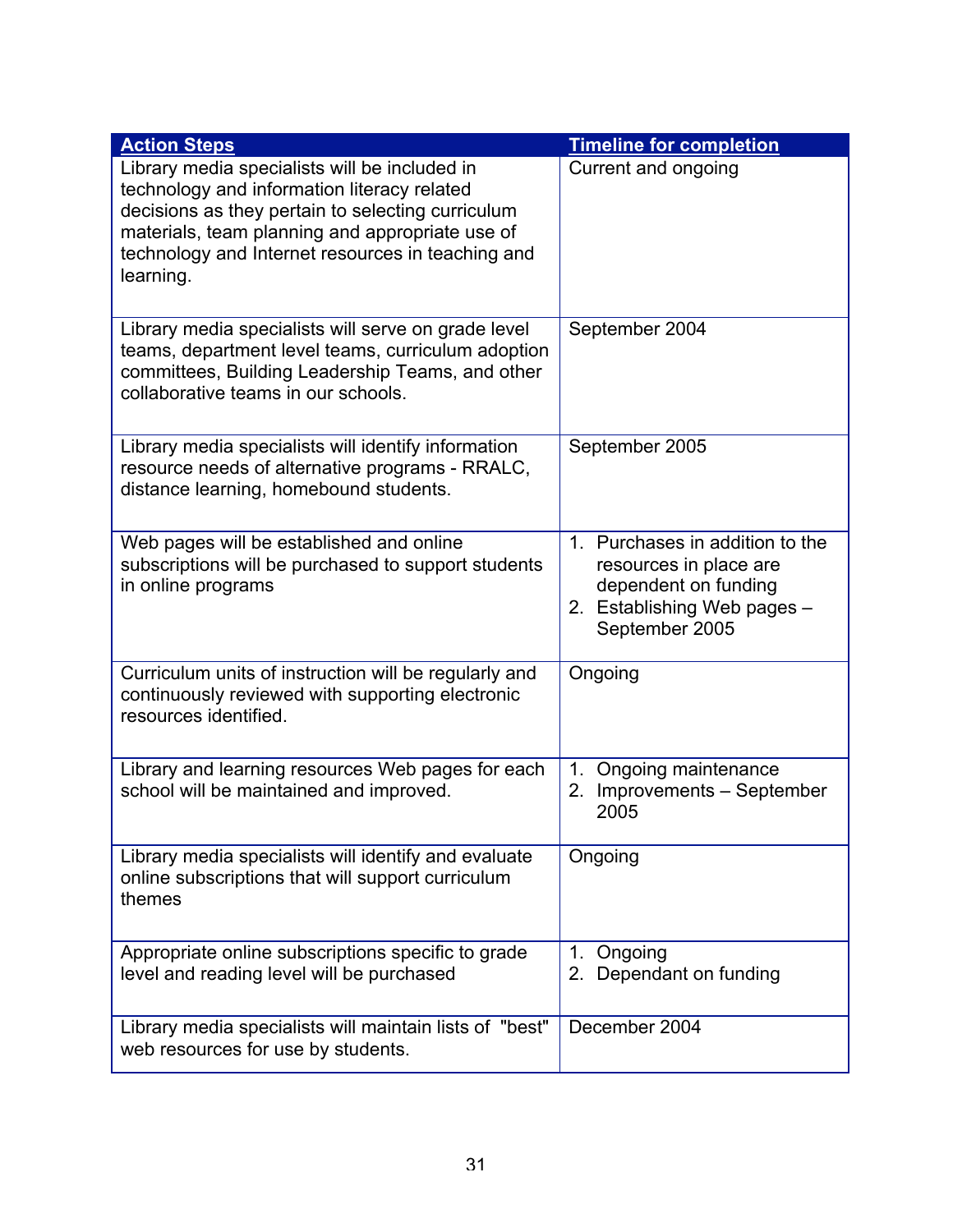| <b>Action Steps</b>                                                                                                                                                                                                                      | <b>Timeline for completion</b>                                                                   |
|------------------------------------------------------------------------------------------------------------------------------------------------------------------------------------------------------------------------------------------|--------------------------------------------------------------------------------------------------|
| Library media specialists will review and refine the<br>library/media skills curriculum to include information<br>literacy and technology standards for students and<br>as a guideline for teachers.                                     | September 2005                                                                                   |
| NETS standards and Minnesota standards will be<br>incorporated into the curriculum.                                                                                                                                                      | Ongoing                                                                                          |
| Sufficient hardware will be provided in media<br>centers for student training and production activities<br>- i.e. word processing, Internet searching, video<br>production, information literacy activities.                             | 1. Hardware purchased each<br>summer of the plan<br>2. Purchases will be dependent<br>on funding |
| Library media specialists will assist in making yearly<br>determinations of minimum requirements for<br>hardware and software at each library media center.                                                                              | June of each year                                                                                |
|                                                                                                                                                                                                                                          |                                                                                                  |
| <b>School Administrative Support</b><br>Regularly and frequently assess district technology<br>needs for management of testing and reporting,<br>human resources, state reporting, financial<br>management, and Web-based communication. | Ongoing                                                                                          |
| Establish criteria for appropriate technology<br>solutions, evaluate available products and purchase<br>appropriate software and hardware to meet needs.                                                                                 | Ongoing as needs are assessed                                                                    |
|                                                                                                                                                                                                                                          |                                                                                                  |
| <b>Increase/Improve Technology Access</b><br>Students and staff will be provided with the<br>necessary resources to accomplish the district<br>vision for technology.                                                                    | Ongoing                                                                                          |
| Students and staff will interact with people and<br>resources from across schools, communities and<br>national boundaries for improved communication,<br>problem solving and global understanding.                                       | 1. ITV district-wide fall of 2005<br>2. Ongoing                                                  |
| Students with special needs will be provided access<br>to the appropriate technology tools to be successful<br>in the academic setting.                                                                                                  | Ongoing as needs are assessed                                                                    |
|                                                                                                                                                                                                                                          |                                                                                                  |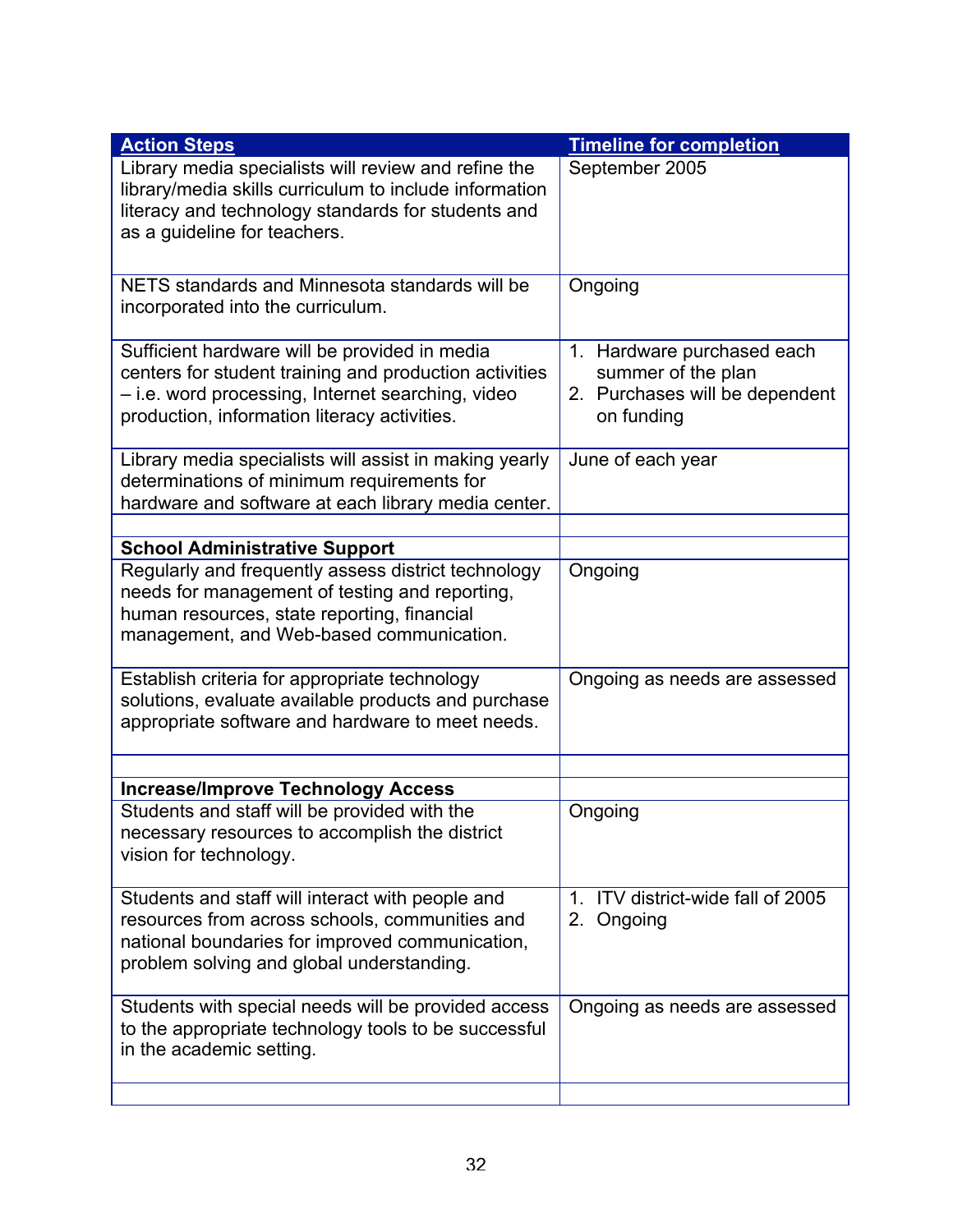| <b>Action Steps</b>                                                                                                                             | <b>Timeline for completion</b>                                                                                                                                                 |
|-------------------------------------------------------------------------------------------------------------------------------------------------|--------------------------------------------------------------------------------------------------------------------------------------------------------------------------------|
| <b>Delivery of Ongoing Professional Development</b>                                                                                             |                                                                                                                                                                                |
| Establish a required number of hours of technology<br>training for each employee per year.                                                      | December 2004                                                                                                                                                                  |
| Require employees to document their individual<br>application of the skills acquired through training.                                          | September 2005                                                                                                                                                                 |
| Require teachers to demonstrate the use of the<br>particular technological skill within the classroom as<br>an integral part of the curriculum. | September 2006                                                                                                                                                                 |
| Teachers will receive training in the process of<br>creating, modifying, and updating a classroom Web<br>presence.                              | <b>June 2005</b>                                                                                                                                                               |
| 75 percent of the Moorhead School District teachers<br>will have a classroom Web site in place.                                                 | <b>June 2005</b>                                                                                                                                                               |
|                                                                                                                                                 |                                                                                                                                                                                |
| <b>Selecting computer hardware</b>                                                                                                              | Large purchase to take<br>advantage of volume discounts<br>will be placed each summer.                                                                                         |
|                                                                                                                                                 |                                                                                                                                                                                |
| <b>Selecting computer software</b>                                                                                                              | 1. District standard software will<br>be purchased with each new<br>hardware acquisition.<br>2. Individual curricular software<br>will be purchased as need is<br>assessed.    |
| <b>Telecommunications and WAN access</b>                                                                                                        |                                                                                                                                                                                |
|                                                                                                                                                 | A 20-year lease for these<br>services will begin July 1, 2004.                                                                                                                 |
| Installing and maintaining equipment                                                                                                            | A six-year cycle is desirable for<br>hardware replacement. Funding<br>will determine length of the<br>replacement cycle.                                                       |
|                                                                                                                                                 |                                                                                                                                                                                |
| Hiring and training staff                                                                                                                       | During this period of declining<br>enrollment and three years of<br>level state funding, the district is<br>focused on retaining the number<br>of staff we have in technology. |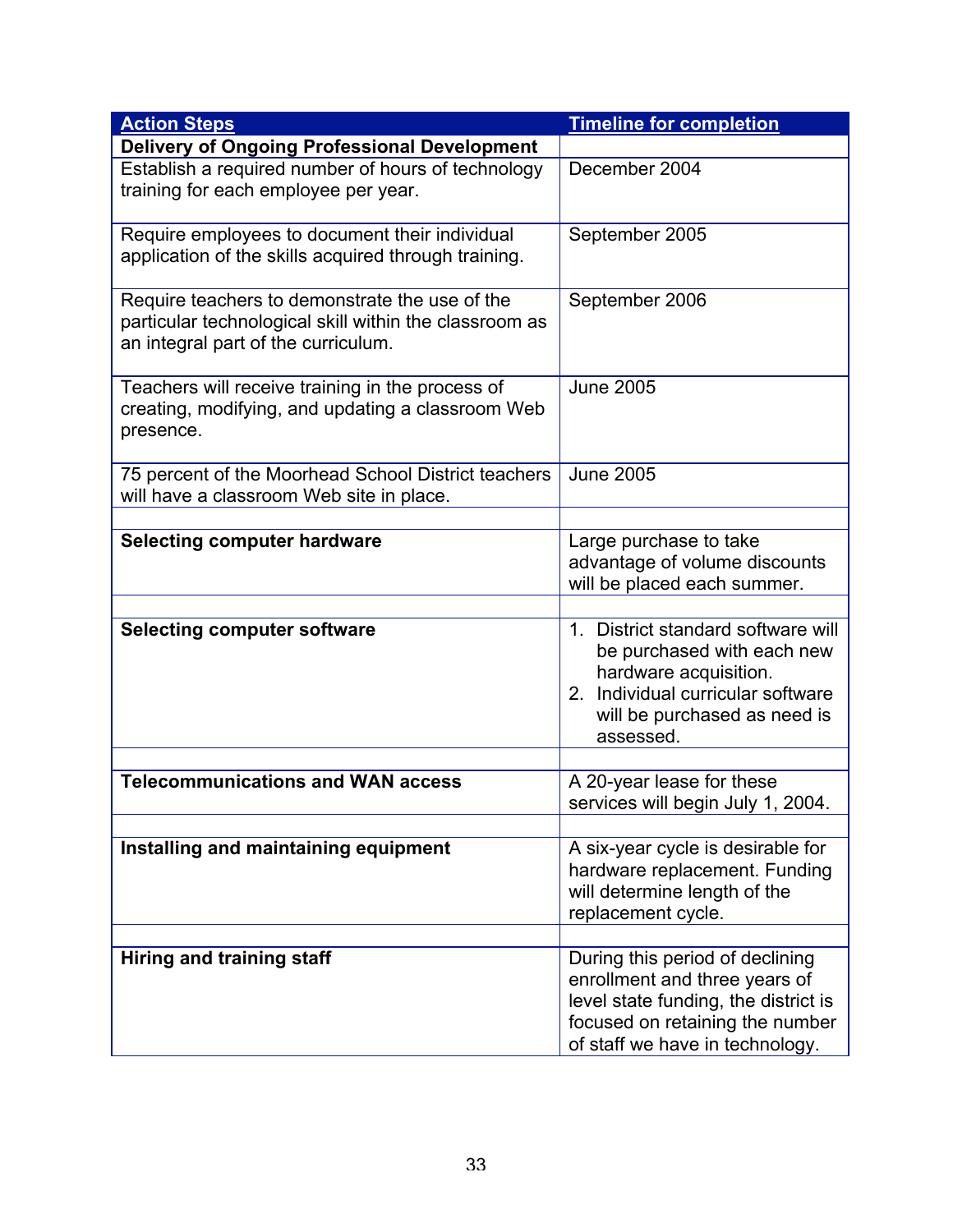## **I. Evaluation Plan**

## **Evaluating the 2001-2004 Technology Plan**

The Technology Plan Steering Committee completed the final evaluation of the 2001- 2004 Technology Plan. We see teachers excited about delivering instruction in their classrooms in a unique way. They are using technology as the tool to deliver enriched curriculum using innovative methods that catch the student's attention.

Parental use of PowerSchool began in the 2002-03 school year. Currently, parents are able to view their student's attendance, progress, and lunch account balance.

In looking at the benchmarks from the 2001-04 Technology Plan, we found the following:

| <b>Benchmark</b>                                                                                                                                                                                                                                               | <b>Evaluation</b>                                                                                                                                                                                                                                                                                                                         |
|----------------------------------------------------------------------------------------------------------------------------------------------------------------------------------------------------------------------------------------------------------------|-------------------------------------------------------------------------------------------------------------------------------------------------------------------------------------------------------------------------------------------------------------------------------------------------------------------------------------------|
| All students and teachers will have been<br>trained to use the Internet-based information<br>system. Computers will be available in the<br>schools and various community settings for<br>community access until all families have<br>computers in their homes. | 1. Secondary teachers and<br>students have met this goal.<br>2. This is an ongoing goal for<br>elementary teachers and<br>students.<br>3. Computers are available on a<br>limited basis before and after<br>school in the media centers.<br>4. Due to decreases in funding,<br>after hours access has<br>decreased in the past two years. |
| 75% of our teachers will have completed<br>technology projects in their classrooms<br>that integrate curriculum and graduation<br>standards, utilizing the iBook mobile<br>computers and the technology<br>integrationists.                                    | Benchmark was met.                                                                                                                                                                                                                                                                                                                        |
| 75% of all students will complete<br>Appleworks, Inspiration, and/or HyperStudio<br>projects that integrate curriculum and<br>graduation standards.                                                                                                            | Benchmark was met.                                                                                                                                                                                                                                                                                                                        |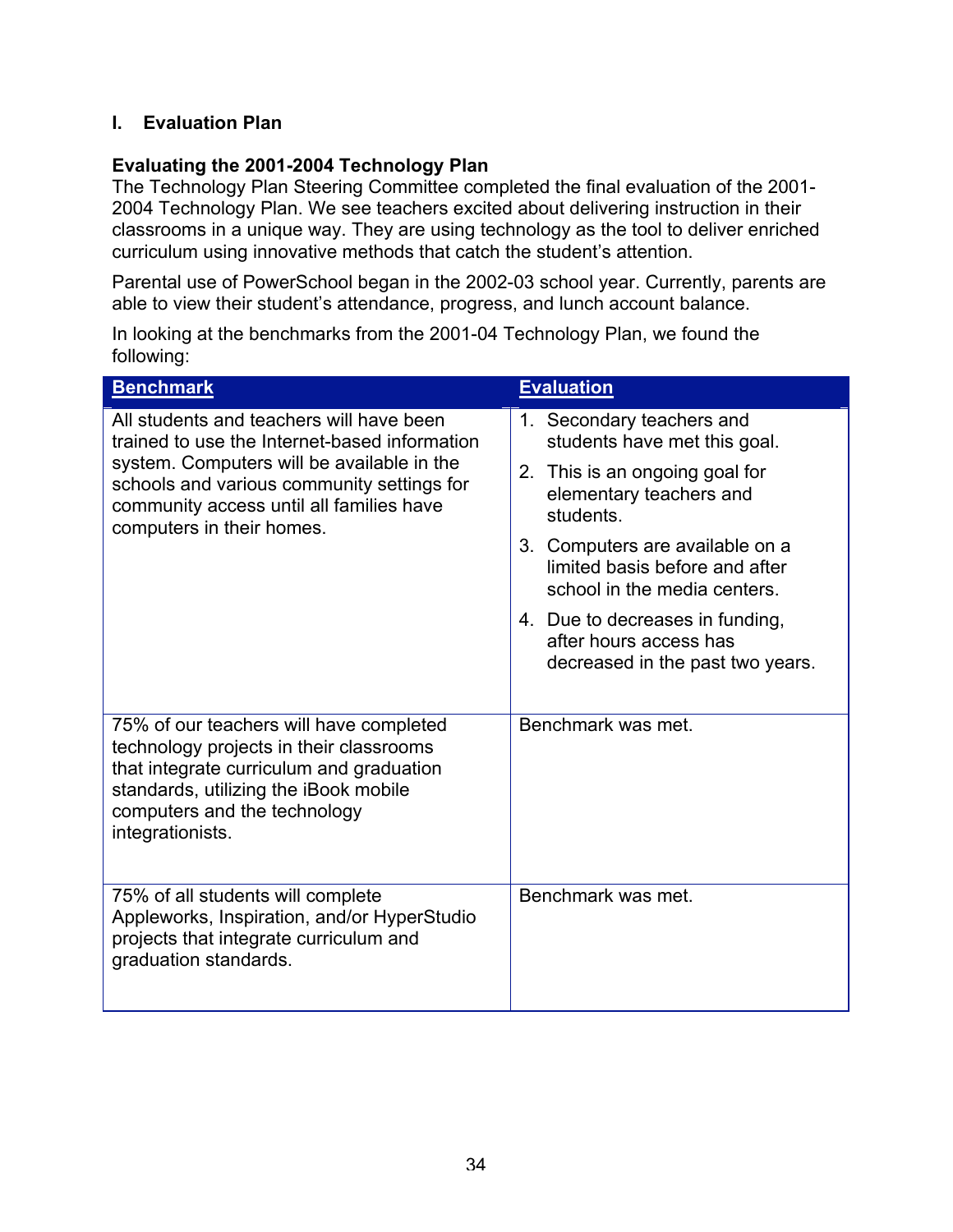| <b>Benchmark</b>                                                                                                                                                                                         | <b>Evaluation</b>                           |
|----------------------------------------------------------------------------------------------------------------------------------------------------------------------------------------------------------|---------------------------------------------|
| 75% of our students and teachers will have<br>utilized the iBook mobile computers and<br>technology integrationists to complete<br>computer projects that address the<br>Minnesota Graduation Standards. | Benchmark was met.                          |
| 75% of our students and teachers will have<br>utilized the iBook mobile computers and the<br>technology integrationists to complete<br>computer projects that integrate technology<br>in the curriculum. | Benchmark was met.                          |
| 75% of our students and staff will have<br>experience with Internet searches.                                                                                                                            | Benchmark was met.                          |
| 90% of our teachers will have received<br>training in the Internet-based student<br>information management system.                                                                                       | Benchmark was met.                          |
| 75% of our teachers will demonstrate<br>improvement in technology skills in their<br>working and learning environments.                                                                                  | Benchmark was met.                          |
| 75% of our students will have utilized the<br>iBook mobile computers and the<br>technology integrationists to complete<br>projects.                                                                      | Benchmark was met.                          |
| In house video production program is in<br>place and used by staff and students.                                                                                                                         | In progress.                                |
| Teacher/student academy is created,<br>staffed, and populated with students.                                                                                                                             | Benchmark was replaced with other<br>goals. |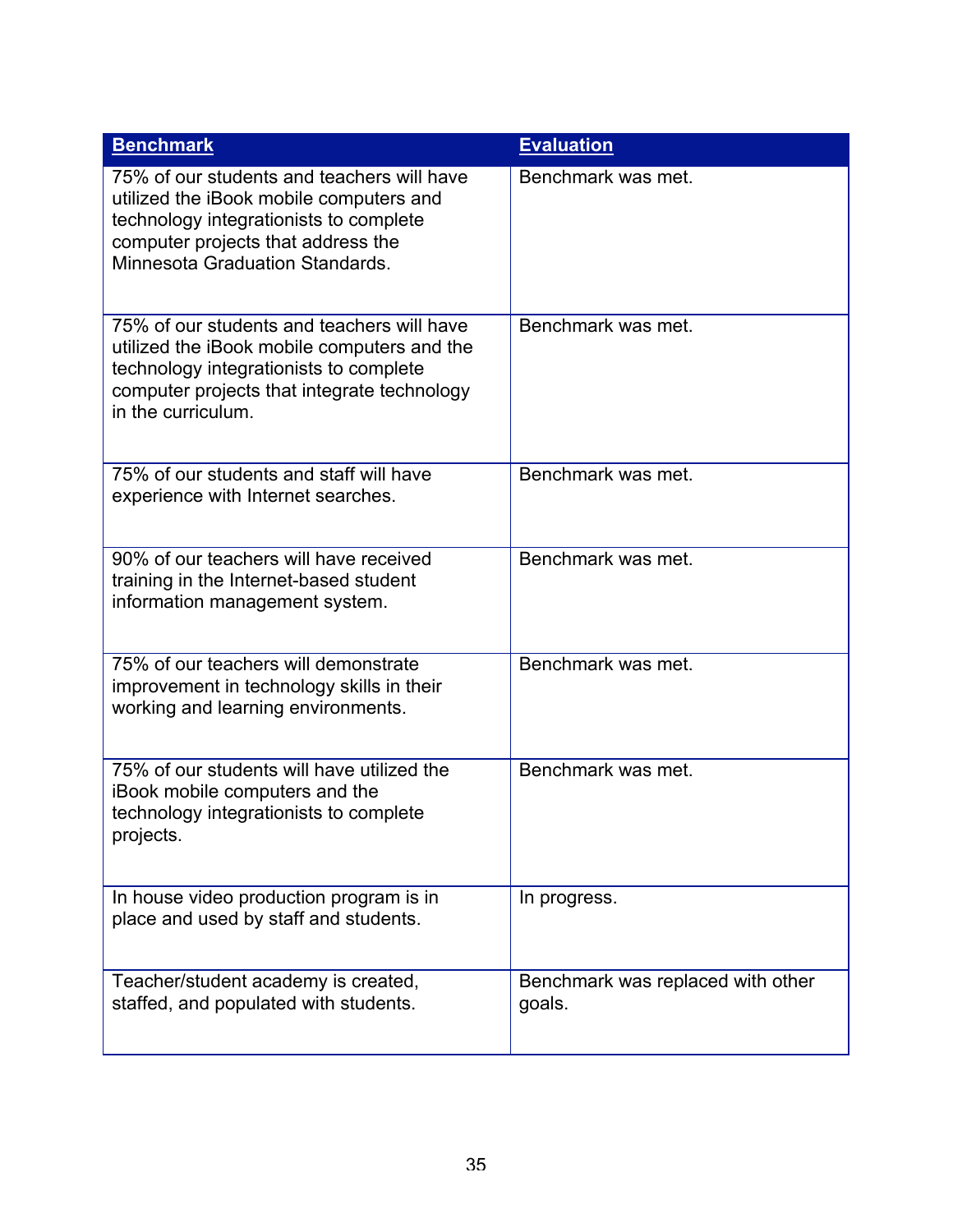| <b>Benchmark</b>                                                                                                                                           | <b>Evaluation</b>              |
|------------------------------------------------------------------------------------------------------------------------------------------------------------|--------------------------------|
| 90% of our agendas and minutes are e-<br>mailed to committee members.                                                                                      | In progress. Currently at 25%. |
| 100% of the purchasing agents purchase<br>at least some items online.                                                                                      | Benchmark was met.             |
| 100% of necessary support and<br>administrative staff will receive training in<br>use of the new HR, Finance, and Payroll<br>system purchased in 2002.     | Benchmark was met.             |
| 100% of necessary support staff and<br>administrative staff will receive training in<br>the student information system,<br>PowerSchool, purchased in 2002. | Benchmark was met.             |

## **Evaluating the 2004-2007 Technology Plan**

The Technology Plan Steering Committee, technology integrationists, administration, and the District Educational Technology Committee members will the review the 2004- 07 technology plan on a yearly basis. A final review of the plan will be conducted by the Technology Plan Steering Committee and will be included in the 2007–2010 Technology Plan.

Members of the Information Systems and Instructions Support Department will closely monitor yearly progress of the plan to assure purchases, upgrades, and staff development opportunities follow plan guidelines.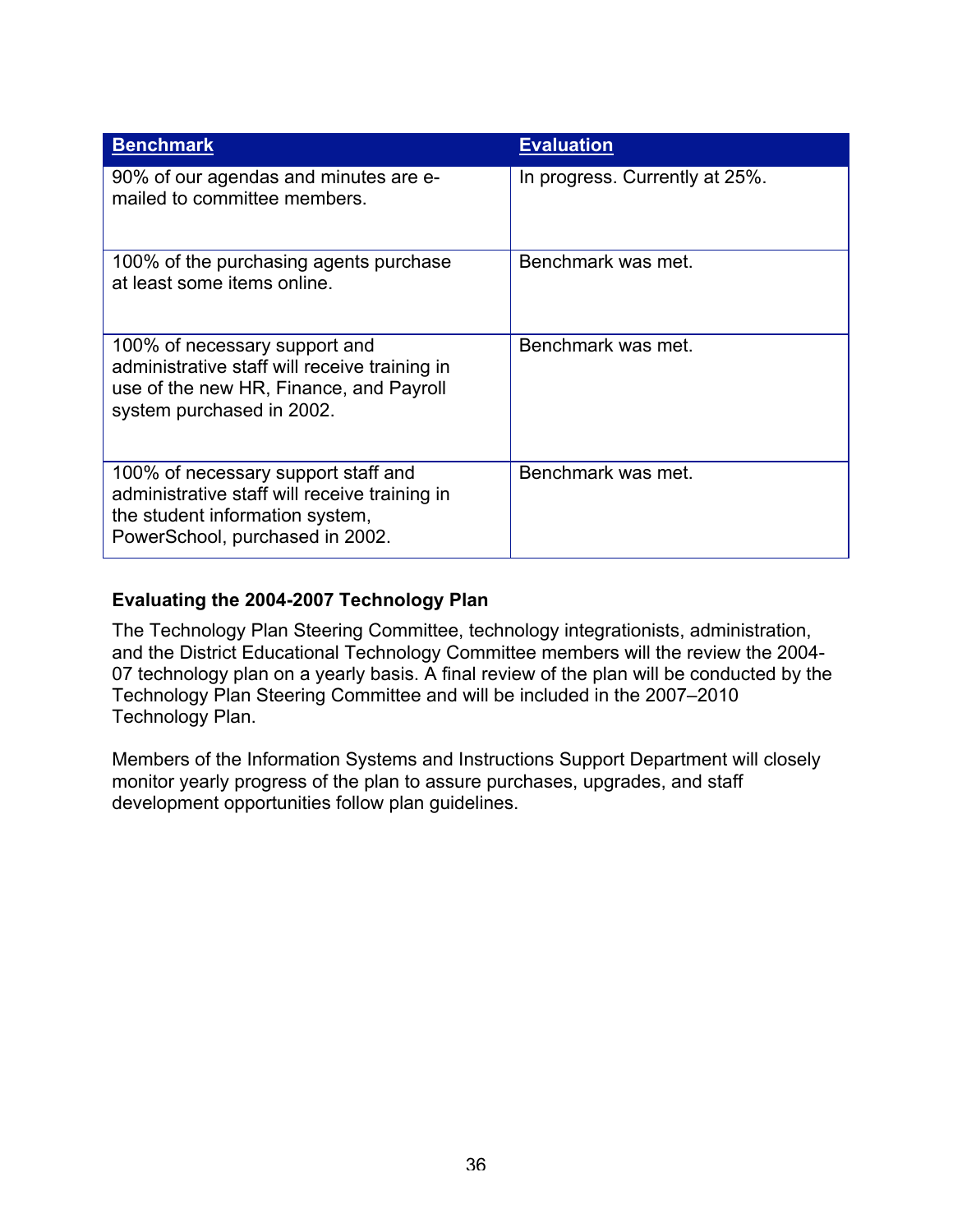## Moorhead Area Public Schools Technology Plan

## **Appendix A**

#### **Information Network Acceptable Use and Safety Policy**

| Code:     | 731                                                                 |
|-----------|---------------------------------------------------------------------|
| Category: | Policy of the School Board / Moorhead, MN                           |
| Section:  | 700 NON-INSTRUCTIONAL OPERATIONS                                    |
| Name:     | Moorhead Area Public Schools Information Network Acceptable Use and |
|           | <b>Safety Policy</b>                                                |
| Adopted:  | 02/08/99                                                            |
| Revised:  | 3/8/2004                                                            |
| Reviewed: | 3/8/2004                                                            |
| Policy:   |                                                                     |

## I. PURPOSE

The purpose of this policy is to set forth policy and guidelines for access to the school district computer system and safe use of the Internet, including electronic communications. The District's information network shall be used only for educational purposes consistent with the District's mission and goals.

## II. GENERAL STATEMENT OF POLICY

The Moorhead Area Public Schools shall operate an information network to support its educational mission. The Moorhead School Board recognizes the need for its staff and students to have access to a global information network. Part of the district's responsibility in preparing students for the future is to provide them access to the tools they will be using as adults. The Moorhead Area Public Schools Information Network is defined as information systems owned by the district as well as other information systems to which the district provides intentional or unintentional access. The district is not responsible for information available from third parties solely for providing access or connection to or from a facility, system or network over which it has no control. An orientation session on appropriate use of the Moorhead Area Public Schools Information Network shall be provided for each user prior to the issuance of a system account. The use of this system shall be consistent with the district's educational mission, district policy, state laws, and federal laws. In accordance with the requirements of the Child Internet Protection Act the district will monitor the online activities of minors and employ technology protection measures during any use of the information network by minors and adults.

#### III. USE OF SYSTEM IS A PRIVILEGE

The use of the school district system and access to use of the Internet is a privilege, not a right. Depending on the nature and degree of the violation and the number of previous violations, unacceptable use of the school district system or the Internet may result in one or more of the following consequences: suspension or cancellation of use or access privileges; payments for damages and repairs; discipline under other appropriate school district policies, including suspension, expulsion, exclusion or termination of employment; or civil or criminal liability under other applicable laws. Refer to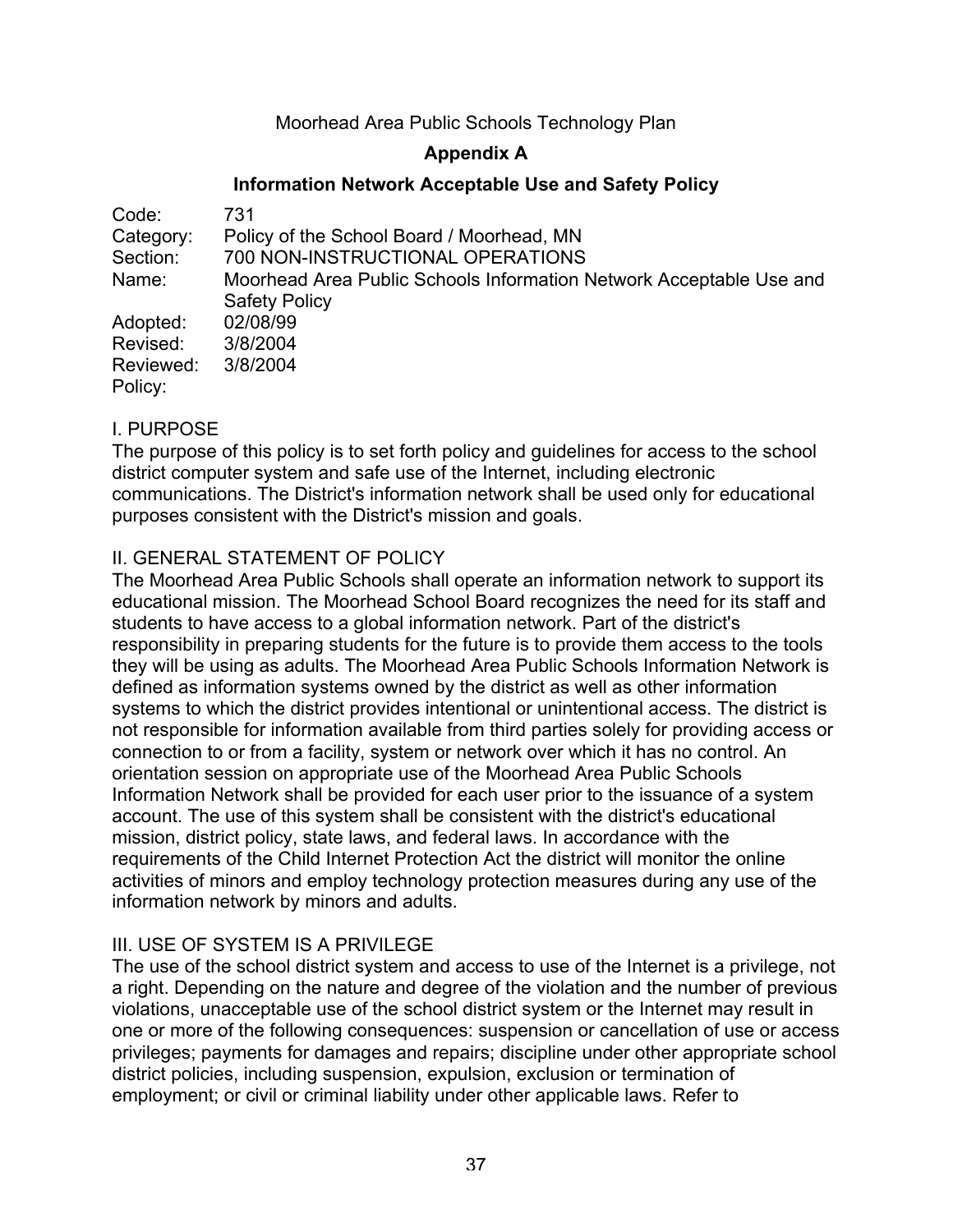Administrative Procedures 731.1, 731.2 and 731.3 for additional guidelines regarding acceptable use.

#### IV. REGULATIONS

The Superintendent shall establish regulations for student and staff use of the Moorhead Area Public Schools Information Network System.

## V. NOTIFICATION

All users shall be notified of the school district policies relating to Internet use.

Legal References:

17 U.S.C. 101 et. seq. (Copyrights) 15 U.S.C. 6501 et. seq. (Children's Online Privacy Protection Act) Children's Internet Protection Act of 2000 (CIPA) 47 U.S.C. 254 47 C.F.R. 54.520 (FCC Rules Implementing CIPA) Title III of the Elementary and Secondary Education Act of 1965, 20 U.S.C. 1601, et. seq., as amended Minnesota Statute 125B.15 to 125B.25 (Internet Access for Students)

## Cross References:

Moorhead School Board Policy 414: Employee Public and Private Personnel Data Moorhead School Board Policy 502: Student Disability Nondiscrimination Moorhead School Board Policy 503: Student Parental, Family and Marital Status

Nondiscrimination

Moorhead School Board Policy 504: Protection and Privacy of Pupil Records Moorhead School Board Policy 551: Student Discipline

Moorhead School Board Policy 601: Instructional Goals of Moorhead Area Public Schools

Moorhead School Board Policy 620: Curricular Selection and Review, Alternative Instruction and Instructional Resource Reevaluation

Moorhead School Board Policy 710: School District Crisis Management Policy Moorhead School Board Policy 906: Public Solicitation in Moorhead Area Public **Schools**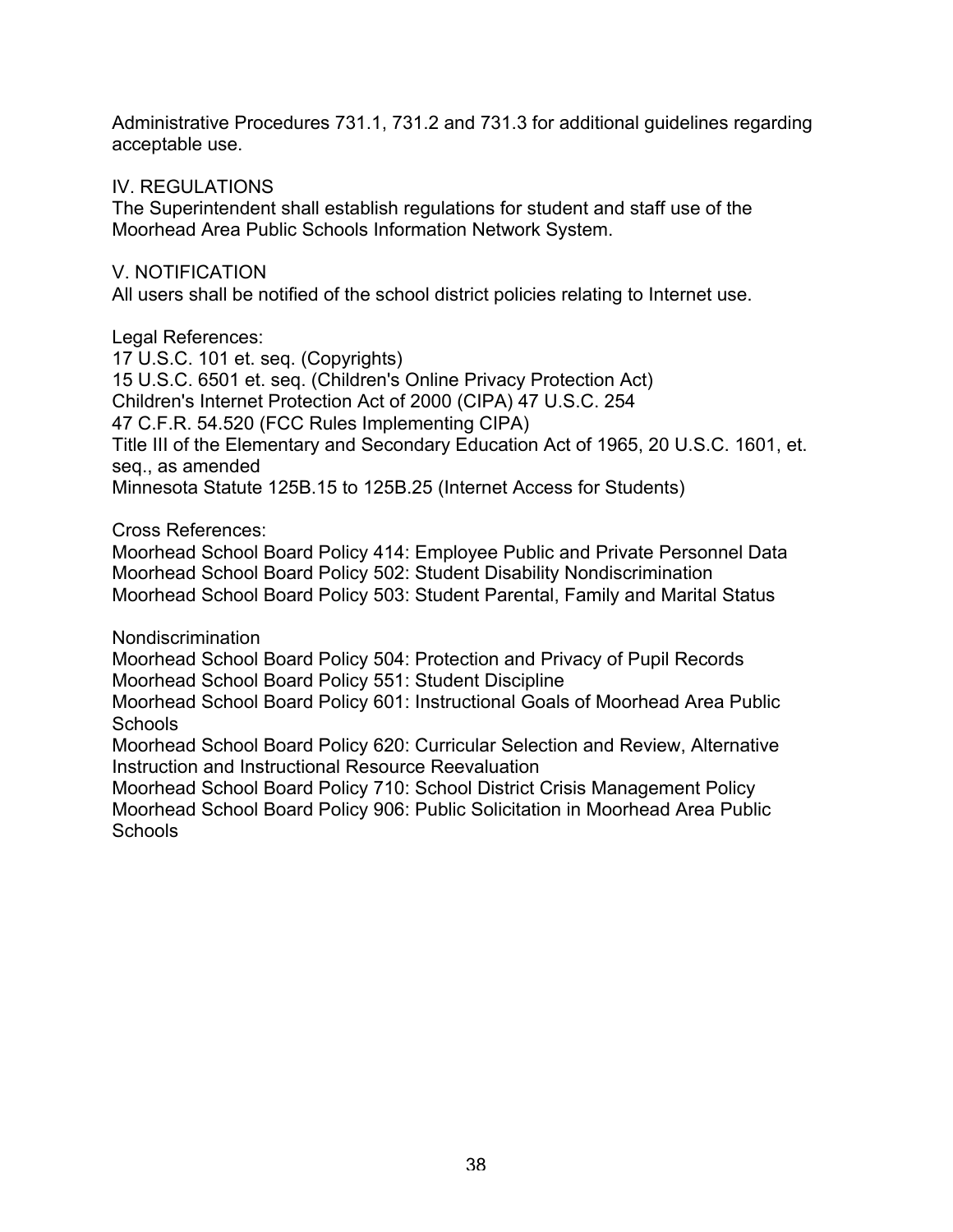## Moorhead Area Public Schools Technology Plan

## **Appendix B**

#### **Use of Moorhead Public Schools Information Network**

| Code:     | 731.1                                                |
|-----------|------------------------------------------------------|
| Category: | <b>Administrative Procedures of Moorhead Schools</b> |
| Section:  | 700 NON-INSTRUCTIONAL OPERATIONS                     |
| Name:     | Use of Moorhead Public Schools Information Network   |
| Adopted:  | 02/08/99                                             |
| Revised:  |                                                      |
| Reviewed: |                                                      |
| Policy:   |                                                      |

USE OF MOORHEAD PUBLIC SCHOOLS INFORMATION NETWORK

The district will provide access to the system through the establishment of a system account. The system account is established by the issuance of authorized and unique passwords from each user. Training on appropriate use of Moorhead Public Schools Information Network shall be provided for each user prior to the issuance of a system account. This account will include a personal folder/subdirectory. The use of this password constitutes acceptance of the account and an agreement by the user to abide by the following rules of conduct and assume responsibility for the content of the folder/subdirectory.

#### A. On-Line Conduct

The individual in whose name a system account is issued is responsible at all times for its proper use. The district's system shall be used for all educational purposes consistent with the district's mission and goals. The district reserves the right to inspect folders and files to assure compliance. Uses of the system that are prohibited include, but are not limited to:

- 1. Commercial and/or personal use of the district's system:
	- a. The district assumes no responsibility or liability for any membership or phone charges including, but not limited to, long distance charges, per minute (unit) surcharges and/or equipment or line costs incurred.
	- b. System users and parents of system users assume full responsibility or liability for any membership or phone charges including, but not limited to, long distance charges, per minute (unit) surcharges and/or equipment or line costs incurred by them.
	- c. District staff and administration shall not be a party to any such transaction or be liable for any costs or damages arising out of, either directly or indirectly, the actions or inactions of sellers.
- 2. Use of the system to submit, publish or display inaccurate information.
- 3. Use of the system to submit, obtain, publish, store or display objectionable material is prohibited. Objectionable material includes, but is not limited to: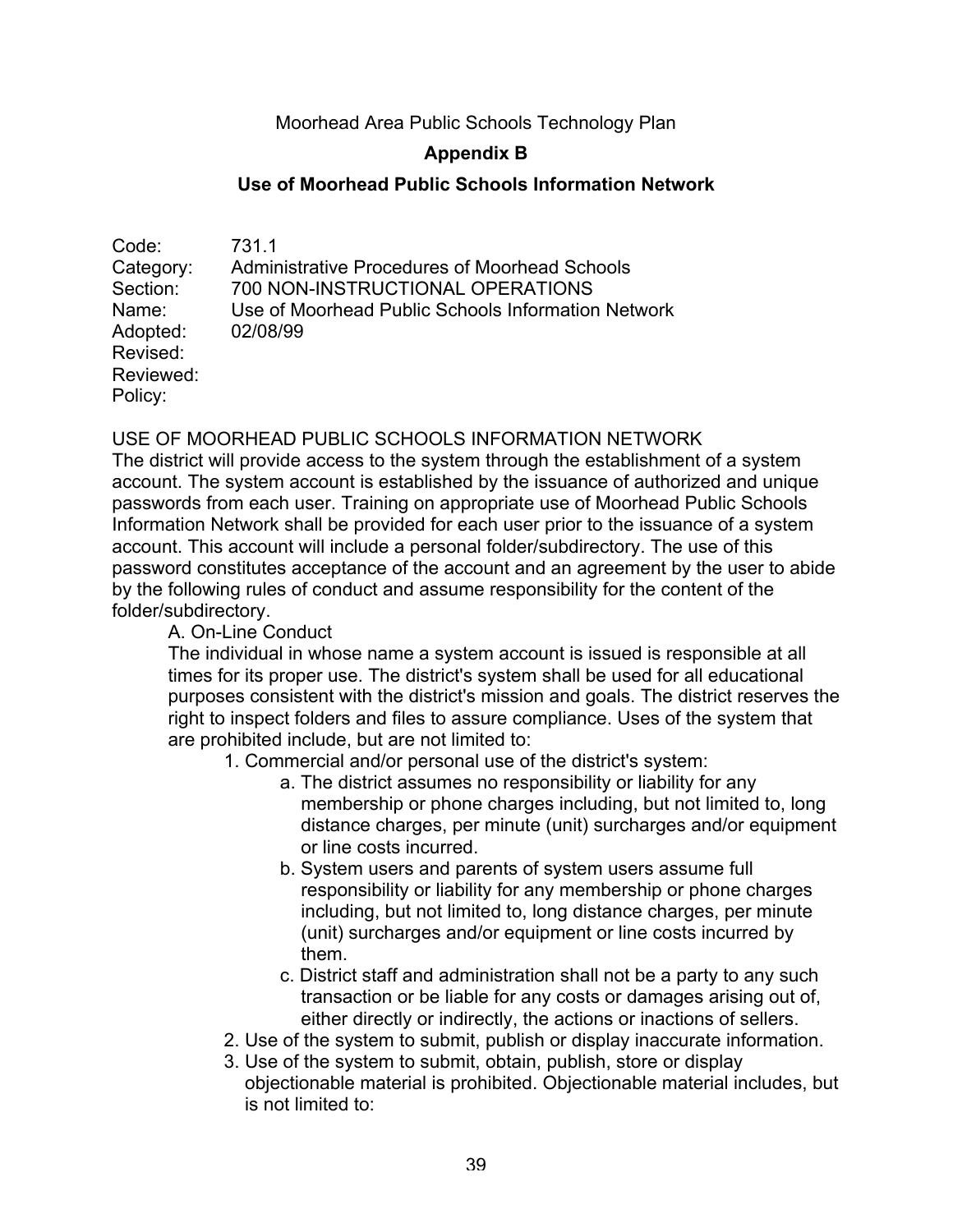- a. information to encourage the use of tobacco, alcohol or controlled substances or otherwise promote any other activity prohibited by district policy, state or federal law.
- b. information or software in violation of any district policy, local, state or federal law.
- c. information encouraging the tolerance or promotion of discrimination towards individuals or groups of individuals based on race, sex, religion or age.
- d. information or software that is pornographic or sexually explicit.
- 4. Any action of the user which results in the compromise of the system's security. System users identifying a security problem on the district's system must immediately notify the building principal or district technology coordinator. Any system user identified as a security risk or having a history of violation of district and/or building computer-use guidelines will be denied access to the district's system. Attempts by a student to log on to the district's system as a system administrator will result in cancellation of user privileges and may result in disciplinary action up to and including expulsion.
- 5. System users may not use another individual's system account without written permission from the building principal.
- 6. System users will not write to system accounts other than their own as identified and issued by the district.
- 7. Teachers may restrict student access to course program files.
- 8. Forgery or attempted forgery electronic mail messages is prohibited. Attempts to read, delete, copy or modify the electronic mail of other system users is prohibited as is deliberate interference with the ability of other systems to send/receive electronic mail. Local, state or federal law may apply.
- 9. Use of e-mail systems
	- a. All employees have access to an e-mail account. E-mail sent and received over this system is subject to the Open Records laws of Minnesota the confidentiality's provided for in the Family Educational Rights and Privacy Act (FERPA) and other local state or federal laws that may apply.
	- b. It is the responsibility of system users to save e-mail correspondence they wish saved to their personal folders.
	- c. All system users, including students, may establish e-mail accounts with providers other than Moorhead Public Schools. Membership fees are paid to SENDIT for this purpose. The district reserves the right to require termination of individual accounts if used for inappropriate purposes as defined in this policy.
- 10. Space quotas on file servers will be implemented.
	- a. System users will not evade, change or exceed resource quotas or disk usage quotas or disk usage quotas as set by the network manager. A user who remains in noncompliance may have their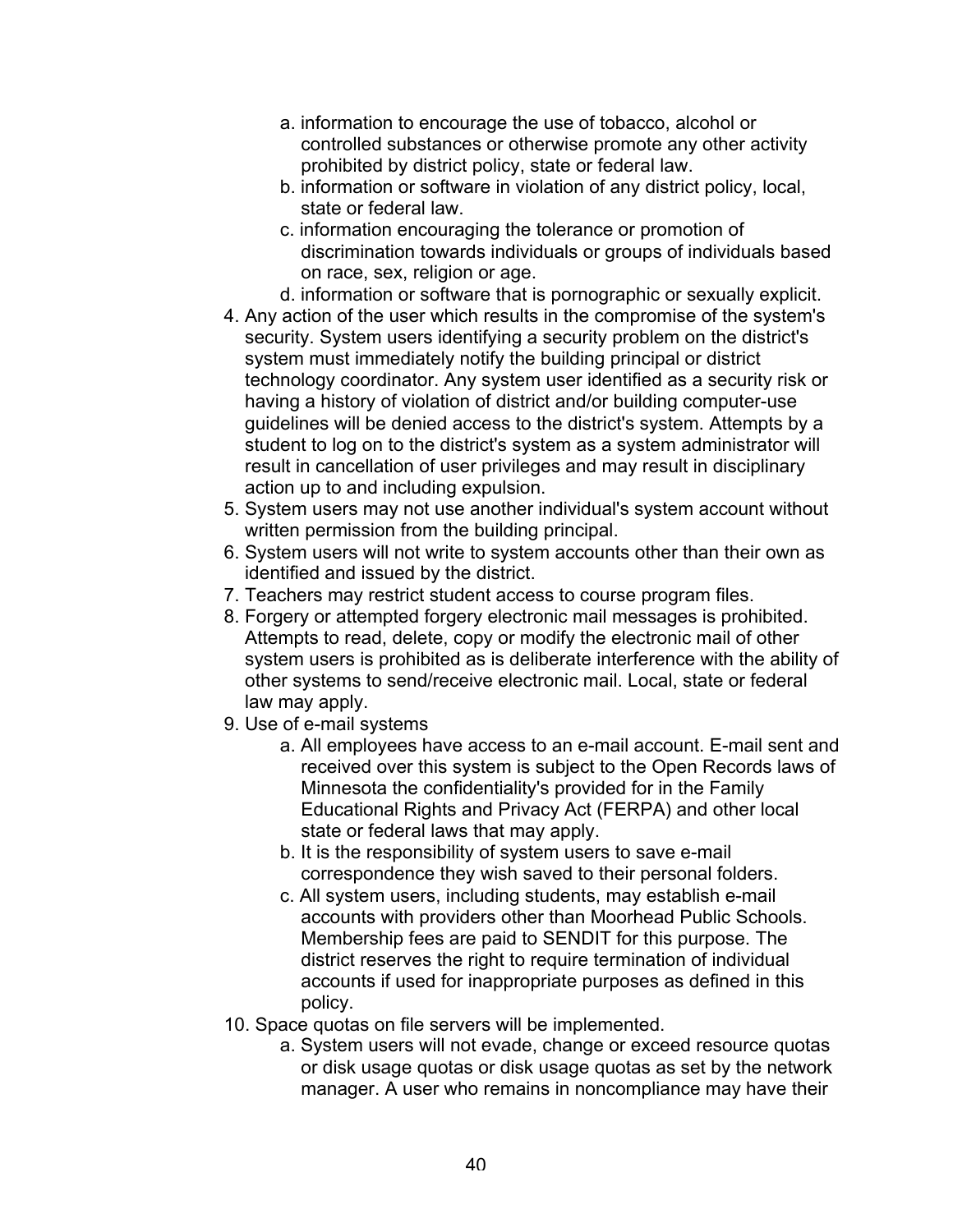files removed. Such quotas may be exceeded only by permission of the network manager.

- b. To conserve network resources, employees and staff are not allowed to engage in chain letters, "chat rooms" or Multiple-User Domains (MUDs), with the exception of those bulletin boards, discussion groups, "chat" groups or MUDs that are created by teachers for specific instructional purposes or employees for specific work related communications. Multiple user domains are defined as any multi-user computer games. Examples include, but are not limited to, Star Trek, TrekMUSE, and LambdaMoo.
- 11. System users will do a virus check on downloaded files to avoid spreading computer viruses. Deliberate attempts to degrade or disrupt system performance will be viewed as a violation of district policy and administrative regulations and may be viewed as criminal activity under applicable state and federal laws.
- 12. System vandalism will result in cancellation of system use privileges. Fines will be imposed for acts of vandalism. Vandalism is defined as any malicious attempt to harm or destroy district equipment or materials, data of another user of the district's system or any of the agencies or other networks that are connected to the Internet. This includes, but is not limited to, the uploading or creating of computer viruses. Local, state or federal law may apply.
- 13. Copyrighted material may not be placed on any system connected to the district's system without the author's permission. Only the owner(s) or individuals the owner specifically authorizes may upload copyrighted material to the system.
- 14. System users may download materials for their own use in accordance with applicable copyright laws, district policy and administrative regulations. System users may redistribute non-commercially copyrighted programs only with the expressed permission of the owner or authorized person. Such permission must be specified in the document or must be obtained directly from the author in accordance with applicable copyright laws, district policy and administrative regulations.
- 15. System users may upload public domain programs to the system. System users may also download public domain programs for their own use or non-commercially redistribute a public domain program. System users are responsible for determining whether a program is in the public domain.
- B. Updating Member Account Information
	- 1. The district may require new registration and account information from system users to continue service.
	- 2. System users must notify the district of any changes of account information such as address and phone number.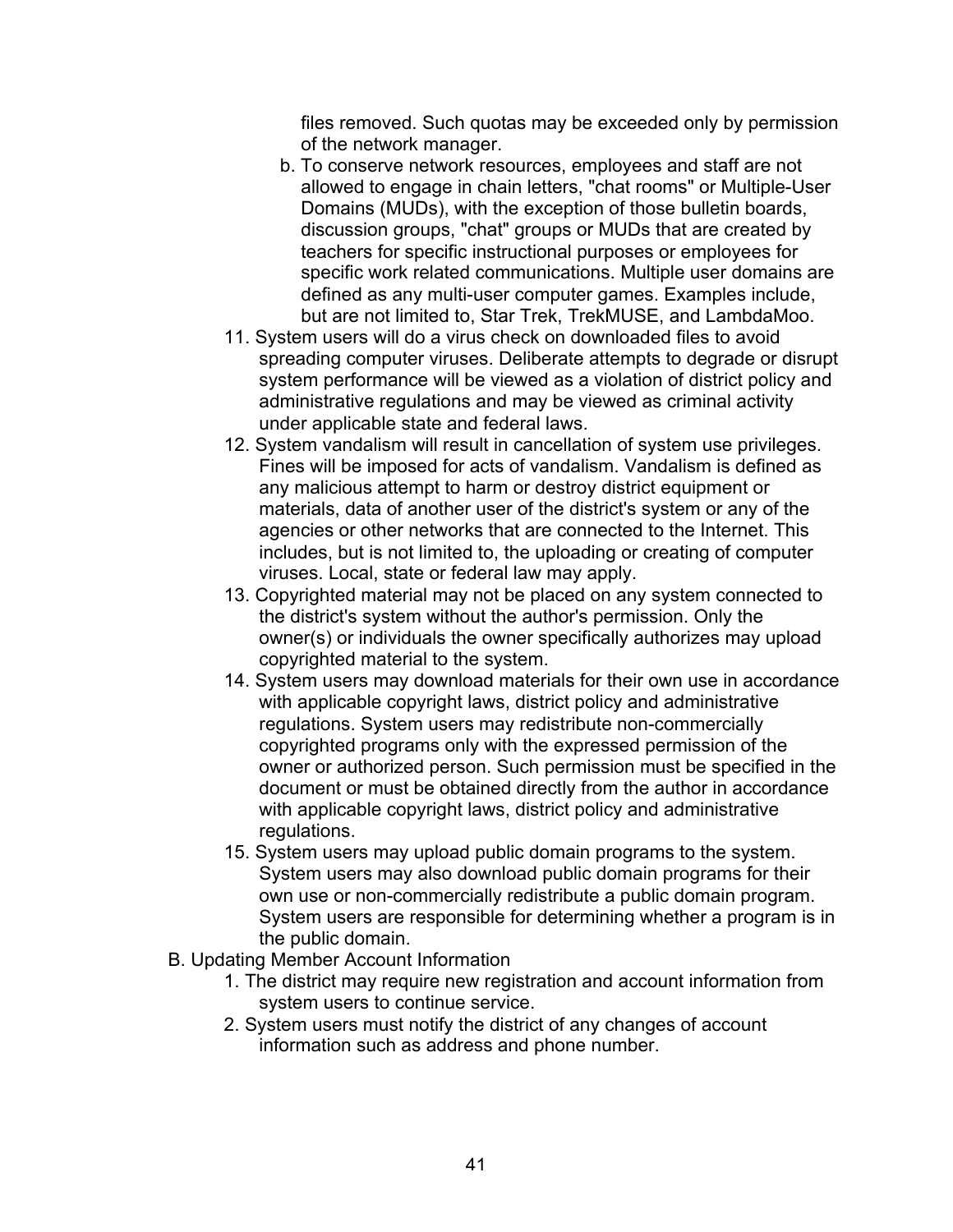- 3. Student account information will be maintained in accordance with applicable education records law and district policy and administrative regulations.
- C. Information Content/Third Party Supplied Information
	- 1. System users and parents of system users are advised that the use of the district's system may provide access to other electronic communication systems that may contain inaccurate and/or objectionable material. The district does not condone the use of objectionable materials. Such materials are prohibited in the school environment. Parents of students with accounts on the district's system should be aware of the existence of such materials and monitor their student's home usage of the district's system accordingly.
	- 2. Students knowingly bringing prohibited materials into the school environment may be subject to suspension and/or revocation of their privileges on the district's system and will be subject to discipline in accordance with the district's policy and applicable administrative regulations.
	- 3. Staff knowingly bringing prohibited materials into the school will be subject to disciplinary action in accordance with district policy and contractual agreements for discipline and dismissal.
	- 4. Opinions, advice, services and all other information expressed by system users, information providers, service providers or other third party individuals in the system are those of the information providers and not the district.
- D. Publication of Materials on the Network-Including the Internet
	- 1. General Responsibility/Liability
		- a. The publisher assumes general liability for the content of material. As such, the publisher retains the right to control the content of the publication.
		- b. The creator is obligated to observe copyright (see Board Policy 730) and other rights to intellectual property. The creator is required to provide the publisher with evidence of compliance with intellectual property rights involved in the creation.
	- 2. Classrooms, Clubs, Departments & Building Homepages
		- a. Publications of classrooms, departments, buildings or any other organizational elements of the district are considered to be publications of the Moorhead Public Schools. As such the district has a right to control the content. Exercising this right may include deletion of these materials from these publications as well as other editorial rights.
		- b. Publications containing information about classrooms, departments, buildings or any other organizational elements of the district must reside on Moorhead Public Schools Internet servers.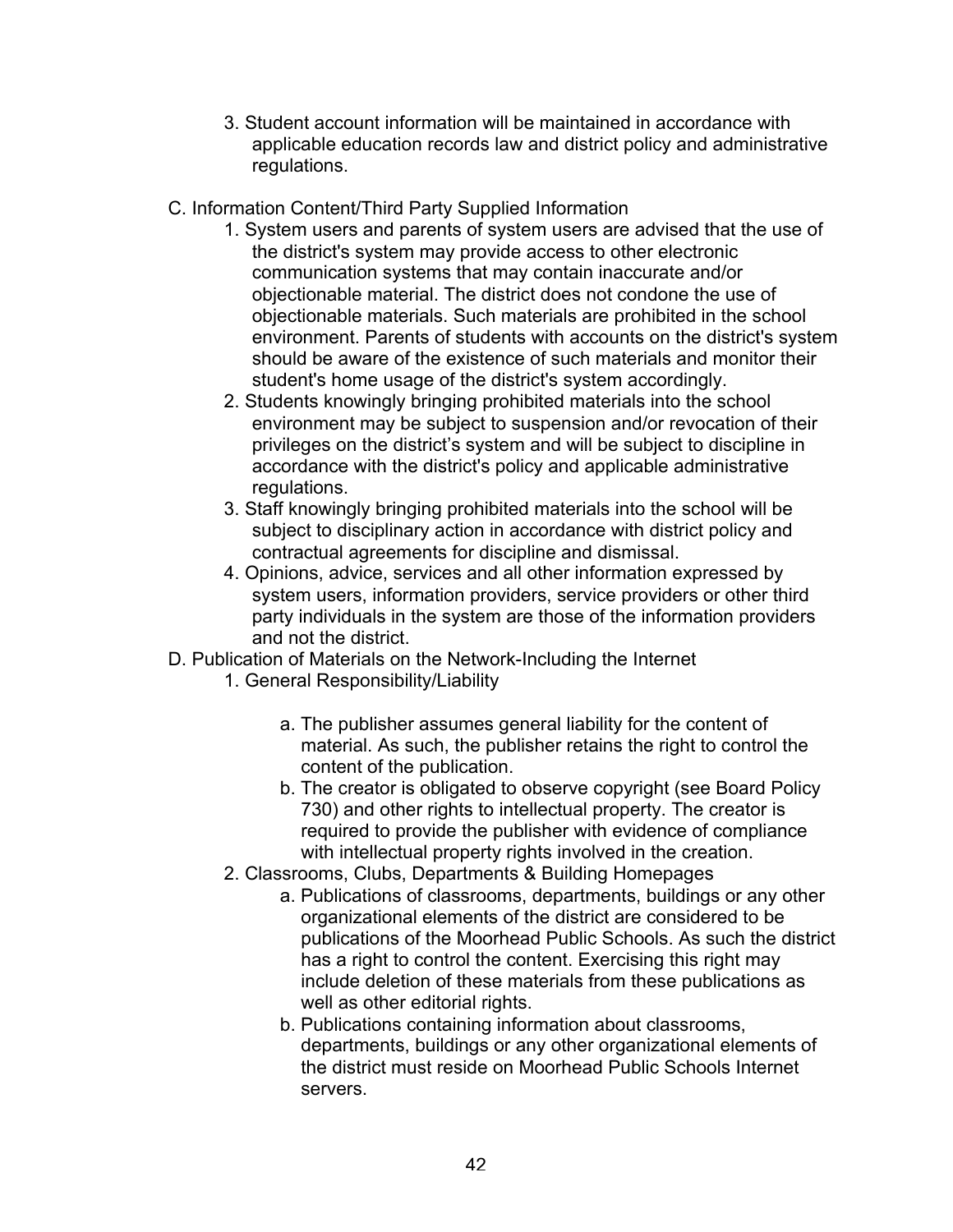- c. The creator (staff members, students, etc.) of these publications is responsible for observing copyright and other intellectual property rights. The publisher (Moorhead Public Schools) at its sole discretion, may refuse to publish such material if compliance with intellectual property rights is suspect, if the publisher suspects publication of such material will jeopardize the confidentiality of staff or student information or for any other reason the publisher (Moorhead Public Schools) deems appropriate.
- d. The creator is responsible for the appropriateness of all links to other sites on the Internet.
- e. Links contained may not include links to a personal (staff or student) homepage.
- f. The creator is responsible for the appropriateness of all links to other sites on the Internet.
- g. All materials included in the publication must be educationally appropriate as defined in sections A and C of this policy.
- 3. Personal Homepages
	- a. Homepages of individuals (staff or student) will be considered to be created and published by the individual not the district. As such, all liability rests with the individual publishing the homepage.
	- b. Personal publications of staff and students may not be posted on Moorhead Public Schools Internet servers. The district assumes no authority to control the content of these publications.
	- c. Use of software licensed to the school district may or may not extend to personal use, as each company's licensing agreement is unique. It is the responsibility of the creator to comply with the licensing requirements of the software producer(s).
	- d. Use of software licensed to the school district may or may not extend to personal use, as each company's licensing agreement is unique. It is the responsibility of the creator to comply with the licensing requirements of the software producer(s).
	- e. Personal homepages may provide a link to the Moorhead Public Schools homepage. The district reserves the right to require the removal of such links if, at the sole discretion of the superintendent, any part of the homepage is deemed to be appropriate.
- E. Termination/Revocation of System User Account
	- 1. A guest user's account may be established to accomplish specific educational training or tasks by the network manager with the permission of the building principal. These accounts will be terminated upon completion of the educational training task. Termination may take place without notice given to the guest system user.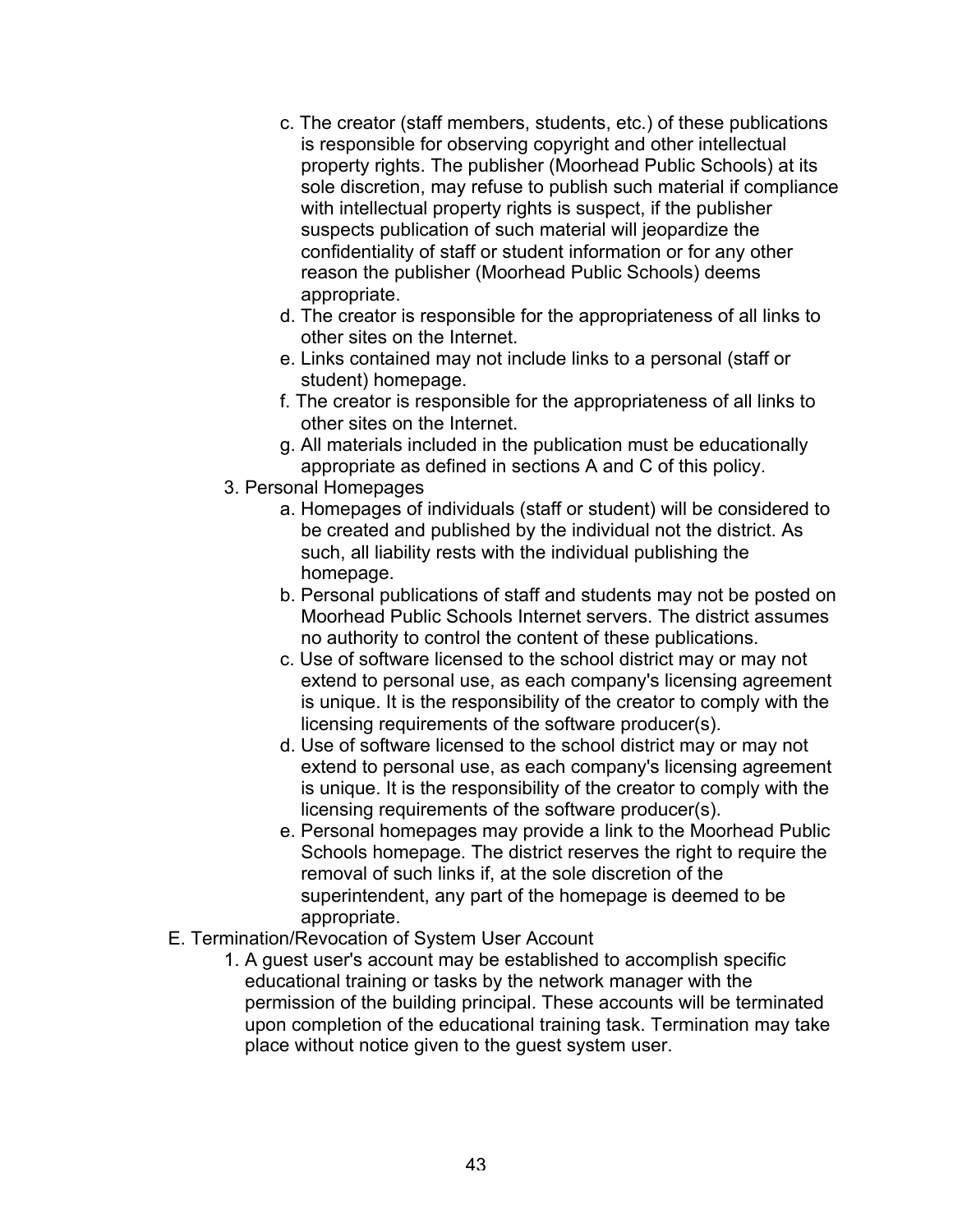- 2. The district may suspend or revoke a system user's access to the district's system upon any violation of district policy and/or administrative regulation according to the following guidelines:
	- \* Minor violations would include violation of computer lab rules, going to an inappropriate site, harassing e-mail, etc.
		- first occurrence: network privileges suspended for up to 3 weeks.
		- second occurrence: network privileges suspended for up to 6 weeks
		- third occurrence: network privileges suspended for up to 18 weeks and/or end of semester
	- \* Major violations such as impersonating school officials, obtaining e-mail accounts through misrepresentation, life-threatening email, accessing accounts or folders of others, etc.
		- first occurrence: network privileges suspended for up to 18 weeks and/or end of semester
		- subsequent occurrence: Legal prosecution and/or student may be terminated
	- Consequences may also be determined by the building principal.
	- \* A non-networked computer may be provided for a student whose network privileges have been suspended, if in the opinion of the building principal a computer is central to a course. Examples would include keyboarding classes, some business education classes, etc.
- 3. Prior to a suspension or revocation of system service or as soon as practicable the building principal will inform the system user of the suspected violation and give the system user an opportunity to present an explanation. If the decision of the principal is to suspend or revoke network privileges, Form 731.3 will be completed.

## F. Disclaimer

The district does not warrant the functions or services performed by or that the information or software contained on the system will meet the system user's requirements or that the system will be uninterrupted or error-free or that defects will be corrected: The district's system is provided on an "as is, as available" basis. The district does not make any warranties, whether express or implied including, without limitation, those of merchantability and fitness for a particular purpose with respect to any services provided by the system and any information or software contained therein.

G. Letter to Parents

The following is a sample letter that principals will send parents making them aware of the process.

Dear parents: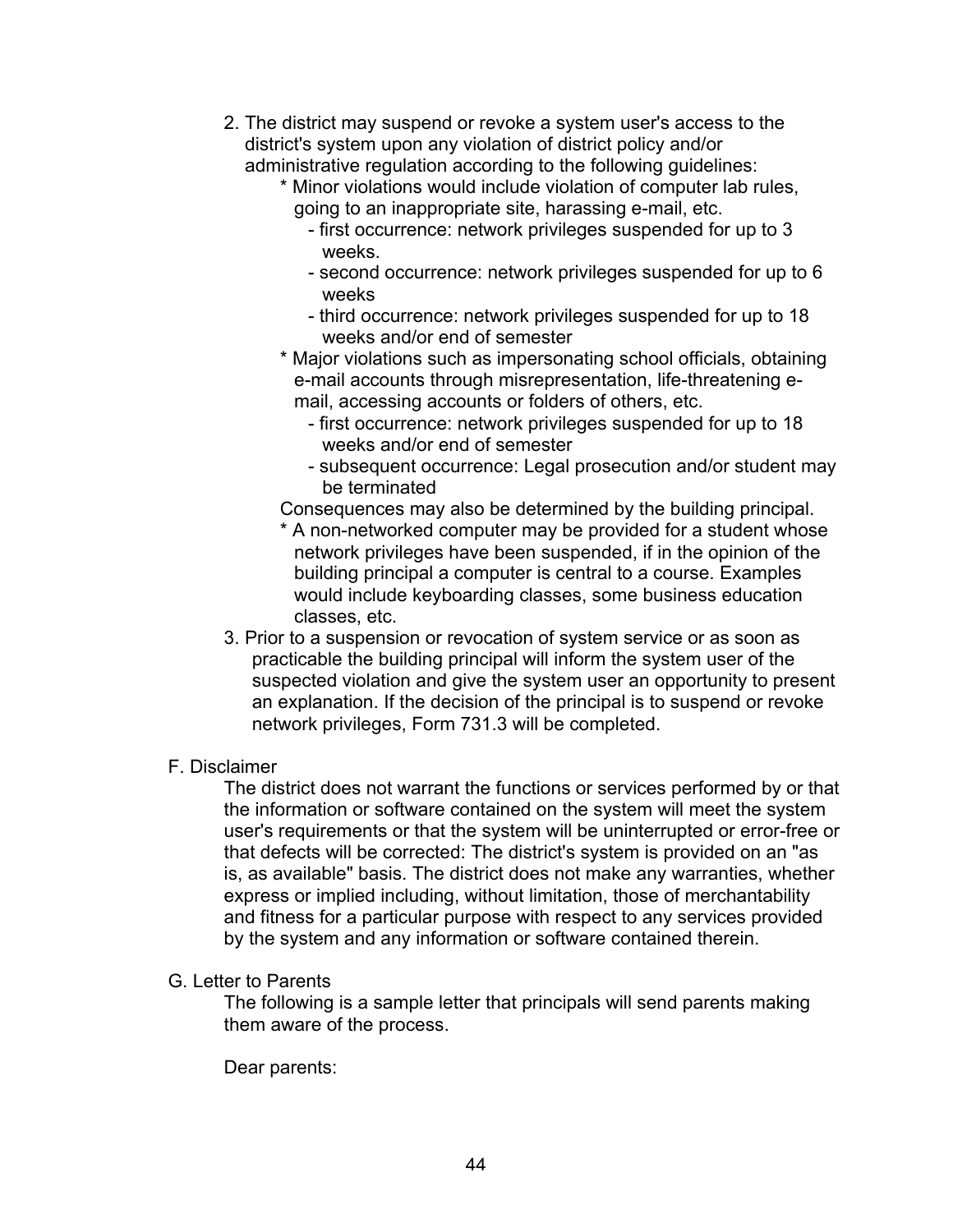The district would like to offer your student (s) access to our electronic communications system. Access to this system will provide your student with the following services.

#### Personal Folder or Subdirectory

Each student will be assigned a folder or subdirectory for the storage of his/her computer files or documents. Students are responsible for the contents of this folder or subdirectory. The district reserves the right to view the contents of this folder or subdirectory.

#### Media Center Access

The district's system contains a wide selection of information sources. Several sources of reference materials are available through CD-ROMS and online sources. The card catalog of all building libraries is available. Other libraries available include: Moorhead Public Library, college libraries in Fargo-Moorhead, college libraries in North Dakota and Minnesota University systems, national and regional research libraries, and selected libraries in other countries. The connection to national and international libraries is done via the Internet.

#### Internet Access

The Internet is a network of networks and is the communication and information highway of tomorrow. Through the district's system your student will have access to hundreds of databases, libraries and computer services from all over the world. The Internet consists of over millions of computers around the world. Your student will also be given an Internet account allowing him/her to correspond with an estimated million of users on the Internet.

Please note that the Internet is an association of diverse communication and information networks. Your students will receive an orientation session regarding his/her role as a "network citizen" and the code of ethics involved. A copy of policies and regulations guiding the use of our network is available upon request. At the completion of this training, they will be issued a folder/subdirectory and their password to access it. It is important that they do not share that password with others.

Form 731.2 must be read, signed and returned by you and your child before computer privileges will be granted to the student. In the event that your child is involved in a violation Form 731.3 will be completed by the building principal and/or reporting teacher. As parent/guardian you will receive a copy of this violation report.

We are delighted to provide your student with access to our network system. Part of the districts responsibility in preparing students for the future is to provide them access to the tools they will be using as adults.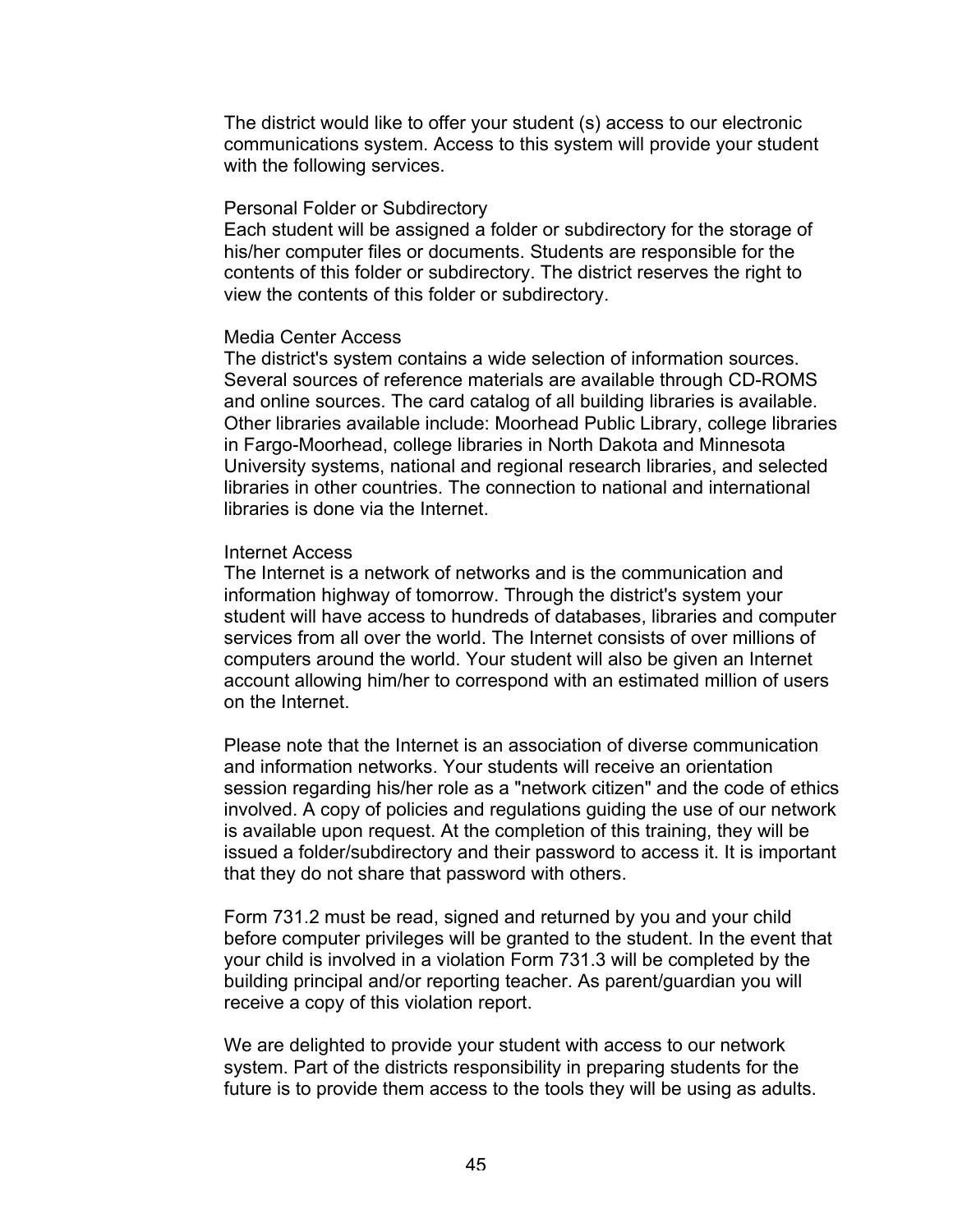We believe that responsible use of this global information network is important.

Sincerely,

Name

Principal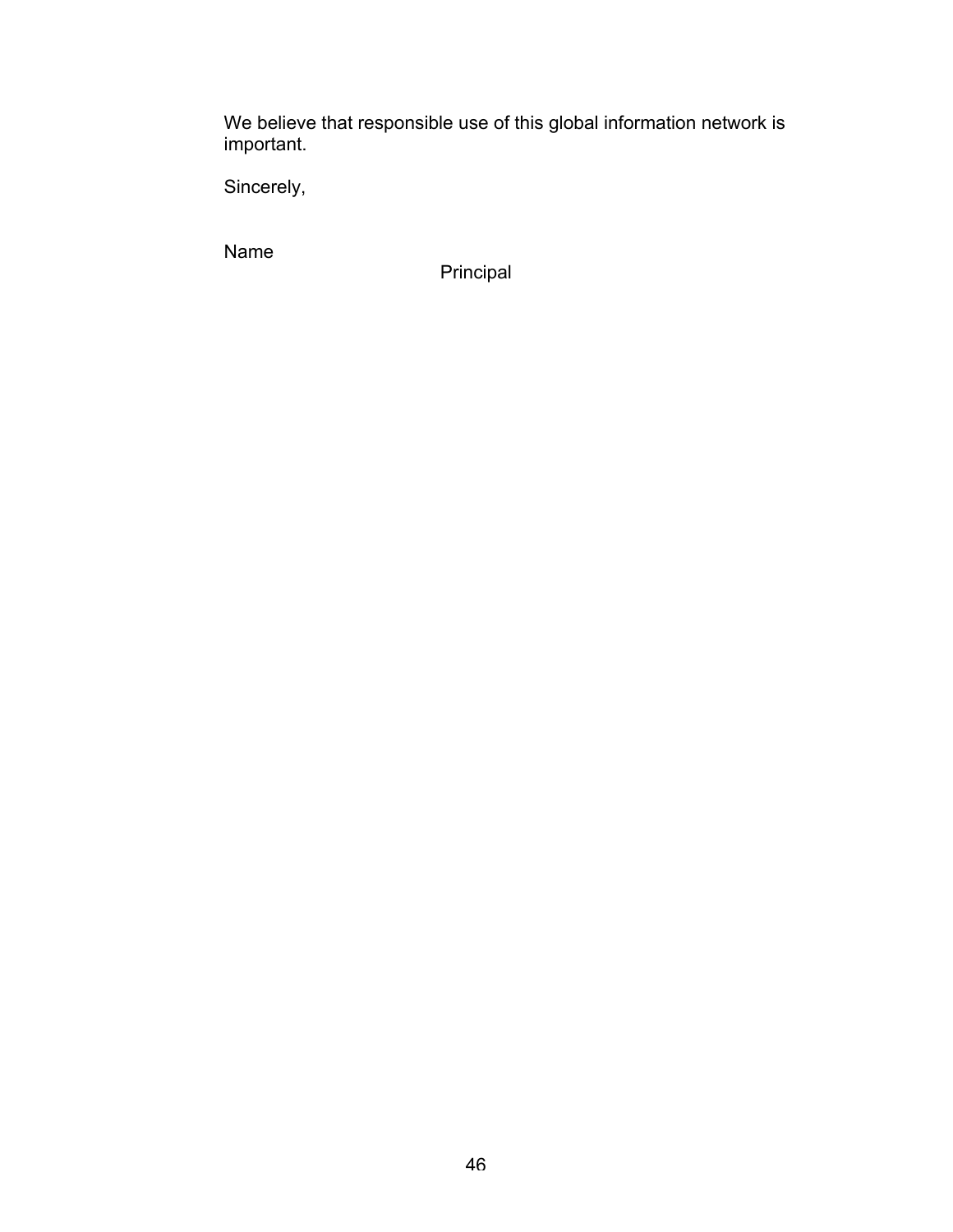Moorhead Area Public Schools Technology Plan

## **Appendix C**

## **Student Disability Nondiscrimination Policy**

Code: 502 Category: Policy of the School Board / Moorhead, MN Section: 500 STUDENTS Name: Student Disability Nondiscrimination Adopted: 06/11/01 Revised: Reviewed: Policy:

## I. PURPOSE

The purpose of this policy is to protect disabled students from discrimination on the basis of disability and to identify and evaluate learners who, within the intent of Section 504 of the Rehabilitation Act of 1973, need services, accommodations, or programs in order that such learners may receive the required free appropriate public education.

#### II. GENERAL STATEMENT OF POLICY

- A. Disabled students are protected from discrimination on the basis of a disability.
- B. The Moorhead Area Public Schools will identify and evaluate learners who, within the intent of Section 504 of the Rehabilitation Act of 1973, need services, accommodations, or programs in order that such learners may receive the required free appropriate public education.
- C. For this policy, a learner who is protected under Section 504 is one who:
	- 1. has a physical or mental impairment that substantially limits one or more major life activities, including learning; or
	- 2. has a record of such impairment; or
	- 3. is regarded as having such impairment.
- D. Learners may be protected from disability discrimination and be eligible for services under the provisions of Section 504 even though they do not require Individual Education Plan services pursuant to the Individuals with Disabilities Education Act.

#### III. COORDINATOR

Persons who have questions, comments, or complaints should contact the Assistant Superintendent of Teaching and Learning regarding grievances or hearing requests regarding disability issues. This person is the Moorhead Area Public Schools' ADA/504 Coordinator.

Legal References:

29 U.S.C. 794 et seq (504 of Rehabilitation Act of 1973) and regulations at CFR 104.3(j).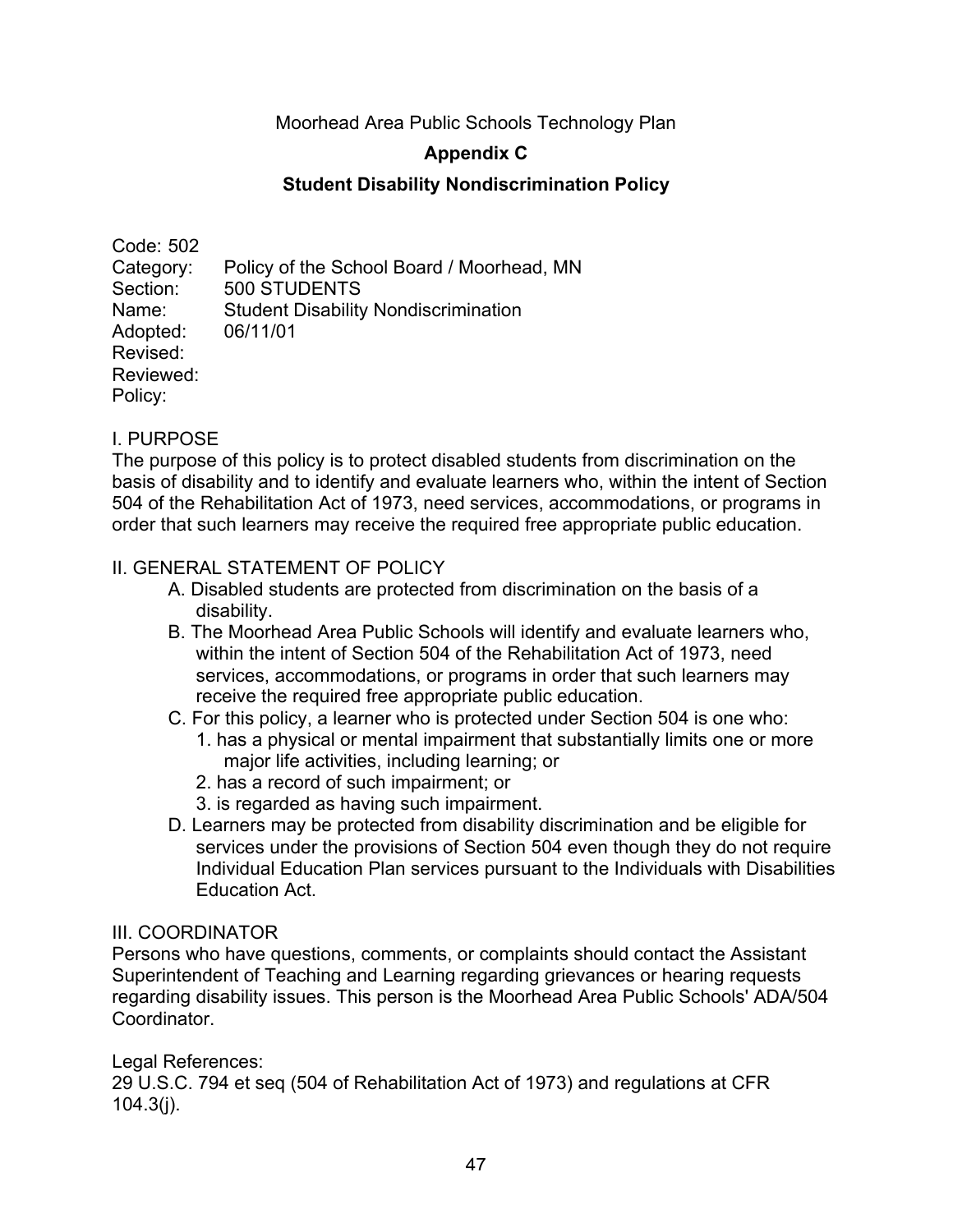Cross References:

Moorhead School Board Policy 102: State and Federal Law Prohibiting Discrimination Moorhead School Board Policy 402: Grievance Procedures for Equal Opportunity Moorhead School Board Policy 501: Equal Educational Opportunity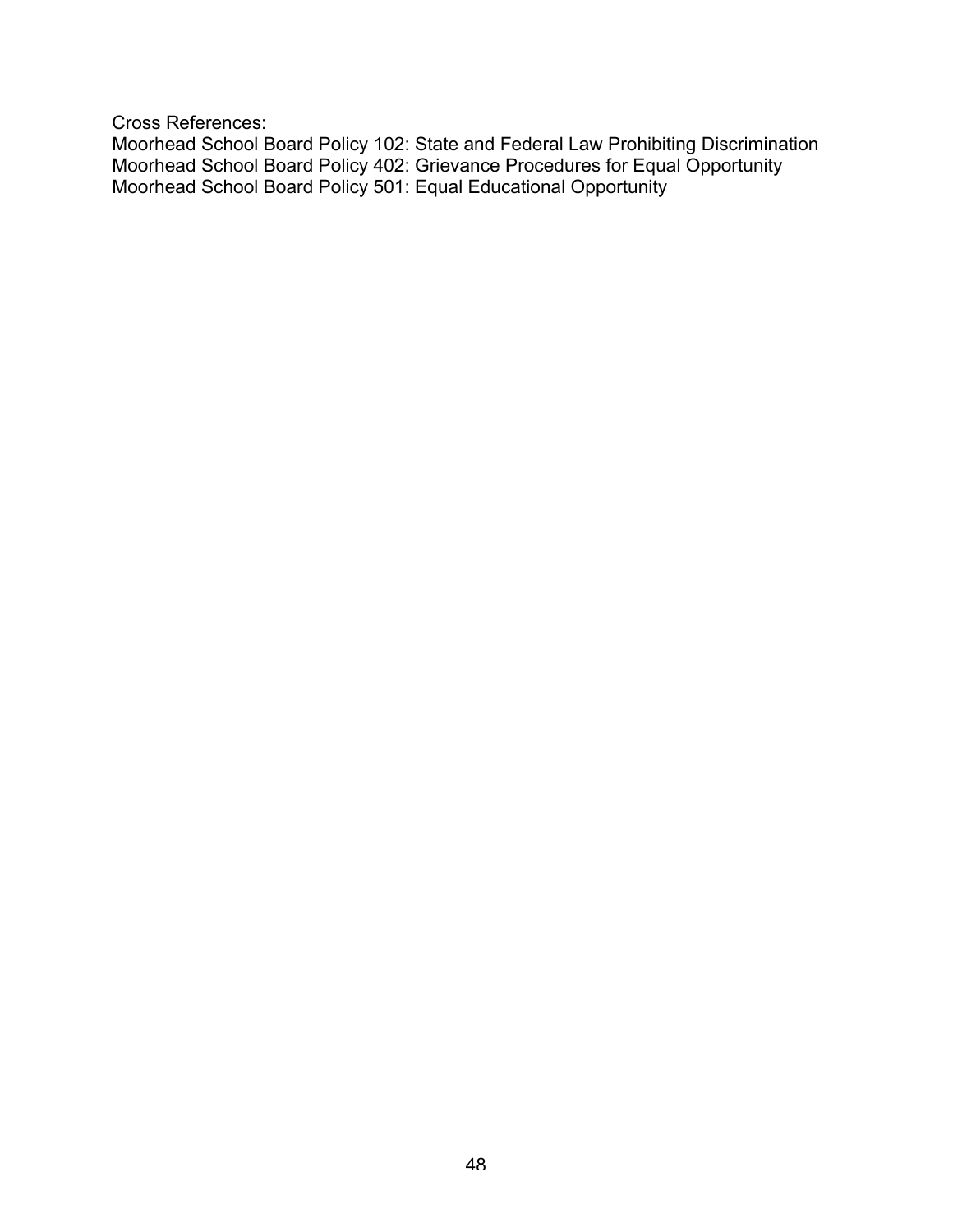## Moorhead Area Public Schools Technology Plan

## **Appendix D**

## **Special Education Programs**

Code: 602 Category: Policy of the School Board / Moorhead, MN Section: 600 EDUCATION PROGRAMS Name: Special Education Programs Adopted: 08/26/02 Revised: 6/9/2003 Reviewed: 6/9/2003 Policy:

## I. PURPOSE

The purpose of this policy is to set forth the position of the Moorhead Area Public Schools on the need for special educational services on the part of some students in the Moorhead Area Public Schools.

#### II. GENERAL STATEMENT OF POLICY

The Moorhead Area Public Schools recognizes that special education needs exist on the part of some students and recognizes the importance of providing a free appropriate public education and delivery system for students in need of special education. III. RESPONSIBILITIES

- A. The Moorhead Area Public Schools accepts its responsibility to identify, evaluate and provide special instruction and services for disabled children who are properly the responsibility of the Moorhead Area Public Schools and who meet the criteria to qualify for special instruction and services as set forth in Minnesota and federal law.
- B. The Moorhead Area Public Schools shall ensure that all qualified disabled children are provided the specialized instruction and services which are appropriate to their educational needs.
- C. It shall be the ultimate responsibility of the superintendent to see to the development of the administrative procedures and practices necessary to deliver the appropriate special education services.
- D. When such services require or result from interagency cooperation, the Moorhead Area Public Schools shall participate in such processes in compliance with law.

Legal References:

Minnesota Statute 124D.03 (Enrollment Options Program) Minnesota Statute 125A.01 and 125A.02 (Definition) Minnesota Statute 125A.01 and 125A.02 (Children with a Disability) Minnesota Statute 125A.03, 125A.08 and 125A.29 (District Obligations) 29 U.S.C. 794 et seq. (504 of Rehabilitation Act of 1973) 20 U.S.C. 1401 et seq. (IDEA, Individuals with Disabilities Education Act)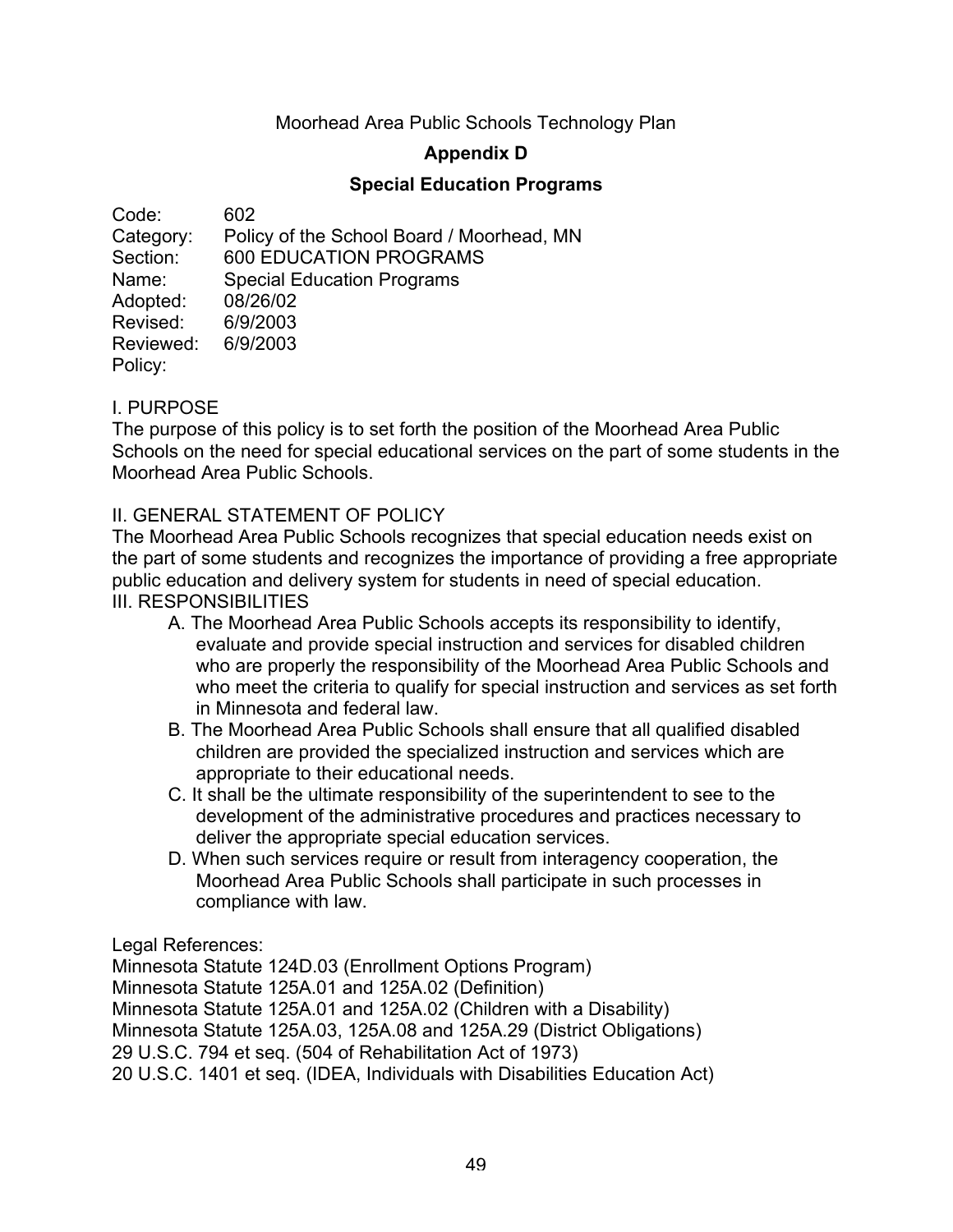Cross References:

Moorhead School Board Policy 502: Student Disability Nondiscrimination Moorhead School Board Policy 511: Enrollment of Nonresident Students Moorhead School Board Policy 604: Extended School Year for Certain Students with Individual Education Plans